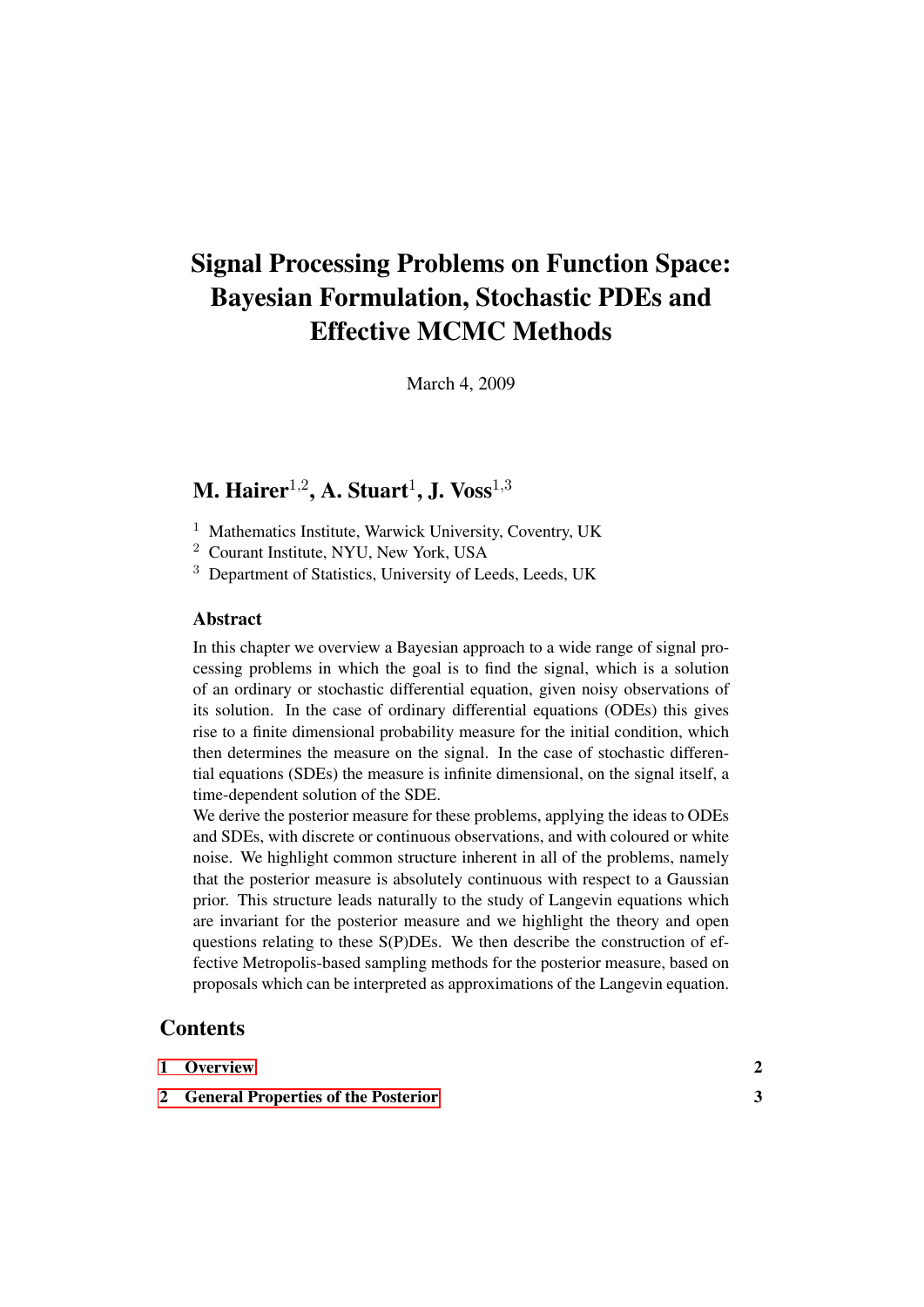#### OVERVIEW 2

| 3 Theme A. Bayesian Inference for Signal Processing |    |
|-----------------------------------------------------|----|
| 4 Theme B. Langevin Equations                       | 24 |
| 5 Theme C. MCMC Methods                             | 29 |
| <b>6</b> Discussion and Bibliography                | 35 |
| A Some Results from Probability                     | 37 |

## <span id="page-1-0"></span>1 Overview

Many applied problems concerning the integration of data and mathematical model arise naturally in dynamically evolving systems. These may be formulated in the general framework of Bayesian inference. There is particular structure inherent in these problems, arising from the underlying dynamical models, that can be exploited. In this chapter we highlight this structure in the context of continuous time dynamical models in finite dimensions. We set-up a variety of Bayesian inference problems, some finite dimensional, for the initial condition of the dynamics, and some infinite dimensional, for a time-dependent path of an SDE. All of the problems share a common mathematical structure namely that the posterior measure  $\mu^y$ , given data y, has a density with respect to a Gaussian reference measure  $\mu_0$  so that

<span id="page-1-1"></span>
$$
\frac{d\mu^y}{d\mu_0}(x) = Z(y)^{-1} \exp\left(-\Phi(x; y)\right) \tag{1.1}
$$

for some potential function  $\Phi(\cdot; y)$  and normalisation constant  $Z(y)$  both parameterized by the data. We denote the mean and covariance operator for  $\mu_0$  by  $m_0$  and  $\mathcal{C}_0$ , and we use  $\mathcal{L} = \mathcal{C}_0^{-1}$  to denote the precision operator. Thus  $\mu_0 = \mathcal{N}(m_0, \mathcal{C}_0)$ .

The content of this chapter is centred around three main themes:

- Theme A. To exhibit a variety of problems arising in data assimilation which share the common structure  $(1.1)$ .
- Theme B. To introduce a class of stochastic PDEs (SPDEs) which are reversible with respect to  $\mu_0$  or  $\mu^y$  respectively.
- Theme C. To introduce a range of Metropolis-Hastings MCMC methods which sample from  $\mu^y$ , based on the SPDEs discussed in Theme B.

A central aspect of this chapter will be to exhibit, in Theme A, common properties of the potential  $\Phi(x; y)$  which then form the key underpinnings of the theories outlined in Themes B and C. These common properties of  $\Phi$  include bounds from above and below, continuity in both x and y, and differentiability in x.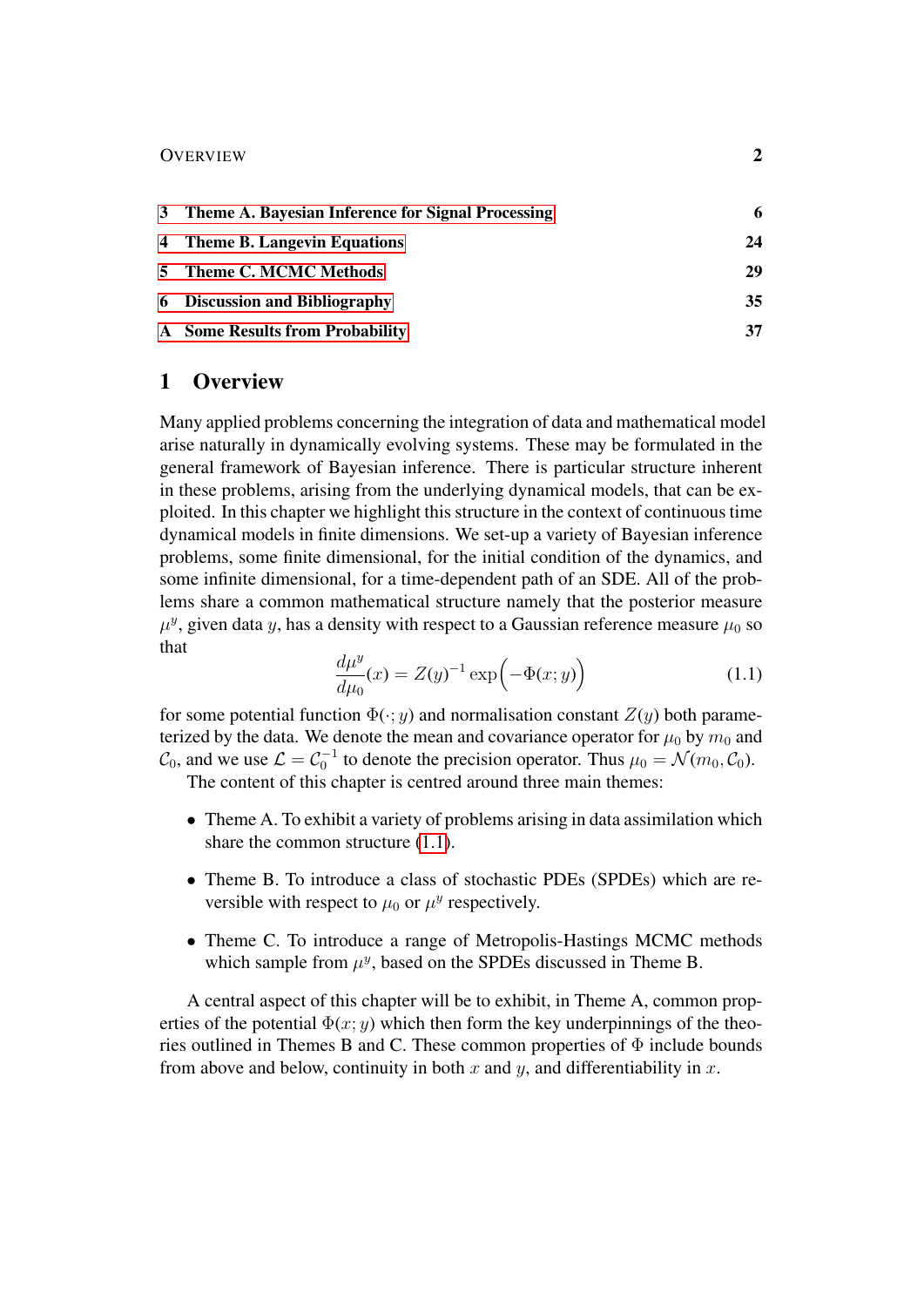## GENERAL PROPERTIES OF THE POSTERIOR 3

The continuous time nature of the problems means that, in some cases, the probability measures constructed are on infinite dimensional spaces: paths of continuous-time, vector valued processes. We sometimes refer to this as *pathspace*. Working with probability measures on function space is a key idea throughout this Chapter. We will show that this viewpoint leads to the notion of a well-posed signal processing problem, in which the target measure is continuous with respect to data. Furthermore a proper mathematical formulation of the problems on pathspace leads to efficient sampling techniques, defined on pathspace, and therefore robust under the introduction of discretization. In contrast, sampling techniques which first discretize, to obtain a finite dimensional sampling problem, and then apply standard MCMC techniques, will typically lead to algorithms which perform poorly under refinement of the discretization.

In section [2](#page-2-0) we describe some general properties of measures defined through  $(1.1)$ . Sections  $3.1-3.6$  $3.1-3.6$  are concerned with Theme A. In section [3.1](#page-5-1) we initiate our study by considering a continuous time deterministic ODE observed noisily at discrete times; the objective is to determine the initial condition. Sections [3.2](#page-8-0) and [3.3](#page-11-0) generalize this set-up to the situation where the solution is observed continuously in time, and subject to white noise and coloured noise respectively. In section [3.4](#page-13-0) we return to discrete observations, but assume that the underlying model dynamics is subject to noise – or *model error*; in particular we assume that the dynamics is forced by an Ornstein-Uhlenbeck process. This section, and the remaining sections in Theme A, all contain situations where the posterior measure is on an infinite dimensional space. Section [3.5](#page-15-0) generalizes the ideas in section [3.4](#page-13-0) to the situation where the model error is described by *white noise* in time. Finally, in section [3.6,](#page-19-0) we consider the situation with model error (in the form of white noise) and continuous time observations. In section [4](#page-23-0) we address Theme B, whilst section [5](#page-28-0) is concerned with Theme C. Some notational conventions, and background theory, are outlined in the Appendix.

We emphasize that, throughout this chapter, all the problems discussed are formulated as *smoothing* problems, not *filtering* problems. Thus time distributed data on a given time-interval  $[0, T]$  is used to update knowledge about the entire state of the system on the same time interval. For a discussion of filtering methods we refer to [\[DdFG01\]](#page-38-0).

## Acknowledgements

The authors gratefully acknowledge the support of EPSRC grant EP/E002269/1.

## <span id="page-2-0"></span>2 General Properties of the Posterior

In the next section we will exhibit a wide variety of signal processing problems which, when tackled in a Bayesian framework, lead to a posterior probability mea-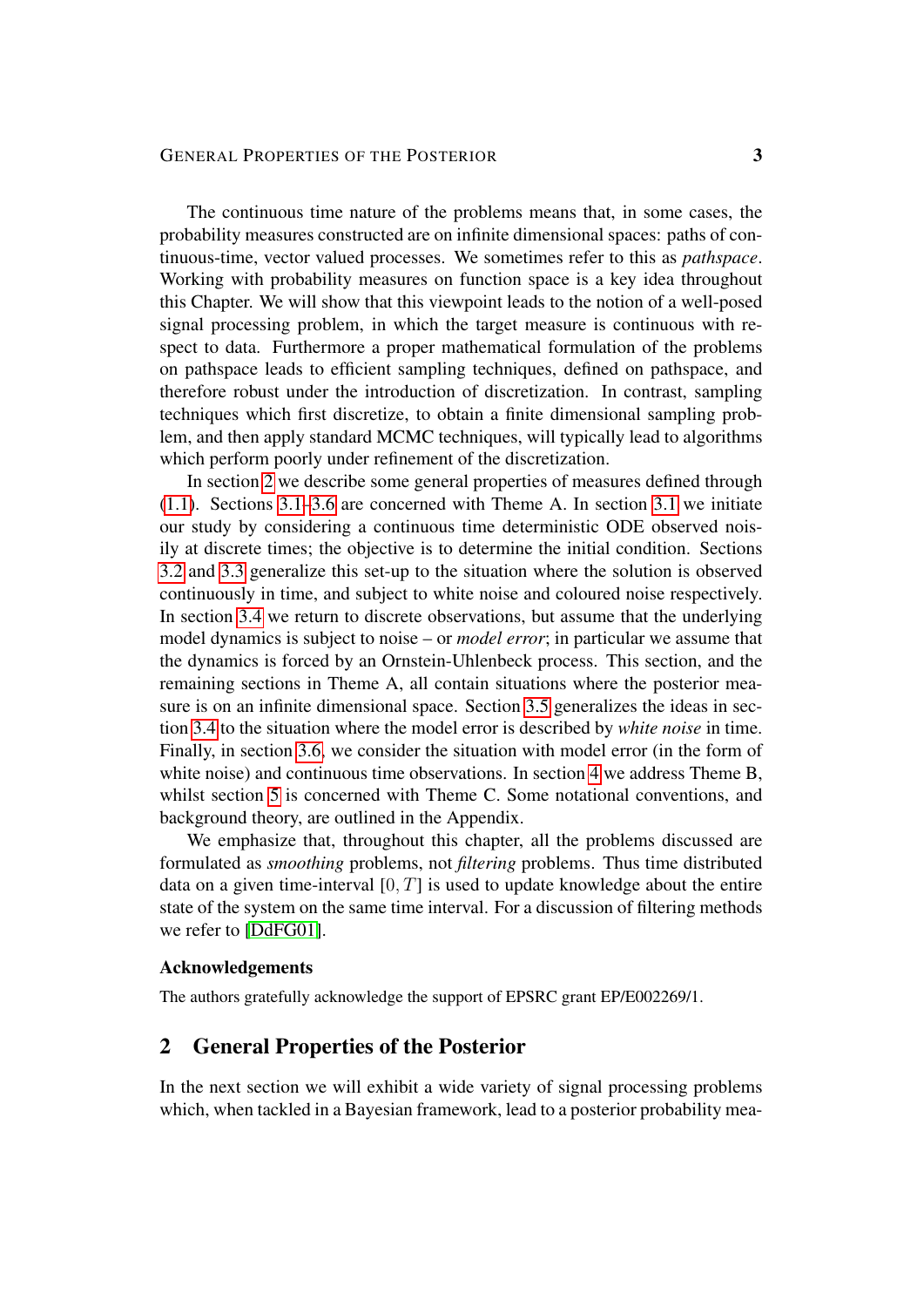sure  $\mu$  on a Banach space  $(E, \|\cdot\|_E)$ , specified via its Radon-Nikodym derivative with respect to a prior Gaussian measure  $\mu_0$ . Specifically we have [\(1.1\)](#page-1-1) where  $\mu_0 = \mathcal{N}(m_0, \mathcal{C}_0)$  is the prior Gaussian measure and  $\Phi(x; y)$  is a *potential*. We assume that  $y \in Y$ , a separable Banach space with norm  $\|\cdot\|_Y$ . The normalization constant  $Z(y)$  is chosen so that  $\mu$  is a probability measure:

$$
Z(y) = \int_{E} \exp(-\Phi(x; y)) d\mu_0(x).
$$
 (2.1)

For details about Gaussian measures on infinite dimensional spaces we refer to the monograph [\[Bog98\]](#page-38-1).

In many of the applications considered here,  $\Phi$  satisfies the following four properties:

<span id="page-3-0"></span>**Assumption 2.1** *The function*  $\Phi: E \times Y \to \mathbb{R}$  *has the following properties:* 

- *1. For every*  $r > 0$  *and every*  $\varepsilon > 0$ *, there exists*  $M = M(r, \varepsilon)$  *such that, for*  $all x \in E$  and all y such that  $||y||_Y \leq r$ ,  $\Phi(x; y) \geq M - \varepsilon ||x||_E^2$ .
- *2. There exists*  $p > 0$  *and, for every*  $r > 0$ *, there exists*  $C = C(r) > 0$  *such that, for all*  $x \in E$  *and all*  $y \in Y$  *with*  $||y||_Y \leq r$ ,  $\Phi(x; y) \leq C(1 + ||x||_F^p)$ E )*.*
- *3. For every*  $r > 0$  *and every*  $R > 0$  *there exists*  $L = L(r, R) > 0$  *such that, for all*  $x_1, x_2 \in E$  *with*  $||x_1||_E \vee ||x_2||_E \leq R$  *and all*  $y \in Y$  *with*  $||y||_Y \leq r$ ,

$$
|\Phi(x_1; y) - \Phi(x_2; y)| \le L \|x_1 - x_2\|_E.
$$

*4. There exists*  $q > 0$  *and, for every*  $r > 0$ *, there exists*  $K = K(r) > 0$  *such that, for all*  $x \in E$  *and all*  $y_1, y_2 \in E$  *with*  $||y_1||_Y \vee ||y_2||_Y \leq r$ ,

$$
|\Phi(x; y_1) - \Phi(x; y_2)| \leq K(1 + ||x||_E^q) ||y_1 - y_2||_Y.
$$

We show that, under these assumptions, the posterior measure  $\mu^y$  is continuous with respect to the data  $y$  in the total variation distance. This is a well-posedness result for the posterior measure. The result, and proof, is similar to that in [\[CDRS\]](#page-38-2) which concerns Bayesian inverse problems for the Navier-Stokes equations, but where the Hellinger metric is used to measure distance.

<span id="page-3-1"></span>**Theorem 2.2** Let  $\mu^y$  and  $\mu_0$  be measures on a separable Banach space E such *that*  $\mu_0$  *is a Gaussian probability measure,*  $\mu^y$  *is absolutely continuous w.r.t.*  $\mu_0$ *, and the log density*  $\Phi = -\log \left( \frac{d\mu^y}{d\mu^y} \right)$  $d\mu_0$  $\bigg\}$ :  $E \times Y \rightarrow \mathbb{R}$  *satisfy Assumption [2.1.](#page-3-0) Then*  $\mu^y$  is a probability measure and the map  $y \mapsto \mu^y$  is locally Lipschitz continuous *in total variation distance: if*  $\mu$  *and*  $\mu'$  *are two measures given by* [\(1.1\)](#page-1-1) *with data*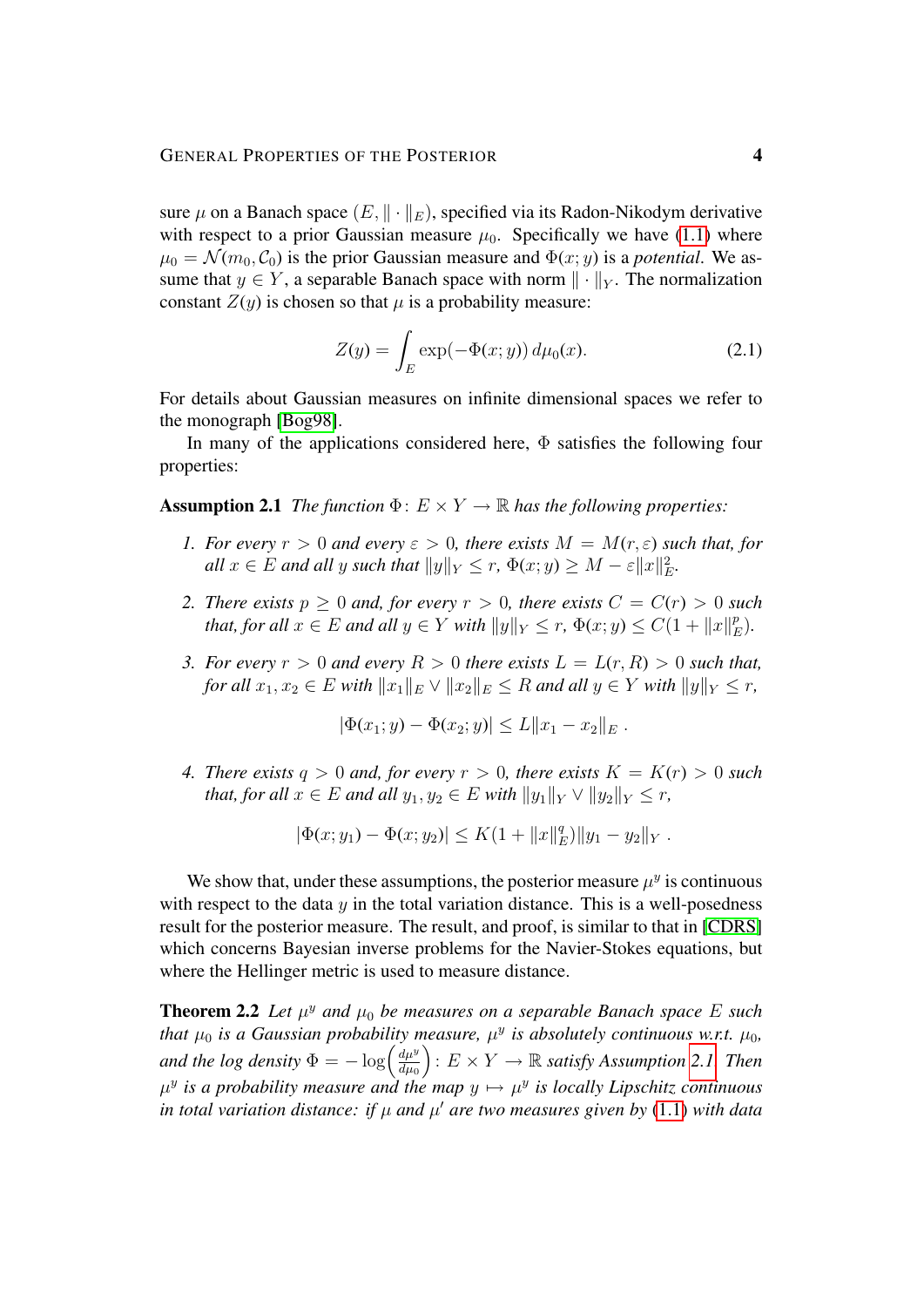$y$  and  $y'$  then, for every  $r > 0$  and for all  $y, y'$  with  $\|y\|_Y \vee \|y'\|_Y \leq r$ , there exists *a constant*  $C = C(r) > 0$  *such that* 

$$
\|\mu - \mu'\|_{TV} \le C \|y - y'\|_Y.
$$

*Proof.* Since the reference measure  $\mu_0$  is Gaussian,  $||x||_E$  has Gaussian tails under  $\mu_0$ . The lower bound (i) therefore immediately implies that  $\exp(-\Phi)$  is integrable, so that  $Z(y)$  is indeed finite for every y.

We now turn to the continuity of the measures with respect to  $y$ . Throughout the proof, all integrals are over E. We fix a value  $r > 0$  and use the notation C to denote a strictly positive constant that may depend upon  $r$  and changes from occurrence to occurrence. As in the statement, we fix  $y, y' \in Y$  and we write  $\mu = \mu^{y}$  and  $\mu' = \mu^{y'}$  as a shorthand. Let Z and Z' denote the normalization constants for  $\mu$  and  $\mu'$ , so that

$$
Z = \int \exp\Bigl(-\Phi(x;y)\Bigr)d\mu_0(x) , \qquad Z' = \int \exp\Bigl(-\Phi(x;y')\Bigr)d\mu_0(x) .
$$

Since  $\mu_0$  is Gaussian, assumption (1) yields the upper bound  $|Z| \vee |Z'| \leq C$ . In addition, since  $\Phi$  is bounded above by a polynomial by (2), we have a similar lower bound  $|Z| \wedge |Z'| \geq C$ . Using again the Gaussianity of  $\mu_0$ , the bound (4) yields

$$
|Z - Z'| \le C \int \|y - y'\|_{Y} (1 + \|x\|_{E}^{q}) \exp(-(\Phi(x; y) \vee \Phi(x; y'))) d\mu_{0}(x)
$$
  
\n
$$
\le C \|y - y'\|_{Y} \int (1 + \|x\|_{E}^{q}) \exp(\varepsilon \|x\|_{E}^{2} - M) d\mu_{0}(x)
$$
  
\n
$$
\le C \|y - y'\|_{Y}. \tag{2.2}
$$

From the definition of the total variation distance, we then have

$$
\|\mu - \mu\|_{TV} = \int \left| Z^{-1} \exp(-\Phi(x; y)) - (Z')^{-1} \exp(-\Phi(x; y')) \right| d\mu_0(x)
$$
  
\$\leq I\_1 + I\_2\$,

where

<span id="page-4-0"></span>
$$
I_1 = \frac{1}{Z} \int \left| \exp(-\Phi(x; y)) - \exp(-\Phi(x; y')) \right| d\mu_0(x) ,
$$
  

$$
I_2 = \frac{|Z - Z'|}{ZZ'} \int \exp(-\Phi(x; y')) d\mu_0(x) .
$$

Since Z is bounded from below, we have  $I_1 \leq C ||y - y'||_Y$  just as in [\(2.2\)](#page-4-0). The second term is bounded similarly by  $(2.2)$  and the lower bound (i) on  $\Phi$ , thus concluding the proof. $\Box$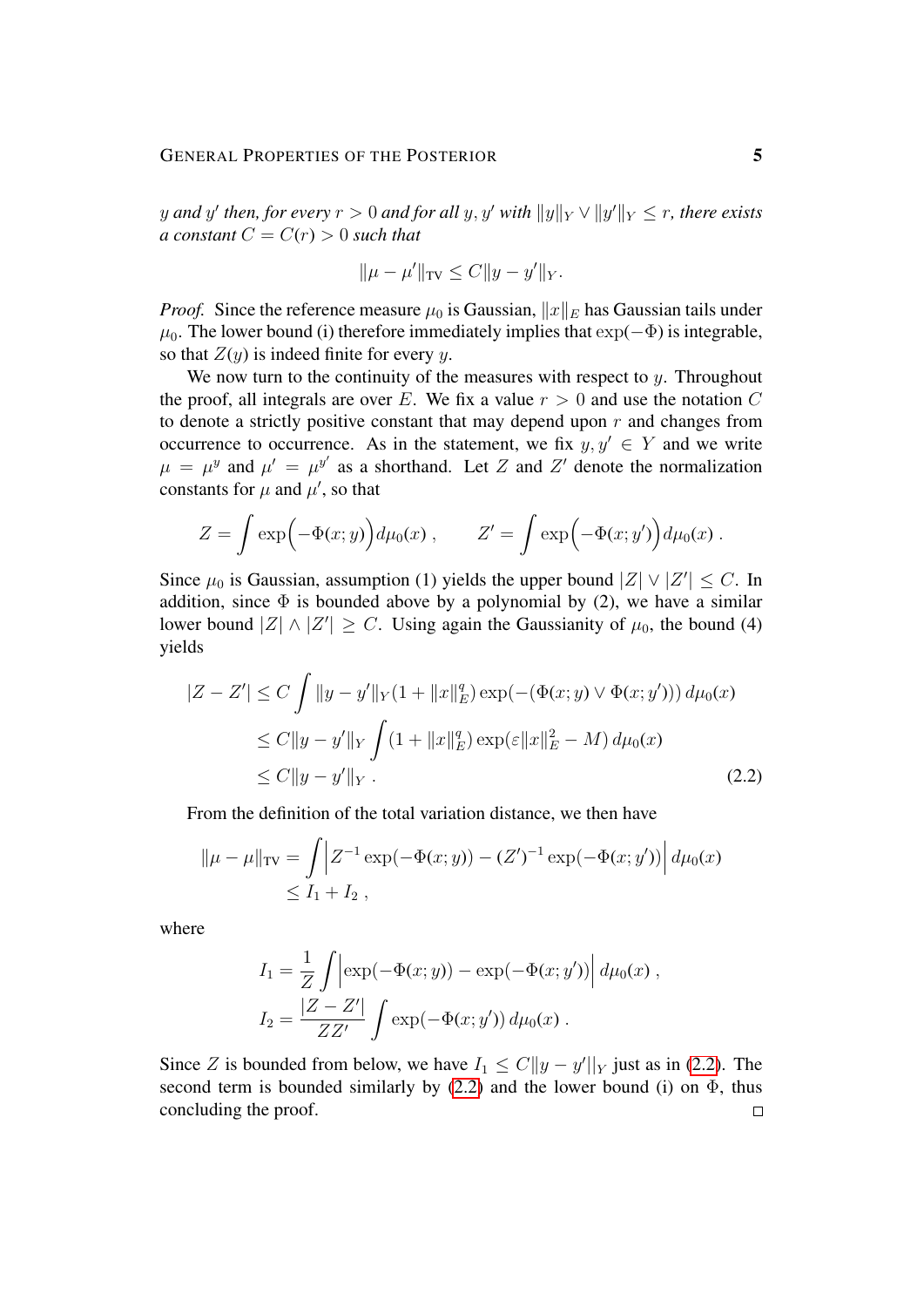<span id="page-5-2"></span>**Remark 2.3** We only ever use the Gaussianity of  $\mu_0$  to deduce that there exists  $\varepsilon > 0$  such that  $\int_E \exp(\varepsilon ||x||_E^2) \mu_0(dx) < \infty$ . Therefore, the statement of Theo-rem [2.2](#page-3-1) extends to any reference measure  $\mu_0$  with this property.

## <span id="page-5-0"></span>3 Theme A. Bayesian Inference for Signal Processing

It is instructive to summarize the different cases treated in this section in a table. The choice of column determines whether or not model error is present, and when present whether it is white or coloured; the choice of row determines whether or not the observations are discrete, and when continuous whether or not the observational noise is white or coloured. There are three possibilities not covered here; however the reader should be able to construct appropriate models in these three cases after reading the material herein.

|             | model error    |     |                |
|-------------|----------------|-----|----------------|
| observation | n <sub>O</sub> |     | white coloured |
| discrete    | 3.1            | 3.5 | 3.4            |
| white       | 3.2            | 3.6 |                |
| coloured    | 3.3            |     |                |

#### <span id="page-5-1"></span>3.1 No Model Error, Discrete Observations

Here we address the question of making inference concerning the initial condition for an ODE, given noisy observation of its trajectory at later times. Thus the basic unknown quantity, which we wish to find the (posterior) distribution of, is a finite-dimensional vector.

Let  $v \in C^1([0, T], \mathbb{R}^n)$  solve the ODE

<span id="page-5-3"></span>
$$
\frac{dv}{dt} = f(v), \quad v(0) = u.
$$
 (3.1)

We assume that  $f$  is sufficiently nice (say locally Lipschitz and satisfying a coercivity condition) that the equation defines a semigroup  $\varphi^t \colon \mathbb{R}^n \to \mathbb{R}^n$  with  $v(t) = \varphi^t(u)$ . We assume that we observe the solution in discrete time, at times  $\{t_k\}_{k=1}^K$ . Specifically, for some function  $g: \mathbb{R}^n \to \mathbb{R}^l$  we observe

<span id="page-5-5"></span>
$$
y_k = g(v(t_k)) + \eta_k, \quad k = 1, ..., K,
$$
 (3.2)

where the  $\eta_k \sim \mathcal{N}(0, B_k)$  are a sequence of Gaussian random variables, not necessarily independent. We assume that

<span id="page-5-4"></span>
$$
0 < t_1 \le t_2 \le \dots \le t_K \le T. \tag{3.3}
$$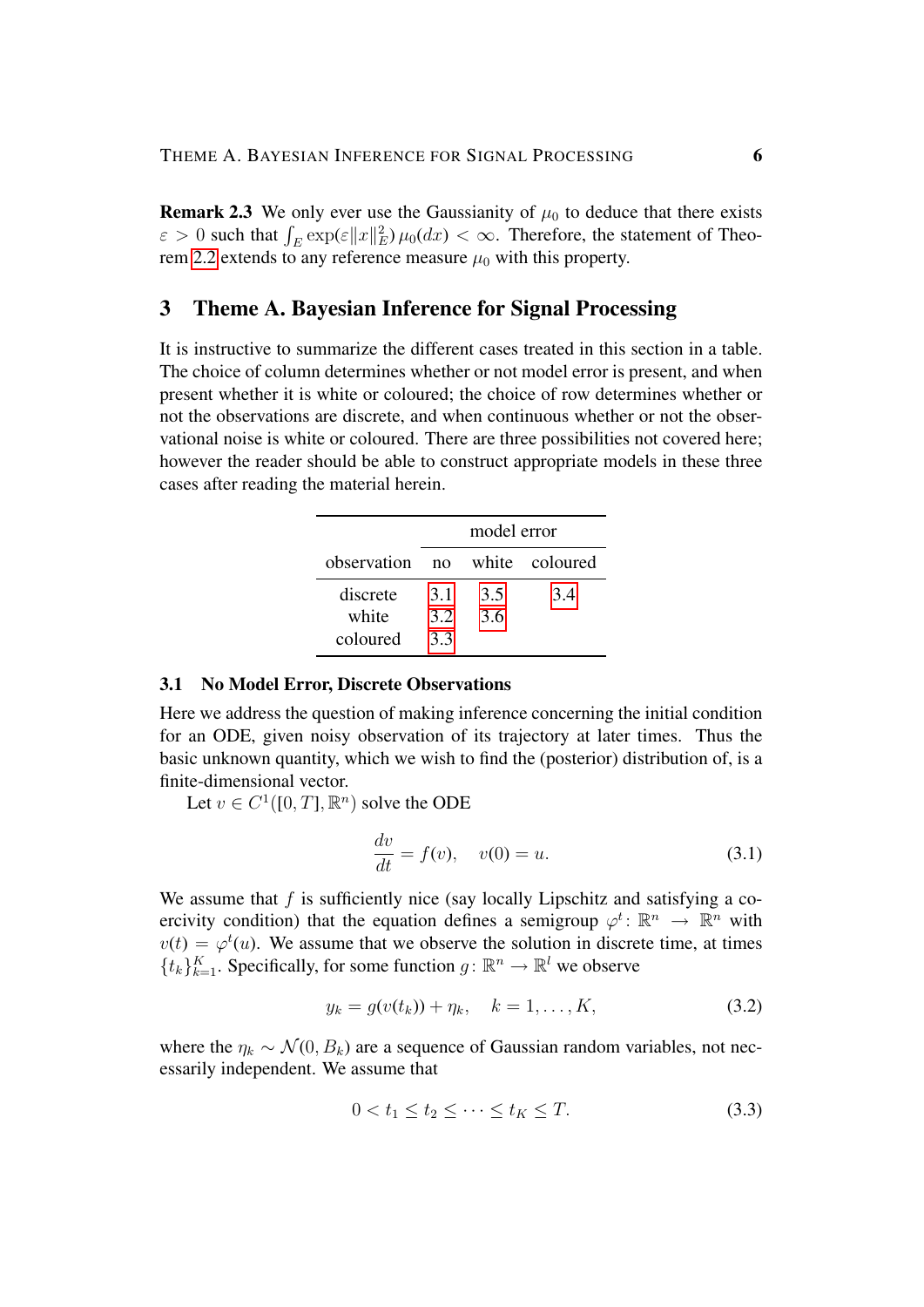Concatenating the data we may write

<span id="page-6-1"></span>
$$
y = \mathcal{G}(u) + \eta,\tag{3.4}
$$

where  $y = (y_1, \dots, y_K)$  are the observations,  $\mathcal{G}(u) = (g(\varphi^{t_1}(u)), \dots, g(\varphi^{t_K}(u)))$ maps the state of the system and  $\eta = (\eta_1, \dots, \eta_K)$  is the observational noise. Thus  $\eta \sim \mathcal{N}(0, B)$  for some matrix B capturing the correlations amongst the  $\{\eta_k\}_{k=1}^K$ .

We will now construct the distribution of the initial condition  $u$  given an observation  $y$ , using Bayes formula (see  $(A.1)$  in the Appendix). We assume that the prior measure on u is a Gaussian  $\mu_0 \sim \mathcal{N}(m_0, \mathcal{C}_0)$ , with mean  $m_0$  and covariance matrix  $C_0$ . Given the initial condition u, the observations y are distributed according to the Gaussian measure with density

<span id="page-6-0"></span>
$$
\mathbf{P}(y|u) \propto \exp(-\Phi(u; y)), \quad \Phi(u; y) = \frac{1}{2}|y - \mathcal{G}(u)|_B^2, \quad (3.5)
$$

where we define  $|y|_B^2 = \langle y, B^{-1}y \rangle$  (see Appendix). By Bayes rule we deduce that the posterior measure  $\nu$  on  $u$ , given  $y$ , has Radon-Nikodym derivative

$$
\frac{d\mu^y}{d\mu_0}(u) \propto \exp\left(-\Phi(u; y)\right). \tag{3.6}
$$

Thus the measure  $\mu^y$  has density  $\pi$  with respect to Lebesgue measure which is given by

$$
\pi(u) \propto \exp\left(-\frac{1}{2}|y - \mathcal{G}(u)|_B^2 - \frac{1}{2}|u - m_0|_{\mathcal{C}_0}^2\right).
$$
 (3.7)

**Example 3.1** *Let*  $n = 1$  *and consider the ODE* 

$$
\frac{dv}{dt} = av, \quad v(0) = u.
$$

Thus  $\varphi^t(u) = \exp(at)u$ . As our prior measure we take the Gaussian  $\mathcal{N}(m_0, \sigma^2)$ Assume that we observe the solution itself at times  $t_k$  and subject to mean zero *i.i.d.* Gaussian noises with variance  $\gamma^2$ , resulting in observations  $\{y_k\}_{k=1}^K$ . We *have observations*  $y = Au + \eta$  *where*  $\eta \sim \mathcal{N}(0, B)$ 

$$
A = (\exp(at_1), \dots, \exp(at_K))
$$
  

$$
B = \gamma^2 I.
$$

*The posterior measure is then Gaussian with density*

$$
\pi(u) \propto \exp\left(-\frac{1}{2\gamma^2} \sum_{k=1}^K |y_k - \exp(at_k)u|^2 - \frac{1}{2\sigma^2}|u - m_0|^2\right).
$$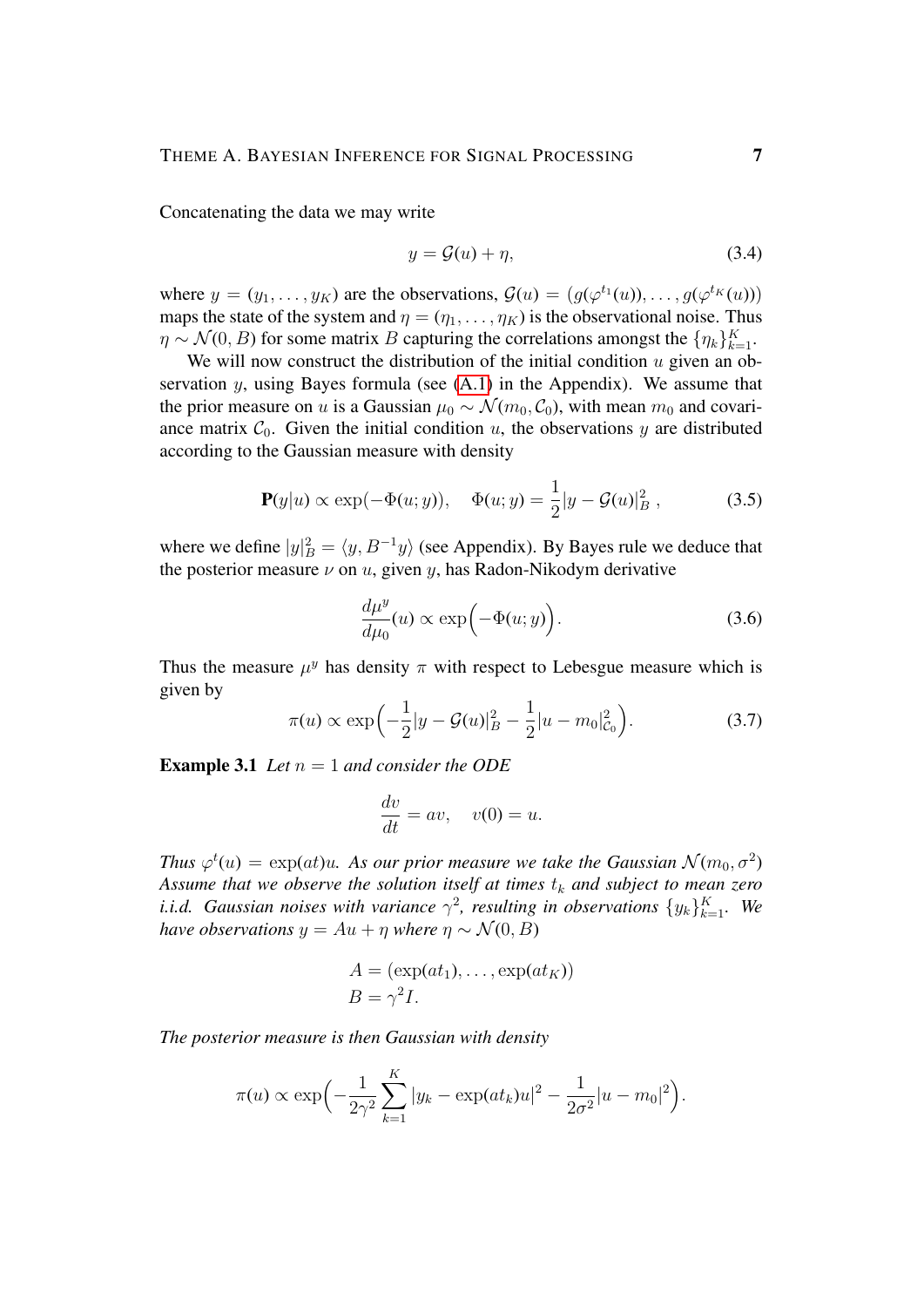*By completing the square we find that the posterior mean is*

$$
\frac{m_0 + \frac{\sigma^2}{\gamma^2} \sum_{k=1}^{K} \exp(at_k) y_k}{1 + \frac{\sigma^2}{\gamma^2} \sum_{k=1}^{K} \exp(2at_k)}
$$

*and the posterior variance is*

$$
\frac{\sigma^2}{1 + \frac{\sigma^2}{\gamma^2} \sum_{k=1}^K \exp(2at_k)}.
$$

*Since*  $y_k = \exp(at_k)u + \eta_k$  *we may write*  $y_k = \exp(at_k)u + \gamma \xi_k$  *for*  $\xi \sim \mathcal{N}(0, 1)$ *. We set*

$$
y = (y_1, \ldots, y_K), \qquad \xi = (\xi_1, \ldots, \xi_K).
$$

*The posterior mean* m *and covariance* Σ *can then be written succinctly as*

$$
\Sigma = \frac{\sigma^2}{1 + \frac{\sigma^2}{\gamma^2} |A|^2},
$$
  
\n
$$
m = \frac{m_0 + \frac{\sigma^2}{\gamma^2} \langle A, y \rangle}{1 + \frac{\sigma^2}{\gamma^2} |A|^2} = \frac{m_0 + \frac{\sigma^2}{\gamma^2} \langle A, Av(0) + \gamma \xi \rangle}{1 + \frac{\sigma^2}{\gamma^2} |A|^2}.
$$

*We now consider the limits of small observational noise, and of large data sets, respectively.*

*First consider small noise. As*  $\gamma^2 \to 0$ , the posterior variance converges to zero and the posterior mean to  $\langle A, y \rangle / |A|^2$ , solution of the least squares problem

$$
\mathrm{argmin}_x |y - Ax|^2.
$$

*Now consider large data sets where*  $K \to \infty$ *. If*  $|A|^2 \to \infty$  *as*  $K \to \infty$  *then the posterior mean converges almost surely to the correct initial condition* v(0)*, and the posterior variance converges to zero. Thus the posterior approaches a Dirac supported on the correct initial condition. Otherwise, if* |A| <sup>2</sup> *approaches a finite limit, then uncertainty remains in the posterior, and the prior has significant effect in determining both the mean and variance of the posterior.*  $\Box$ 

Example 3.2 *Consider the Lorenz equations*

$$
\frac{dv_1}{dt} = \sigma(v_2 - v_1), \qquad \frac{dv_2}{dt} = \rho v_1 - v_2 - v_1 v_3, \qquad \frac{dv_3}{dt} = v_1 v_2 - \beta v_3,
$$

*started at*  $v(0) = u \in \mathbb{R}^3$ . In this case, as a consequence of the chaoticity of the *equations, observing a trajectory over long intervals of time does not allow one to gain more information on the initial condition. See Figure [1](#page-41-0) for an illustration. We refer to [\[Eve06\]](#page-38-3) for further discussion of this example.*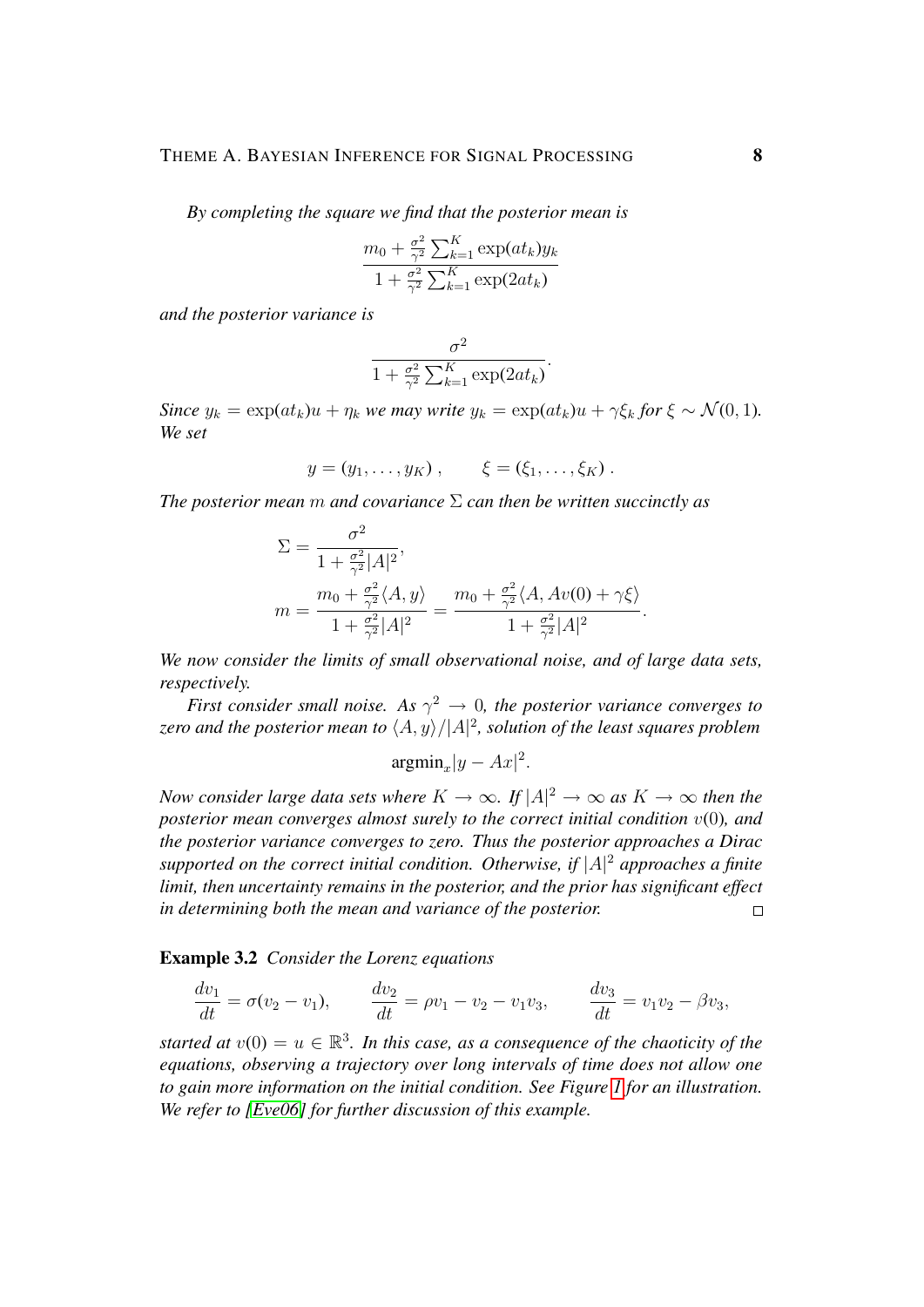We now return to the general problem and highlight a program that we will carry out in earnest for a number of more complex infinite-dimensional posterior measures in later sections. We work within the context of ODEs with globally Lipschitz continuous drifts. This condition ensures global existence of solutions, as well as enabling a straightforward explicit bound on the solution in terms of its initial data. However other, less stringent, assumptions could also be used, provided global existence is known. For example, generalisations to locally Lipschitz drifts satisfying a suitable dissipativity condition are straightforward.

**Theorem 3.3** Assume that  $f: \mathbb{R}^n \to \mathbb{R}^n$  and  $g: \mathbb{R}^n \to \mathbb{R}^l$  are globally Lipschitz. Let  $E = \mathbb{R}^n$ ,  $Y = \mathbb{R}^{\ell K}$ . Then  $\mu^y \ll \mu_0$  with  $d\mu^y/d\mu_0 \propto \exp(-\Phi)$  where  $\Phi$ *is given by* [\(3.5\)](#page-6-0). The map  $\Phi$  *satisfies Assumptions* [2.1](#page-3-0) and  $y \mapsto \mu^y$  *is locally Lipschitz continuous in the total variation metric.*

*Proof.* It will be useful to introduce the notation  $g^k$ :  $\mathbb{R}^n \to \mathbb{R}^l$  defined by  $g^k$  $g \circ \varphi^{t_k}$ . Recall from [\(3.4\)](#page-6-1) that

<span id="page-8-1"></span>
$$
\mathcal{G}(u) = (g^1(u), \dots, g^K(u)).
$$
\n(3.8)

This is linearly bounded since g and  $\varphi^t$  are linearly bounded; clearly  $\Phi \geq 0$  by construction. Thus (1) and (2) of Assumption [2.1](#page-3-0) are satisfied. Furthermore, by the Lipschitz continuity of  $f, \varphi^t \colon \mathbb{R}^n \to \mathbb{R}^n$  is well-defined and Lipschitz. As the composition of Lipschitz functions, G is itself a Lipschitz function. Hence  $\Phi(\cdot; y)$ is Lipschitz and (3) holds. Also  $\Phi(x; \cdot)$  is quadratic in y and hence (4) holds.  $\Box$ 

For the purpose of studying algorithms that sample from  $\mu^y$ , it is also of interest to show that the derivative of  $\Phi(\cdot; y)$  is sufficiently regular.

<span id="page-8-3"></span>**Theorem 3.4** *Let*  $k > 0$ *. Assume, on top of the assumptions of Theorem [3.3,](#page-5-2) that*  $f \in C^k(\mathbb{R}^n, \mathbb{R}^n)$  and  $g \in C^k(\mathbb{R}^n, \mathbb{R}^l)$ . Then the potential  $\Phi(\cdot; y)$  given by [\(3.5\)](#page-6-0) is  $in C^k(\mathbb{R}^n, \mathbb{R})$ .

*Proof.* As in the previous proof, the observation vector  $\mathcal{G}(u)$  is given by [\(3.8\)](#page-8-1). By standard ODE theory  $\varphi^t \in C^k(\mathbb{R}^n, \mathbb{R}^n)$ . As the composition of  $C^k$  functions,  $\mathcal{G}$  is itself a  $C^k$  function. Since  $\Phi$  is quadratic in  $\mathcal{G}$ , the result follows for  $\Phi$ .  $\Box$ 

## <span id="page-8-0"></span>3.2 No Model Error, Continuous White Observational Noise

We now consider the preceding problem in the limit where  $K \to \infty$  and the set  $\{t_i\}_{i=1}^{\infty}$  is dense in [0, T]. Once again  $v(t)$  solves [\(3.1\)](#page-5-3):

<span id="page-8-2"></span>
$$
\frac{dv}{dt} = f(v), \quad v(0) = u \tag{3.9}
$$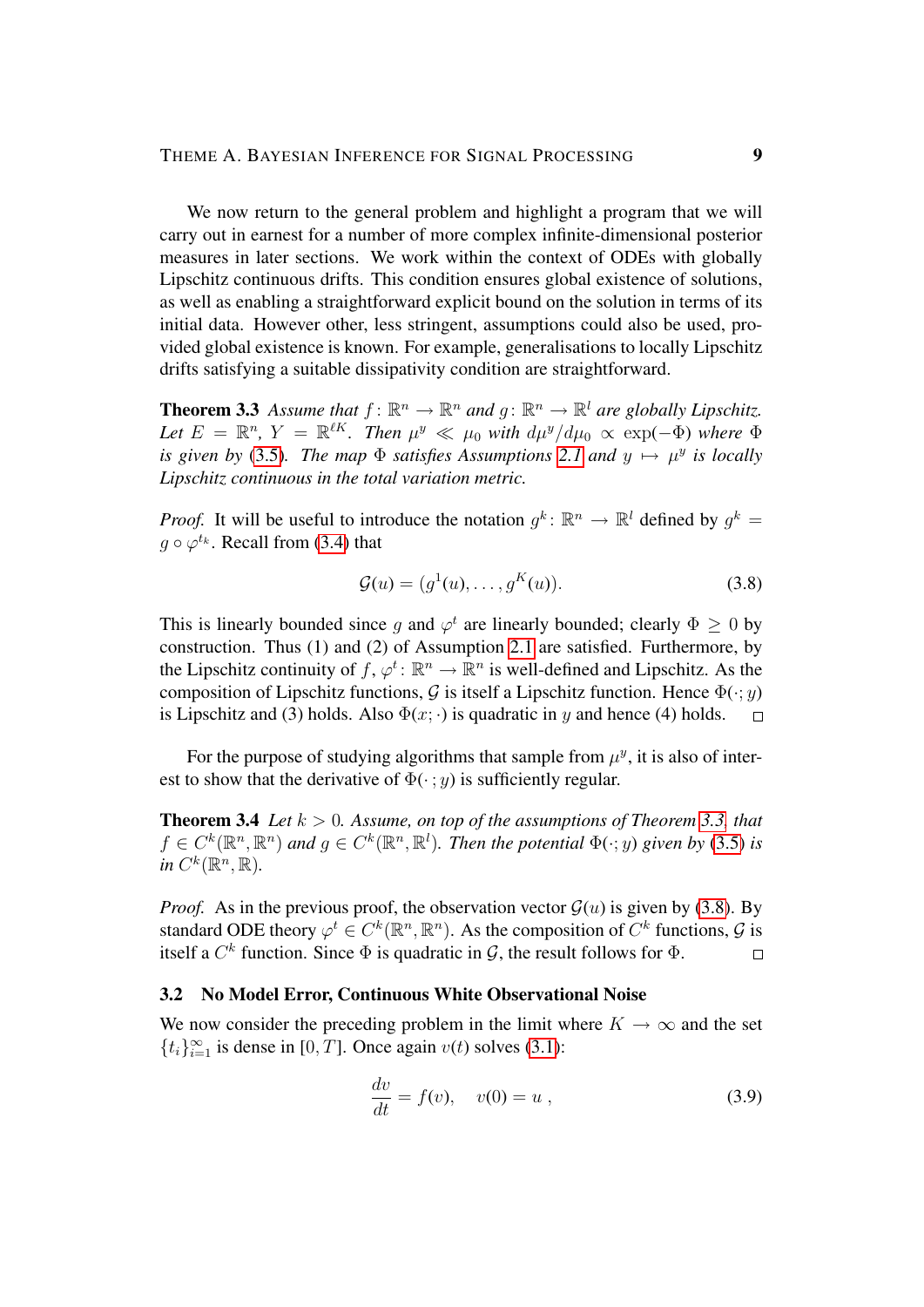but now we assume that we observe a function of the solution in continuous time, and subject to white noise. Specifically we assume that we observe the timeintegrated data  $y$  solving the SDE

<span id="page-9-0"></span>
$$
\frac{dy}{dt} = g(v) + \sqrt{\Sigma} \frac{dW}{dt}, \quad y(0) = 0.
$$
\n(3.10)

Here  $g: \mathbb{R}^n \to \mathbb{R}^\ell$  and  $\Sigma \in \mathbb{R}^{\ell \times \ell}$  is positive-definite. Using as before the semigroup  $\varphi^t$  solving [\(3.9\)](#page-8-2), this may be rewritten as

$$
\frac{dy}{dt} = g(\varphi^t(u)) + \sqrt{\Sigma} \frac{dW}{dt}, \quad y(0) = 0.
$$

The precise interpretation of the data  $\{y(t)\}_{t\in[0,T]}$  is that we observe the function  $y(t)$  defined by

$$
y(t) = \int_0^T g(\varphi^t(u)) dt + \sqrt{\Sigma} W(t).
$$

Let  $\mathbb{Q}_0$  denote the Gaussian measure on  $L^2([0,T], \mathbb{R}^{\ell})$  given by the law of  $y(t) = \sqrt{\Sigma W(t)}$ . Now place the prior measure  $\mu_0 \sim \mathcal{N}(m_0, C_0)$  on the initial condition in  $\mathbb{R}^n$ . Then take  $\nu_0$  to be the product measure on  $L^2([0,T], \mathbb{R}^\ell) \times \mathbb{R}^n$ given by  $\mathbb{Q}_0 \otimes \mu_0$ . Note that  $\nu_0(du|y) = \mu_0(du)$  since u and y are independent under  $\nu_0$ .

Let  $\mathbb{Q}^u$  denote the measure on  $L^2([0,T], \mathbb{R}^\ell)$  for y solving [\(3.10\)](#page-9-0), with u given. By the Girsanov Theorem [A.2](#page-3-1) we have that

$$
\frac{d\mathbb{Q}^u}{d\mathbb{Q}_0}(y) = \exp\left(-\frac{1}{2}\int_0^T |g(\varphi^t(u))|_{\Sigma}^2 dt + \int_0^T \langle g(\varphi^t(u)), dy \rangle_{\Sigma}\right).
$$

Thus if  $\nu$  is the measure on  $L^2([0,T], \mathbb{R}^\ell) \times \mathbb{R}^n$  given by [\(3.10\)](#page-9-0) with u drawn from  $\mu_0$ , then we have

$$
\frac{d\nu}{d\nu_0}(u,y) = \exp\left(-\frac{1}{2}\int_0^T |g(\varphi^t(u))|_{\Sigma}^2 dt + \int_0^T \langle g(\varphi^t(u)), dy \rangle_{\Sigma}\right).
$$

Let  $\mu^y(du)$  denote  $\nu(du|y)$ . By Theorem [A.1](#page-3-0) we have

<span id="page-9-2"></span><span id="page-9-1"></span>
$$
\frac{d\mu^y}{d\mu_0}(u) \propto \exp(-\Phi(u; y)),
$$
\n
$$
\Phi(u; y) = \frac{1}{2} \int_0^T |g(\varphi^t(u))|_{\Sigma}^2 dt - \int_0^T \langle g(\varphi^t(u)), dy \rangle_{\Sigma}.
$$
\n(3.11)

Integrating the second term by parts and using the fact that  $\varphi^t$  solves [\(3.9\)](#page-8-2), we find that

<span id="page-9-3"></span>
$$
\Phi(u; y) = \frac{1}{2} \int_0^T \left( |g(\varphi^t(u))|_{\Sigma}^2 + 2 \langle Dg(\varphi^t(u)) f(\varphi^t(u)), y \rangle_{\Sigma} \right) - \langle g(\varphi^T(u)), y(T) \rangle_{\Sigma} .
$$
\n(3.12)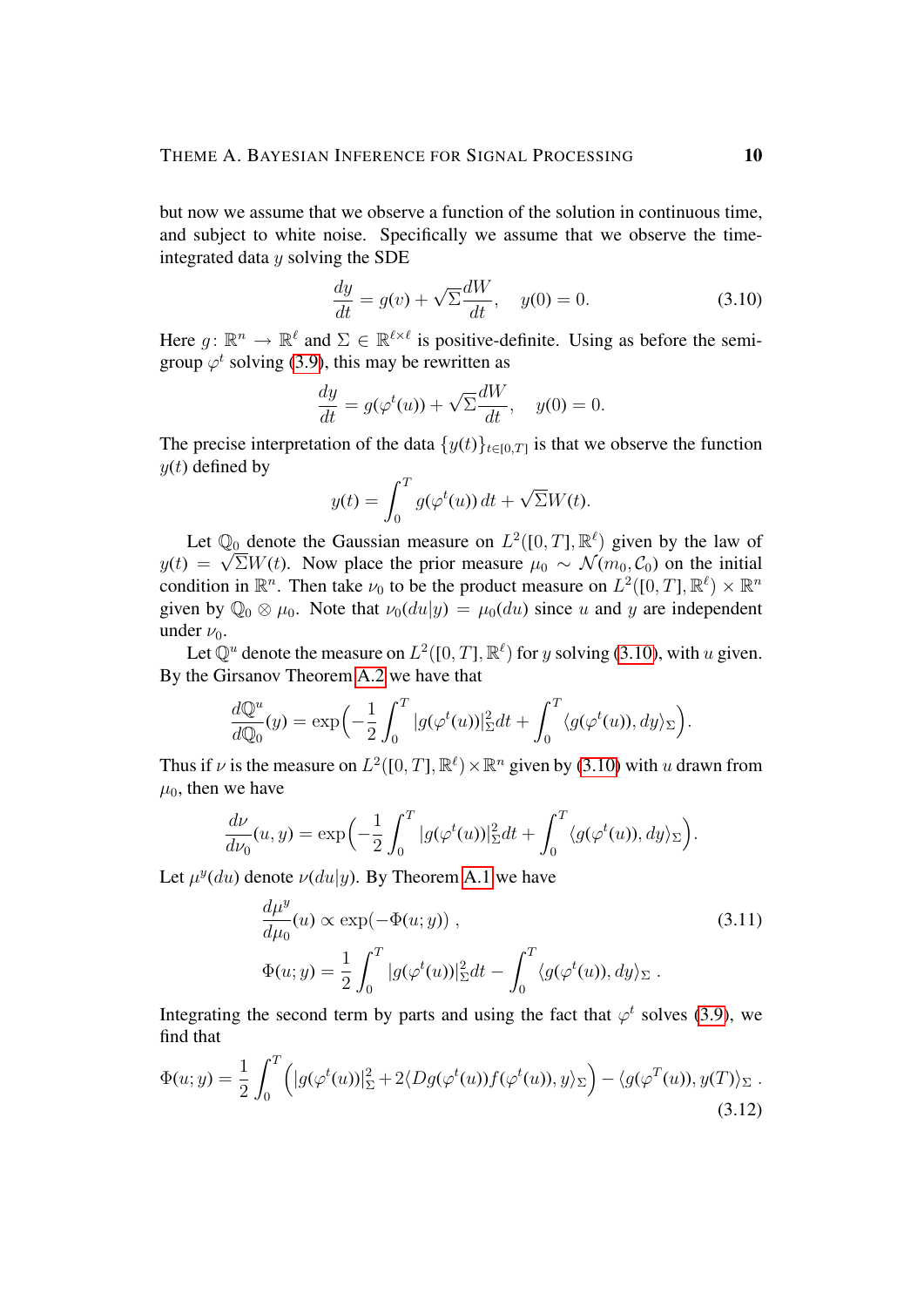**Theorem 3.5** Assume that  $f: \mathbb{R}^n \to \mathbb{R}^n$  is locally Lipschitz continuous and linearly bounded, and that  $g \in C^2(\mathbb{R}^n, \mathbb{R}^l)$  is globally Lipschitz continuous. Let  $E = \mathbb{R}^n$  and  $Y = C([0, T], \mathbb{R}^l)$ . Then  $\mu^y \ll \mu_0$  with  $d\mu^y/d\mu_0 \propto \exp(-\Phi)$  where  $\Phi$  *is given by* [\(3.12\)](#page-9-1)*. The function*  $\Phi$  *satisfies Assumptions* [2.1](#page-3-0) *and*  $y \mapsto \mu^y$  *is locally Lipschitz continuous in the total variation metric.*

*Proof.* Since  $ab \geq -\frac{\varepsilon}{2}a^2 - \frac{1}{2\varepsilon}$  $\frac{1}{2\varepsilon}b^2$  for any  $\varepsilon > 0$  and  $a, b \in \mathbb{R}$ , it follows from [\(3.12\)](#page-9-1) that  $\Phi$  is bounded from below by

$$
\Phi(u; y) \geq -\frac{C}{\varepsilon} \|y\|_{L^\infty}^2 - \varepsilon |g(\varphi^T(u))|^2 - \varepsilon T \int_0^T |Dg(\varphi^t(u))f(\varphi^t(u))|^2 dt,
$$

for some constant C depending only on  $\Sigma$ . Since the assumption that f grows linearly implies the existence of a constant C such that  $|\varphi^t(u)| \leq C|u|$  for every  $t \in [0, T]$ , the requested lower bound on  $\Phi$  follows from the linear growth assumptions on  $f$  and  $g$  as well as the boundedness of  $Dg$ .

The polynomial upper bound on  $\Phi(\cdot; y)$  follows in exactly the same way, yielding

$$
|\Phi(u; y)| \le C(||y||_{L^{\infty}}^2 + |u|^2) ,
$$

for some constant C. Conditions (3) and (4) in Assumption [2.1](#page-3-0) follow similarly, using the Lipschitz continuity of  $\varphi^t(\cdot)$  as in the proof of Theorem [3.3.](#page-5-2)  $\Box$ 

**Remark 3.6** Note that it is the need to prove continuity in  $y$  which requires us to work in the function space  $C([0, T], \mathbb{R}^l)$ , since computation of  $\Phi$  requires the evaluation of  $y$  at time  $T$ . Note also that it is possible to weaken the growth conditions on f and q, at the expense of strengthening the dissipativity assumptions on  $f$ .

We mention an insightful, unrigorous but useful, way of writing the potential  $\Phi$ . If we pretend that y is differentiable in time (which it almost surely isn't), then we may write  $\Phi$  from [\(3.11\)](#page-9-2) as

$$
\Phi(u; y) = \frac{1}{2} \int_0^T \left| g(\varphi^t(u)) - \frac{dy}{dt} \right|_{\Sigma}^2 dt - \frac{1}{2} \int_0^T \left| \frac{dy}{dt} \right|_{\Sigma}^2 dt.
$$

The Gaussian reference measure  $\mu_0$ , again only at a formal level, has density  $\exp(-\frac{1}{2})$  $\frac{1}{2} \int_0^T \left| \frac{dy}{dt} \right|_{\Sigma}^2$  $\sum_{i=1}^{2} dt$ ) with respect to (the of course nonexistent) 'Lebesgue measure'. This suggests that  $\mu^y$  has density  $\exp(-\frac{1}{2})$  $\frac{1}{2}\int_0^T\bigl|g(\varphi^t(u))-\frac{dy}{dt}\bigr|_2^2$  $\frac{2}{\Sigma} dt$ ).

In this form we see that, as in the previous section, the potential  $\Phi$  for the Radon-Nikodym derivative between posterior and prior, written in the general form [\(1.1\)](#page-1-1), simply measures the mismatch between data and observation operator. This nonrigorous rewrite of the potential  $\Phi$  is useful precisely because it highlights this fact, easily lost in the mathematically correct formulation [\(3.11\)](#page-9-2).

<span id="page-10-0"></span>The following theorem is proved similarly to Theorem [3.4.](#page-8-3)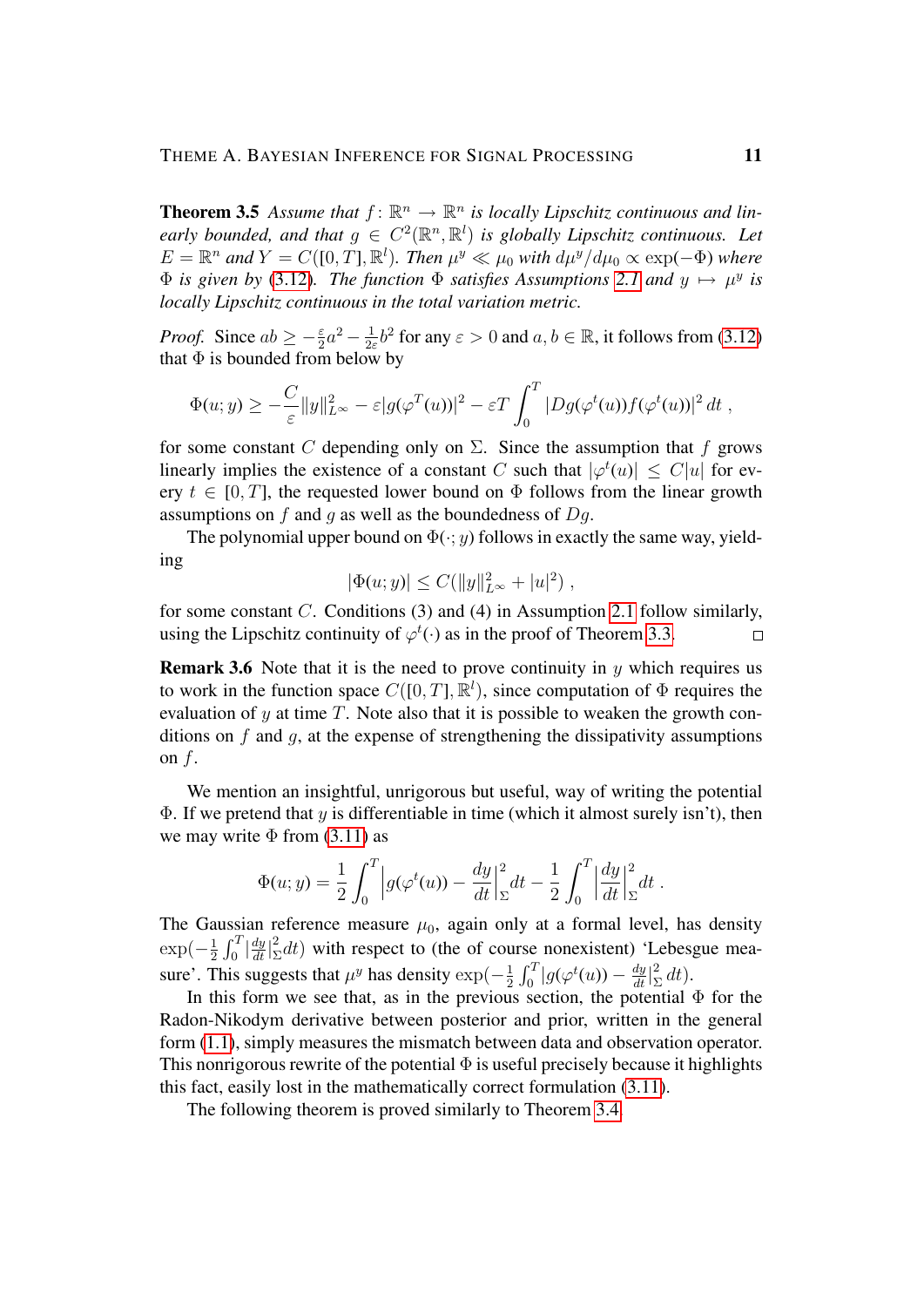**Theorem 3.7** Let  $k > 0$ . Assume that we are in the setting of Theorem [3.5](#page-9-3) and that furthermore  $f \in C^k(\mathbb{R}^n, \mathbb{R}^n)$ , and  $g \in C^{k+1}(\mathbb{R}^n, \mathbb{R}^l)$ . Then the potential  $\Phi(\cdot; y)$  given by [\(3.12\)](#page-9-1) belongs to  $C^k(\mathbb{R}^n, \mathbb{R})$ .

## <span id="page-11-0"></span>3.3 No Model Error, Continuous Coloured Observational Noise

We now consider the discrete observations problem in the limit where  $K \to \infty$ and the set  $\{t_i\}_{i=1}^{\infty}$  is dense in [0, T], but we assume that the observational noise is correlated. We model this situation by assuming that  $u(t)$  solves [\(3.1\)](#page-5-3), and that we observe a function of the solution in continuous time, subject to noise drawn from the distribution of a stationary Ornstein-Uhlenbeck process. In other words, we observe the process

<span id="page-11-2"></span>
$$
y(t) = g(\varphi^t(u)) + \psi(t) , \qquad (3.13)
$$

where

<span id="page-11-1"></span>
$$
\frac{d\psi}{dt} = -R\psi + \sqrt{2\Lambda} \frac{dW}{dt}, \quad \psi(0) \sim \mathcal{N}(0, R^{-1}\Lambda) \,. \tag{3.14}
$$

Here  $g: \mathbb{R}^n \to \mathbb{R}^\ell$ , and the matrices  $R, \Lambda \in \mathbb{R}^{\ell \times \ell}$  are symmetric positive-definite and are assumed to commute for simplicity (in particular, this ensures that the process  $\psi$  is reversible).

Once again we adopt a Bayesian framework to find the posterior probability for u given y. For economy of notation we set  $\theta(t) = g(\varphi^t(u))$  and denote by  $\dot{\theta}(t)$ the time-derivative of  $\theta$ . We deduce from Itô's formula that

$$
\frac{dy}{dt} = \dot{\theta} - R\psi + \sqrt{2\Lambda} \frac{dW}{dt} = \dot{\theta} - R(y - \theta) + \sqrt{2\Lambda} \frac{dW}{dt}
$$

$$
= \dot{\theta} + R\theta - Ry + \sqrt{2\Lambda} \frac{dW}{dt}.
$$

Furthermore

$$
y(0) \sim \mathcal{N}(\theta(0), R^{-1}\Lambda) = \mathcal{N}(g(u), R^{-1}\Lambda) ,
$$

independently of W.

Let  $\mathbb{Q}_0$  denote the measure on  $L^2([0,T], \mathbb{R}^{\ell})$  generated by the Gaussian pro-cess [\(3.14\)](#page-11-1) and place the prior measure  $\mu_0 \sim \mathcal{N}(m_0, \mathcal{C}_0)$  on the initial condition u in  $\mathbb{R}^n$ . Then take  $\nu_0$  to be the measure on  $L^2([0,T], \mathbb{R}^\ell) \times \mathbb{R}^n$  given by  $\mathbb{Q}_0 \otimes \mu_0$ . Note that  $\nu_0(du|y) = \mu_0(du)$  since u and y are independent under  $\nu_0$ .

We let  $\nu$  denote the probability measure for y and u, with u distributed according to  $\mu_0$ . By the Girsanov theorem

$$
\frac{d\nu}{d\nu_0}(u, y) \propto \exp(-\Phi(u; y))
$$
  

$$
\Phi(u; y) = \frac{1}{4} \int_0^T (|h(\varphi^t(u))|_{\Lambda}^2 dt - 2\langle h(\varphi^t(u)), dy + Ry dt \rangle_{\Lambda})
$$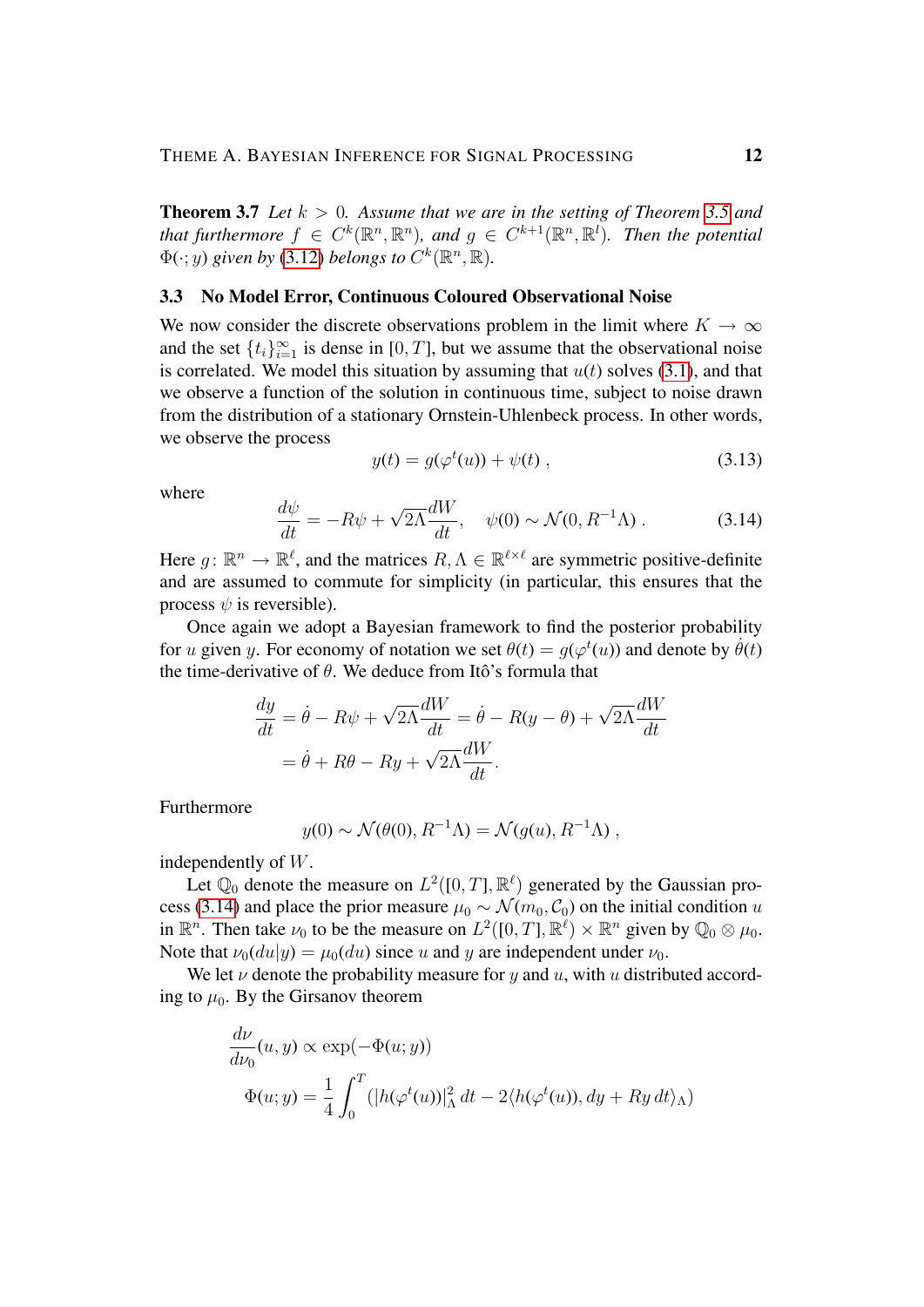$$
+\frac{1}{2}|g(u)|^2_{R^{-1}\Lambda}-\langle y(0),g(u)\rangle_{R^{-1}\Lambda}.
$$

Here and below we use the shortcut

$$
h(u) = \dot{\theta} + R\theta,
$$
  
=  $Dg(u)f(u) + Rg(u).$ 

We let  $\mu^{y}(u)$  denote the posterior distribution for u given y. By applying Bayes formula in the guise of Theorem [A.1](#page-3-0) we obtain

$$
\frac{d\mu^y}{d\mu_0}(u) \propto \exp(-\Phi(u; y))\tag{3.15}
$$
\n
$$
\Phi(u; y) = \frac{1}{4} \int_0^T (|h(\varphi^t(u))|_{\Lambda}^2 dt - 2\langle h(\varphi^t(u)), dy + Ry dt \rangle_{\Lambda})
$$
\n
$$
+ \frac{1}{2} |g(u)|_{R^{-1}\Lambda}^2 - \langle y(0), g(u) \rangle_{R^{-1}\Lambda}.
$$

As in the previous section, the posterior measure involves a Riemann integral and a stochastic integral, both parameterized by  $u$ , but the stochastic integral can be converted to a Riemann integral, by means of an integration by parts. Setting

$$
\tilde{h}(u) = Dh(u)f(u) = Dg(u)Df(u) f(u) + D^2g(u)(f(u), f(u)) + (RDg(u)) f(u),
$$

we find that

<span id="page-12-0"></span>
$$
\Phi(u; y) = \frac{1}{4} \int_0^T (|h(\varphi^t(u))|_{\Lambda}^2 + 2\langle \tilde{h}(\varphi^t(u)), y - Ry \rangle_{\Lambda}) dt
$$
\n
$$
+ \frac{1}{2} \langle h(u), y(0) \rangle_{\Lambda} - \frac{1}{2} \langle h(\varphi^T(u)), y(T) \rangle_{\Lambda}
$$
\n
$$
+ \frac{1}{2} |g(u)|_{R^{-1}\Lambda}^2 - \langle y(0), g(u) \rangle_{R^{-1}\Lambda}.
$$
\n(3.16)

Proof of the following two theorems is very similar to those for Theorems [3.5](#page-9-3) and [3.7.](#page-10-0)

<span id="page-12-1"></span>**Theorem 3.8** Assume that  $f \in C^2(\mathbb{R}^n, \mathbb{R}^n)$  is linearly bounded in [\(3.1\)](#page-5-3), that  $g \in C^3(\mathbb{R}^n, \mathbb{R}^l)$  is globally Lipschitz continuous in [\(3.13\)](#page-11-2), and that  $\tilde{h}$  is linearly *bounded.* Let  $E = \mathbb{R}^n$  and  $Y = C([0, T], \mathbb{R}^l)$ . Then  $\mu^y \ll \mu_0$  with  $d\mu^y/d\mu_0 \propto$ exp(−Φ) *where* Φ *is given by* [\(3.16\)](#page-12-0)*. The map* Φ *satisfies Assumptions [2.1](#page-3-0) and*  $y \mapsto \mu^y$  is locally Lipschitz continuous in the total variation metric.

**Remark 3.9** The condition that  $\tilde{h}$  is linearly bounded follows for example if we assume that  $D^2 g(u)$  is bounded by  $C/(1+|u|)$  for some constant C.

**Theorem 3.10** *Let*  $k \geq 1$ *. Assume that, further to satisfying the assumptions of Theorem [3.8,](#page-12-1) one has*  $f \in C^{k+1}(\mathbb{R}^n, \mathbb{R}^n)$  and  $g \in C^{k+2}(\mathbb{R}^n, \mathbb{R}^l)$ *. Then the potential*  $\Phi(\cdot; y)$  given by [\(3.12\)](#page-9-1) *belongs to*  $C^k(\mathbb{R}^n, \mathbb{R})$ .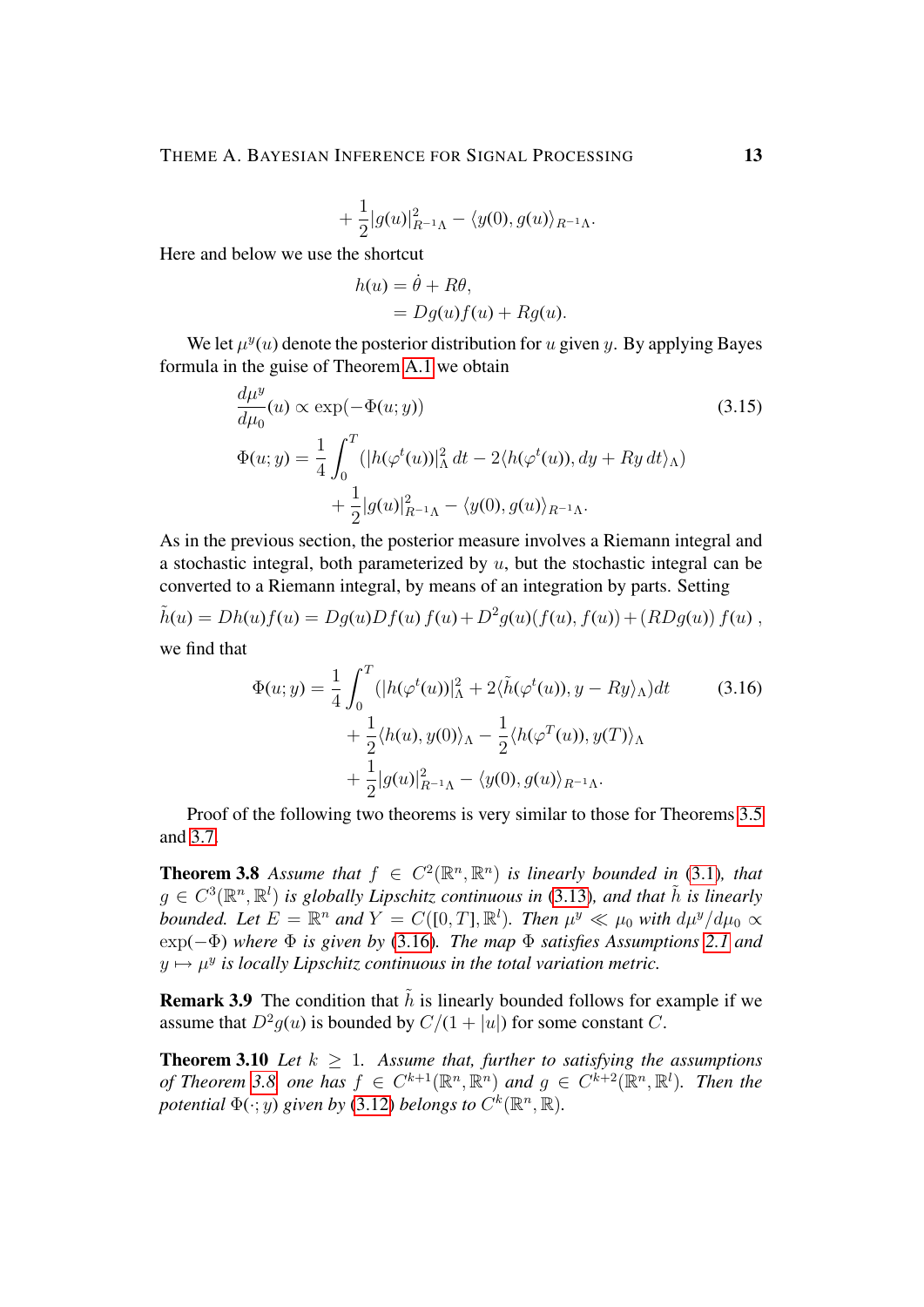## <span id="page-13-0"></span>3.4 Coloured Model Error, Discrete Observations

The posterior probability measures on the initial condition  $u$  in the previous three examples can be very complicated objects from which it is hard to extract information. This is particularly true in cases where the semigroup  $\varphi^t$  exhibits sensitive dependence on initial conditions, there is data over a large time-interval, and the system is sufficiently ergodic and mixing. The posterior is then essentially flat, with small random fluctuations superimposed, and contains little information about the initial condition. In such situations it is natural to relax the *hard constraint* that the dynamical model is satisfied exactly and to seek to explain the observations through a *forcing* to the dynamics: we allow equation [\(3.1\)](#page-5-3) to be forced by an extraneous driving noise, known as *model error*. Thus we view the dynamics [\(3.1\)](#page-5-3) as only being enforced as a weak constraint, in the sense that the equation need not be satisfied exactly. We then seek a posterior probability measure on both the initial condition and a driving noise process which quantifies the sense in which the dynamics is not exactly satisfied. Since we are working with continuous time, the driving noise process is a *function* and thus the resulting posterior measure is a measure on an *infinite dimensional* space of functions. This section is the first of several where the desired probability measure lives on an infinite dimensional space.

To be concrete we consider the case where the driving noise is correlated in time and governed by an Ornstein-Uhlenbeck process. We thus consider the model equations

<span id="page-13-1"></span>
$$
\begin{aligned}\n\frac{dv}{dt} &= f(v) + \frac{1}{\sqrt{\delta}} \psi, \quad v(0) = u, \\
\frac{d\psi}{dt} &= -\frac{1}{\delta} R \psi + \sqrt{\frac{\Lambda}{\delta}} \frac{dW}{dt}, \quad \psi(0) \sim \mathcal{N}\left(0, \frac{1}{2} R^{-1} \Lambda\right).\n\end{aligned} \tag{3.17}
$$

We assume as before that R and  $\Lambda$  commute. The parameter  $\delta$  sets a correlation time for the noise; in the next section we will let  $\delta \rightarrow 0$  and recover white noise forcing. Equation [\(3.17\)](#page-13-1) specifies our prior model for the noise process  $\psi$ . We assume that  $\psi(0)$  is chosen independently of W, and then [\(3.17\)](#page-13-1) describes a stationary OU process  $\psi$ . As our prior on the initial condition we take  $u \sim \mathcal{N}(m_0, \mathcal{C}_0)$ , independently of  $\psi$ . We have thus specified a prior Gaussian probability measure  $\mu_0(u_0, \psi)$  on  $\mathbb{R}^n \times L^2([0, T], \mathbb{R}^n)$ .

As observations we take, as in section [3.1,](#page-5-1)

$$
y_k = g(v(t_k)) + \eta_k, \quad k = 1, \dots, K,
$$

where  $\eta_k \sim \mathcal{N}(0, B_k)$  are a sequence of Gaussian random variables, not necessarily independent, and the observation times satisfy [\(3.3\)](#page-5-4). Concatenating the data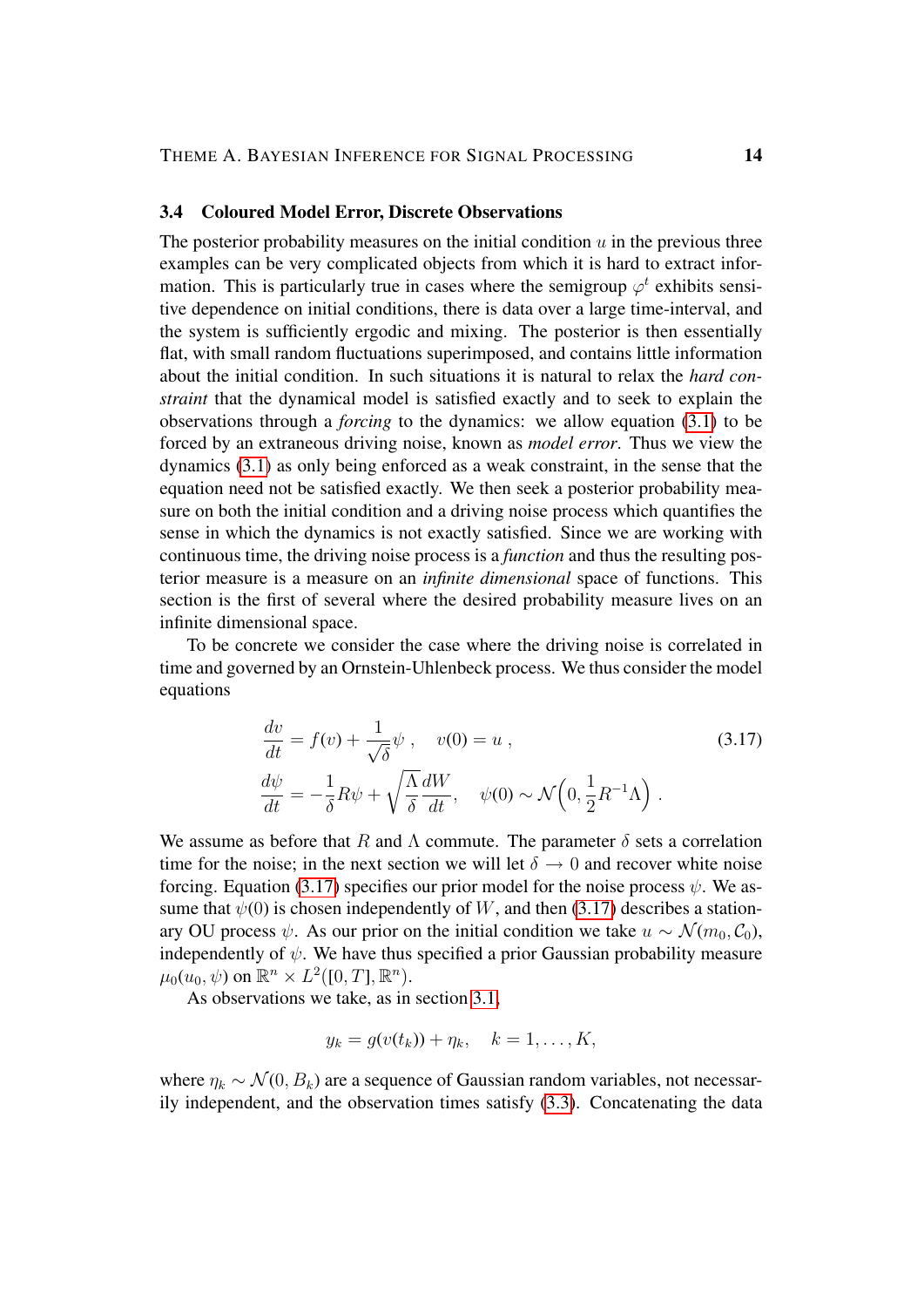we may write

<span id="page-14-1"></span>
$$
y = \mathcal{G}(u, \psi) + \eta,\tag{3.18}
$$

where  $y = (y_1, \ldots, y_K)$  are the observations,  $\mathcal{G}(u, \psi) = (q(v(t_1)), \ldots, q(v(t_K)))$ maps the state of the system and  $\eta = (\eta_1, \dots, \eta_K)$  is the observational noise. Thus  $\eta \sim \mathcal{N}(0, B)$  for some matrix B capturing the correlations amongst the  $\{\eta_k\}_{k=1}^K$ . Here G is a map from  $\mathbb{R}^n \times L^2([0,T], \mathbb{R}^n)$  to  $\mathbb{R}^{lK}$ . The likelihood for the observations is then

$$
\mathbf{P}(dy|u,\psi) \propto \exp\left(-\frac{1}{2}|y-\mathcal{G}(u,\psi)|_B^2\right)dy.
$$

Let  $\nu$  denote the measure on  $\mathbb{R}^n \times L^2([0,T], \mathbb{R}^n) \times \mathbb{R}^{lK}$  given by

$$
\nu(du, d\psi, dy) = \mathbf{P}(dy|u, \psi)\mu_0(du, d\psi) ,
$$

and let  $\nu_0$  denote the measure on  $\mathbb{R}^n \times L^2([0,T], \mathbb{R}^n) \times \mathbb{R}^{lK}$  given by

<span id="page-14-0"></span>
$$
\nu_0(du, d\psi, dy) \propto \exp\left(-\frac{1}{2}|y|_B^2\right) \mu_0(du, d\psi) dy.
$$

Since  $(u, \psi)$  and y are independent under  $\nu_0(du, d\psi)dy$ , Theorem [A.1](#page-3-0) shows that the posterior probability measure  $\mu^y(du, d\psi)$  is given by

$$
\frac{d\mu^y}{d\mu_0}(u,\psi) \propto \exp(-\Phi(u,\psi;y)), \quad \Phi(u,\psi;y) = \frac{1}{2}|y - \mathcal{G}(u,\psi)|_B^2. \tag{3.19}
$$

<span id="page-14-2"></span>Example 3.11 *Consider again the Lorenz equation from Example [3.2.](#page-3-1) Using the setup from this section, we get a posterior distribution on the pairs*  $(u, \psi)$  *where* u *is the initial condition of the Lorenz ODE as in Example [3.2](#page-3-1) above, and* ψ *is the additional forcing (model error) from* [\(3.17\)](#page-13-1)*.*

*We consider again the setting from Figure [1,](#page-41-0) but this time with the additional forcing term* ψ*. Now the posterior for* u *can be obtained by averaging* [\(3.19\)](#page-14-0) *over* ψ*. This leads to a smoothing of the posterior distribution. The effect is illustrated in Figure [2.](#page-42-0)*

**Theorem 3.12** Assume that  $f: \mathbb{R}^n \to \mathbb{R}^n$  and  $g: \mathbb{R}^n \to \mathbb{R}^l$  are globally Lips*chitz continuous.* Let  $E = \mathbb{R}^n \times L^2([0,T],\mathbb{R}^n)$  and  $Y = \mathbb{R}^{lK}$ . Then  $\mu^y \ll \mu_0$ *with*  $d\mu^y/d\mu_0 \propto \exp(-\Phi)$  *where*  $\Phi$  *is given by* [\(3.19\)](#page-14-0)*. The map*  $\Phi$  *satisfies* As $sumptions$  [2.1](#page-3-0) and  $y \mapsto \mu^y$  is locally Lipschitz continuous in the total variation *metric.*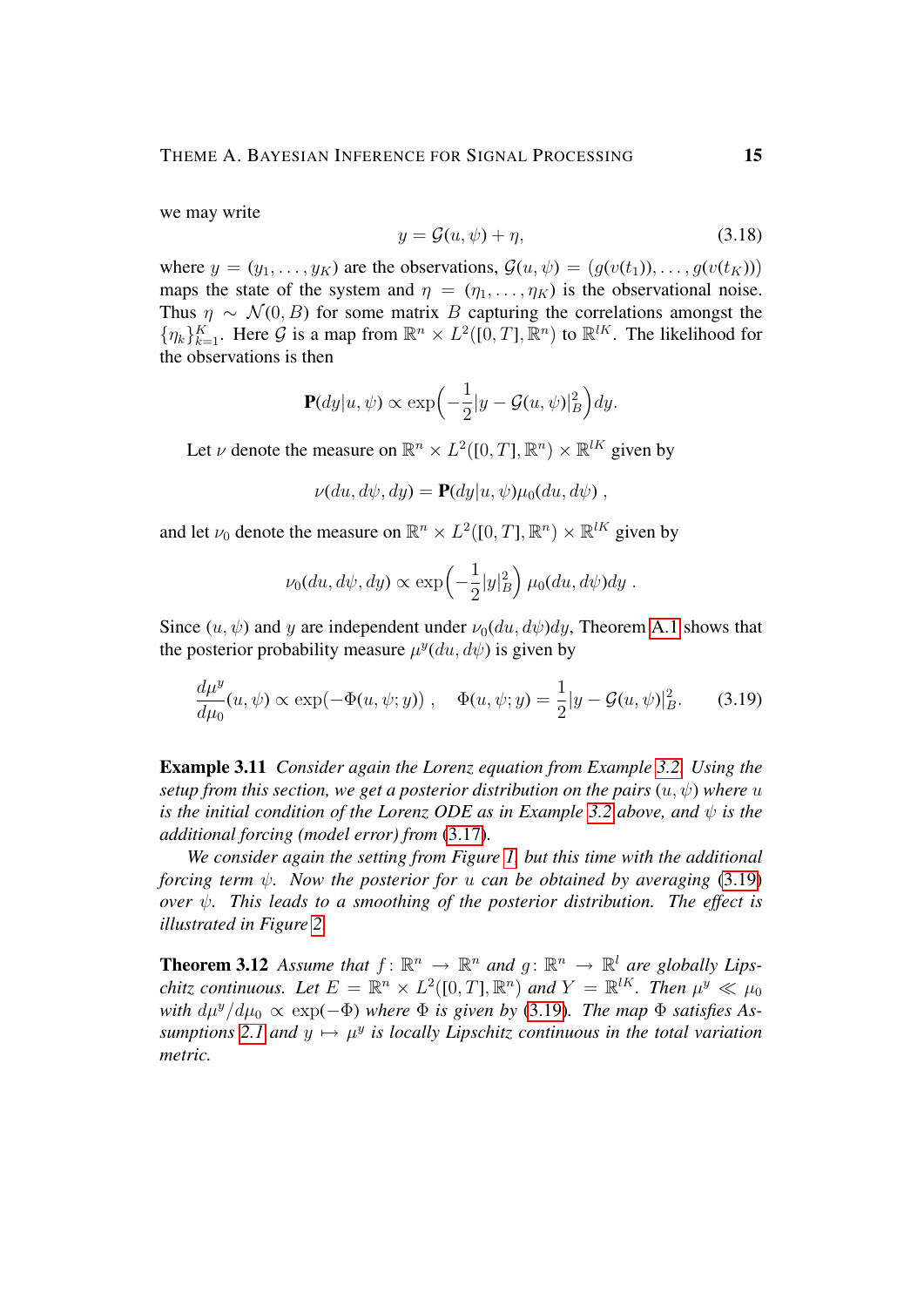*Proof.* Assumption [2.1\(](#page-3-0)1) follows with  $M = 0$  and  $\varepsilon = 0$ . To establish (2) we note that, for  $0 \le t \le T$ ,

$$
\frac{1}{2}\frac{d}{dt}|v|^2 \le \alpha + \beta|v|^2 + \frac{1}{2\sqrt{\delta}}(\|\psi\|^2 + |v|^2)
$$
  
 
$$
\le \alpha + \beta|v|^2 + \frac{1}{2\sqrt{\delta}}(\|\psi\|^2_{L^2([0,T],\mathbb{R}^n)} + |v|^2).
$$

Application of the Gronwall inequality shows that

$$
||v(t)|| \leq C(t) \Big( ||\psi||_{L^2([0,T],\mathbb{R}^n)} + |u| \Big)
$$

and hence that, since  $q$  is linearly bounded,

$$
|\mathcal{G}(u,\psi)| \leq C\Big(\|\psi\|_{L^2([0,T],\mathbb{R}^n)}+|u|\Big).
$$

From this, assumption (2) follows.

To establish (3) it suffices to show that  $\mathcal{G} \colon \mathbb{R}^n \times L^2([0,T], \mathbb{R}^n) \to \mathbb{R}^{lK}$  is locally Lipschitz continuous; this follows from the stated hypotheses on f and g since the mapping  $(u, \psi) \in \mathbb{R}^n \times L^2([0, T], \mathbb{R}^n) \to v \in C([0, T], \mathbb{R}^n)$  is locally Lipschitz continuous, as may be shown by a Gronwall argument similar to that used to establish (2). Assumption [2.1\(](#page-3-0)4) follows from the fact that  $\Phi(x; \cdot)$  is quadratic, together with the polynomial bounds on  $\mathcal G$  from the proof of (2).  $\Box$ 

Again, we obtain more regularity on  $\Phi$  by imposing more stringent assumptions on  $f$  and  $q$ :

**Theorem 3.13** *For*  $k > 0$ *, if both*  $f$  *and*  $g$  *are*  $C<sup>k</sup>$ *, then*  $\Phi$  *is also*  $C<sup>k</sup>$ *.* 

#### <span id="page-15-0"></span>3.5 White Model Error, Discrete Observations

In the preceding example we described the model error as on OU process. In some situations it is natural to describe the model error as white noise. Formally this can be obtained from the preceding example by taking the limit  $\delta \to 0$  so that the correlation time tends to zero. Heuristically we have

$$
\frac{1}{\sqrt{\delta}}\psi = R^{-1}\sqrt{2\Lambda}\frac{dW}{dt} + \mathcal{O}(\sqrt{\delta})
$$

from the OU process [\(3.17\)](#page-13-1). Substituting this heuristic into [\(3.17\)](#page-13-1) and setting  $\delta = 0$  gives the white noise driven model

<span id="page-15-1"></span>
$$
\frac{dv}{dt} = f(v) + \sqrt{\Gamma} \frac{dW}{dt}, \quad v(0) = u,\tag{3.20}
$$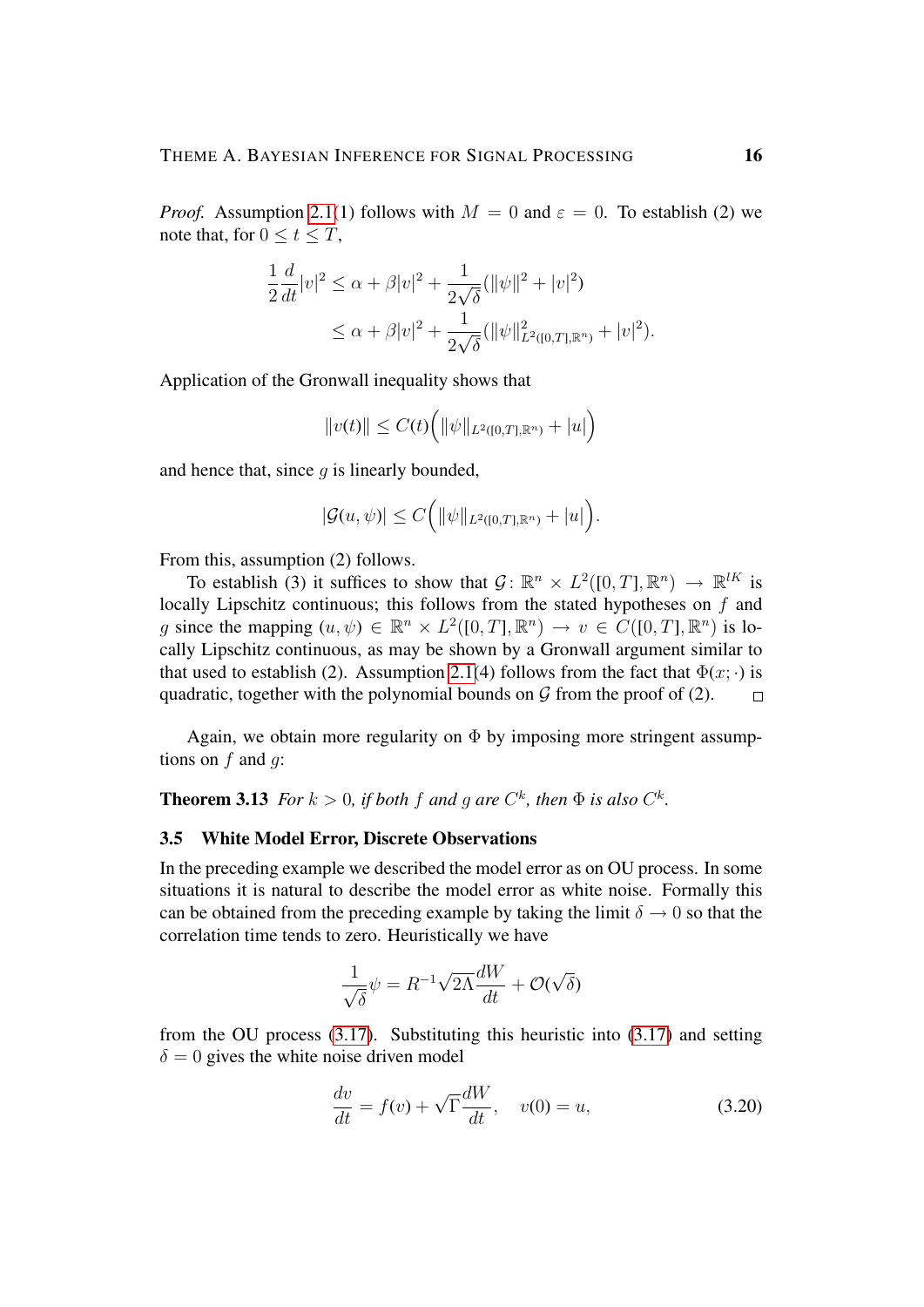where  $\sqrt{\Gamma} = R^{-1}$ √ 2Λ.

Again we assume that we are given observations in the form [\(3.2\)](#page-5-5). There are now two ways to proceed to define an inverse problem. We can either make inference concerning the pair  $(u, W)$ , or we can make inference concerning the function v itself. We consider the two approaches in turn. Note that  $(u, W)$  uniquely define v and so a probability measure on  $(u, W)$  implies a probability measure on v.

First we consider the formulation of the problem where we make inference about  $(u, W)$ . We construct the prior measure  $\mu_0(du, dW)$  by assuming that u and W are independent, by taking  $u \sim \mathcal{N}(m_0, \mathcal{C}_0)$  and by taking standard  $n$ −dimensional Wiener measure for W. Now consider the integral equation

$$
v(t) = u + \int_0^t f(v(s)) ds = \sqrt{\Gamma} W(t).
$$
 (3.21)

The solution of this equation defines a map

$$
\mathcal{V}: \mathbb{R}^n \times C([0, T], \mathbb{R}^n) \to C([0, T], \mathbb{R}^n)
$$

$$
(u, W) \mapsto \mathcal{V}(u, W) = v.
$$

Thus we may write the equation [\(3.2\)](#page-5-5) for the observations as

<span id="page-16-1"></span>
$$
y = \mathcal{G}(u, W) + \eta \tag{3.22}
$$

with  $\eta$  as in [\(3.18\)](#page-14-1) and  $\mathcal{G}_k(u, W) = q(\mathcal{V}(u, W)(t_k))$ . The likelihood of y is thus

$$
\mathbf{P}(dy|u, W) \propto \exp\left(-\frac{1}{2}|y - \mathcal{G}(u, W)|_B^2\right) dy.
$$

This leads to a probability measure

$$
\nu(du, dW, dy) = \mathbf{P}(y|u, \psi)\mu_0(du, d\psi)dy
$$

on the space  $\mathbb{R}^n \times C([0,T], \mathbb{R}^n) \times \mathbb{R}^{lK}$ . By  $\nu_0$  we denote the measure on  $\mathbb{R}^n \times$  $C([0, T], \mathbb{R}^n) \times \mathbb{R}^{lK}$  given by

$$
\nu_0(du, dW, dy) \propto \exp\left(-\frac{1}{2}|y|_B^2\right) \mu_0(du, dW) dy.
$$

Since  $(u, \psi)$  and y are independent under  $\nu_0(du, d\psi)dy$ , Theorem [A.1](#page-3-0) shows that the posterior probability measure is given by

<span id="page-16-0"></span>
$$
\frac{d\mu^y}{d\mu_0}(u, W) \propto \exp\left(-\Phi(u, W; y)\right)
$$
\n
$$
\Phi(u, W; y) = \frac{1}{2}|y - \mathcal{G}(u, W)|_B^2.
$$
\n(3.23)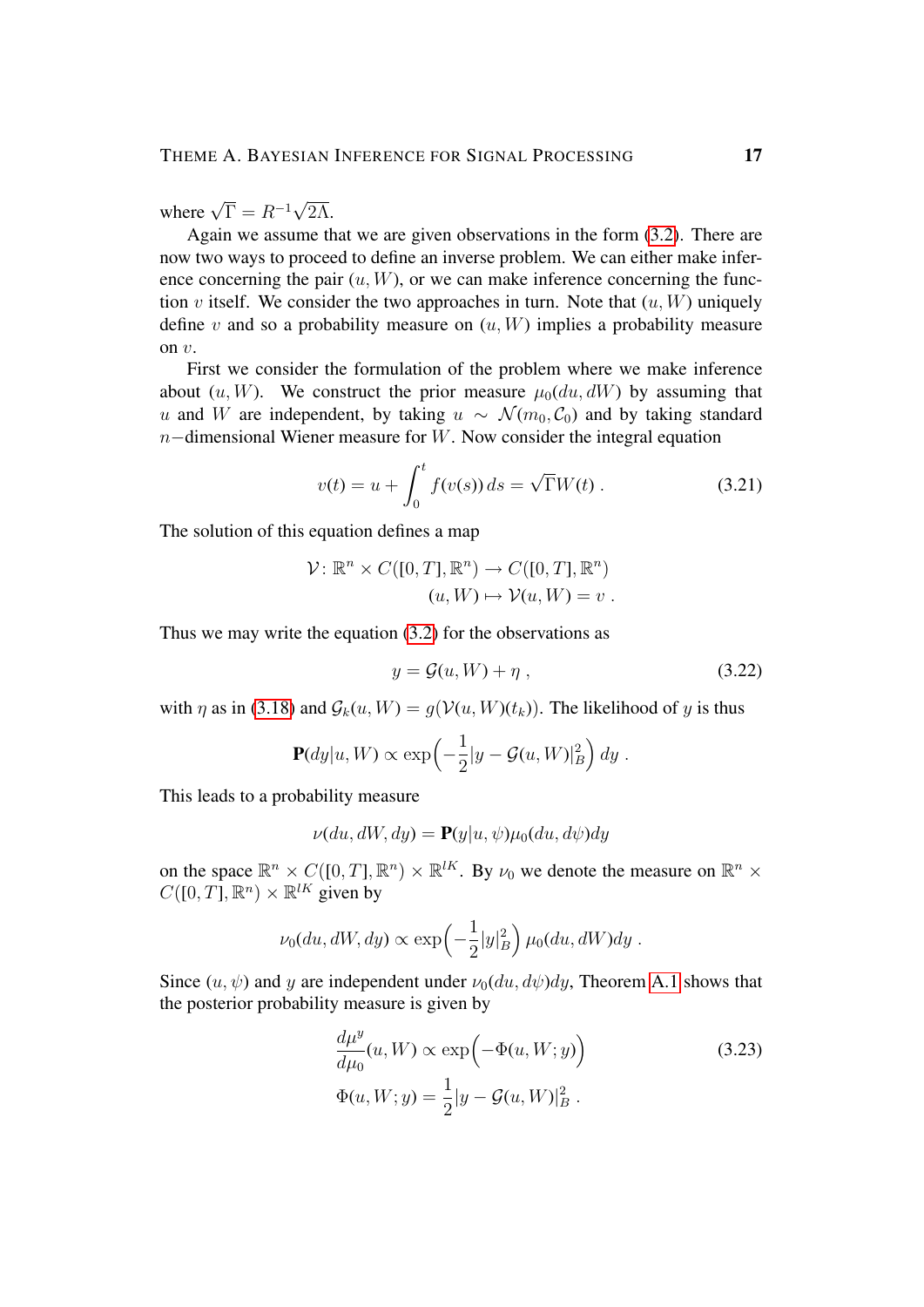**Theorem 3.14** Assume that  $f: \mathbb{R}^n \to \mathbb{R}^n$  and  $g: \mathbb{R}^n \to \mathbb{R}^l$  are globally Lips*chitz continuous.* Let  $E = \mathbb{R}^n \times C([0,T], \mathbb{R}^n)$  and  $Y = \mathbb{R}^{lK}$ . Then  $\mu^y \ll \mu_0$ *with*  $d\mu^y/d\mu_0 \propto \exp(-\Phi)$  *where*  $\Phi$  *is given by* [\(3.23\)](#page-16-0)*. The map*  $\Phi$  *satisfies* As $sumptions$  [2.1](#page-3-0) and  $y \mapsto \mu^y$  is locally Lipschitz continuous in the total variation *metric.*

*Proof.* Note that  $\mu_0(\mathbb{R}^n \times C([0, T], \mathbb{R}^n)) = 1$ , because Wiener measure charges continuous functions with probability 1. Assumption [2.1\(](#page-3-0)1) follows with  $M =$  $\varepsilon = 0$ . To establish (2) we note that, for  $0 \le t \le T$ ,

$$
|v(t)| \le |u| + \int_0^t (\alpha + \beta |v(s)|) ds + |W(t)|
$$
  
\n
$$
\le |u| + \int_0^t (\alpha + \beta |v(s)|) ds + ||W||_{C([0,T], \mathbb{R}^n)}.
$$

Application of the Gronwall inequality shows that

$$
||v(t)|| \leq C(t)(||W||_{C([0,T],\mathbb{R}^n)} + |u|).
$$

Since  $q$  is polynomially bounded we have

$$
|\mathcal{G}(u, W)| \le C(||W||_{C([0,T], \mathbb{R}^n)} + |u|)
$$

and (2) follows. To establish (3) it suffices to show that  $\mathcal{G} \colon \mathbb{R}^n \times C([0, T], \mathbb{R}^n) \to$  $\mathbb{R}^{lK}$  is continuous; this follows from the stated hypotheses on f and g since the mapping  $(u, W) \in \mathbb{R}^n \times C([0, T], \mathbb{R}^n) \to v \in C([0, T], \mathbb{R}^n)$  is continuous, as may be shown by a Gronwall argument, similar to that used to establish (2). As-sumption [2.1\(](#page-3-0)4) follows from the fact that  $\Phi(x; \cdot)$  is quadratic and the bound on  $\mathcal G$ derived to establish (2).  $\Box$ 

Again, higher-order differentiability is obtained in a straightforward manner:

## **Theorem 3.15** *For*  $k > 0$ *, if both*  $f$  *and*  $g$  *are*  $C<sup>k</sup>$ *, then*  $\Phi$  *is also*  $C<sup>k</sup>$ *.*

We have expressed the posterior measure as a measure on the initial condition  $u$  for  $v$  and the driving noise  $W$ . However, one can argue that it is natural to take the alternative approach of making direct inference about  $\{v(t)\}_{t=0}^T$  rather than indirectly through  $(u, W)$ . We illustrate how this may be done. To define a prior, we first let  $\mu_0$  denote the Gaussian measure on  $L^2([0,T],\mathbb{R}^n)$  defined by the equation

$$
\frac{dv}{dt} = \sqrt{\Gamma} \frac{dW}{dt}, \quad u \sim \mathcal{N}(m_0, \mathcal{C}_0).
$$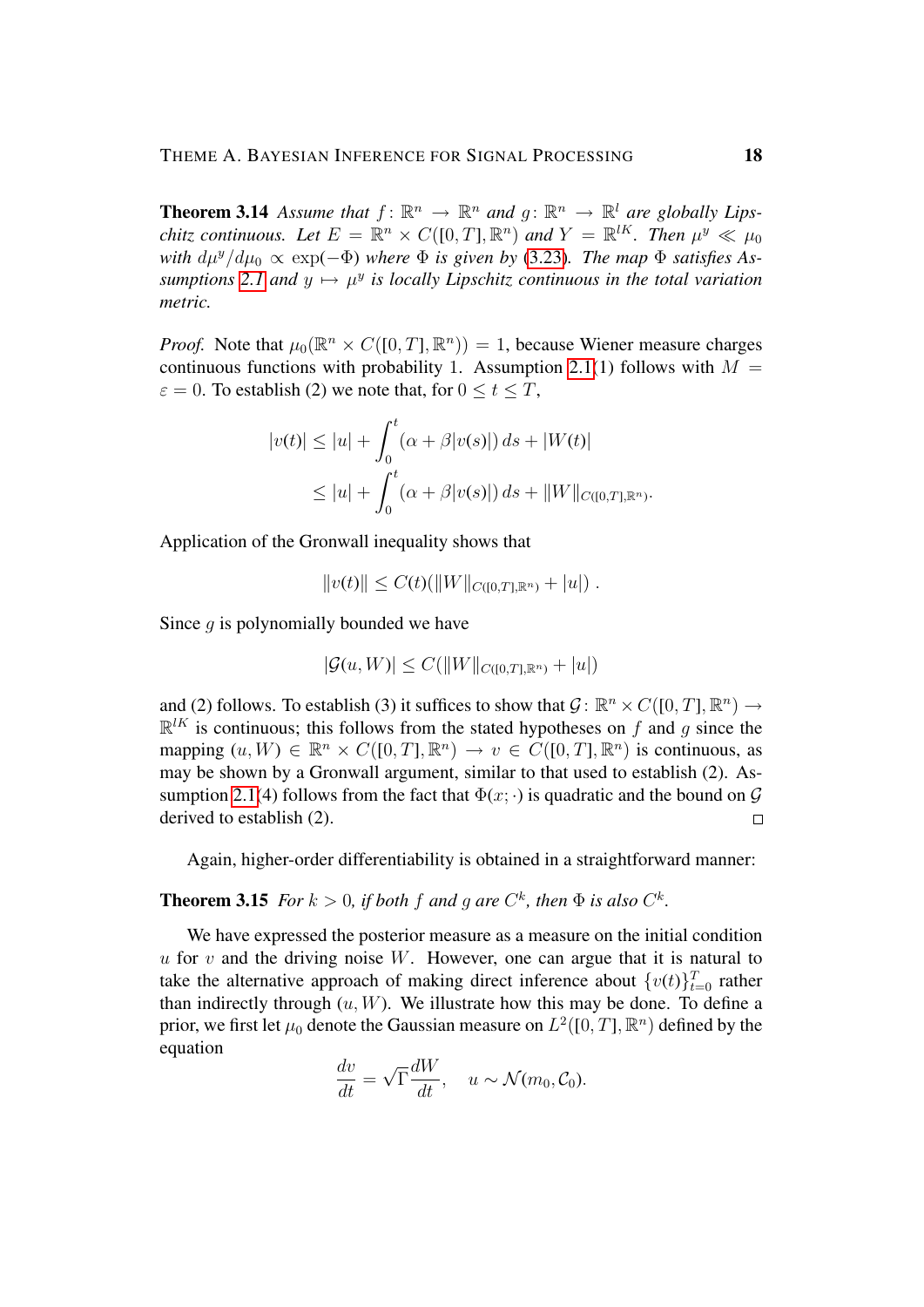By the Girsanov theorem, the law of the solution v to [\(3.20\)](#page-15-1), with  $u \sim \mathcal{N}(m_0, \mathcal{C}_0)$ , yields a measure  $\nu_0$  on  $L^2([0,T],\mathbb{R}^n)$  which has Radon-Nikodym derivative

<span id="page-18-1"></span>
$$
\frac{d\nu_0}{d\mu_0}(v) = \exp\left(-\frac{1}{2}\int_0^T |f(v)|_{\Gamma}^2 dt + \int_0^T \langle f(v), dv \rangle_{\Gamma}\right),\tag{3.24}
$$

where the second integral is an Itô stochastic integral. The data is again assumed to be of the form [\(3.2\)](#page-5-5). We have

<span id="page-18-0"></span>
$$
\mathbf{P}(dy|v) \propto \exp\left(-\frac{1}{2}|y-\mathcal{G}(v)|_B^2\right)dy,
$$

where  $G(v) = (g(v(t_1)), \ldots, g(v(t_K)))$  and B is the correlation in the noise. Here  $\mathcal G$  is a map from  $L^2([0,T],\mathbb R^n)$  to  $\mathbb R^{lK}.$ 

Thus we may define a probability measure on  $\nu(dv, dy)$  on  $L^2([0, T], \mathbb{R}^n) \times$  $\mathbb{R}^{lK}$  given by  $\mathbf{P}(y|v)\nu_0(dv)dy$ . Since v and y are independent under  $\nu_0(dv)dy$ , Theorem [A.1](#page-3-0) shows that the posterior probability measure is defined by

$$
\frac{d\mu^y}{d\nu_0}(v) \propto \exp(-\widehat{\Phi}(v; y)), \qquad \widehat{\Phi}(v; y) = \frac{1}{2}|y - \mathcal{G}(v)|_B^2. \tag{3.25}
$$

This expresses the posterior measure in terms of a non-Gaussian prior (for the pathspace of a non-Gaussian SDE with Gaussian initial data).

**Theorem 3.16** Assume that  $f: \mathbb{R}^n \to \mathbb{R}^n$  and  $g: \mathbb{R}^n \to \mathbb{R}^l$  are globally Lipschitz *continuous. Then*  $\mu^y \ll \nu_0$  *with*  $d\mu^y/d\nu_0 \propto \exp(-\Phi)$  *where*  $\Phi$  *is given by* [\(3.25\)](#page-18-0). *The map*  $\widehat{\Phi}$  *satisfies Assumptions* [2.1](#page-3-0) *and*  $y \mapsto \mu^y$  *is locally Lipschitz continuous in the total variation metric.*

*Proof.* Note that the reference measure  $\nu_0$  is not Gaussian. Thus, by Remark [2.3,](#page-5-2) we need to make sure that  $\nu_0$  has Gaussian tails. This follows immediately from the fact that the solution map  $(u, W) \mapsto v$  to the model equations [\(3.21\)](#page-16-1) is globally Lipschitz continuous from  $\mathbb{R}^n \times C([0,T], \mathbb{R}^n)$  into  $C([0,T], \mathbb{R}^n)$ . As the pushforward of a Gaussian measure under a Lipschitz continuous map,  $\nu_0$  therefore has Gaussian tails.

The function

$$
\widehat{\Phi}(v; y) = \frac{1}{2} |(y - \mathcal{G}(v))|_B^2
$$

is obviously bounded from below. It is furthermore locally Lipschitz continuous in both y and v, since the solution map G is Lipschitz continuous from  $C([0, T], \mathbb{R}^n)$ into  $\mathbb{R}^{lK}$ .  $\Box$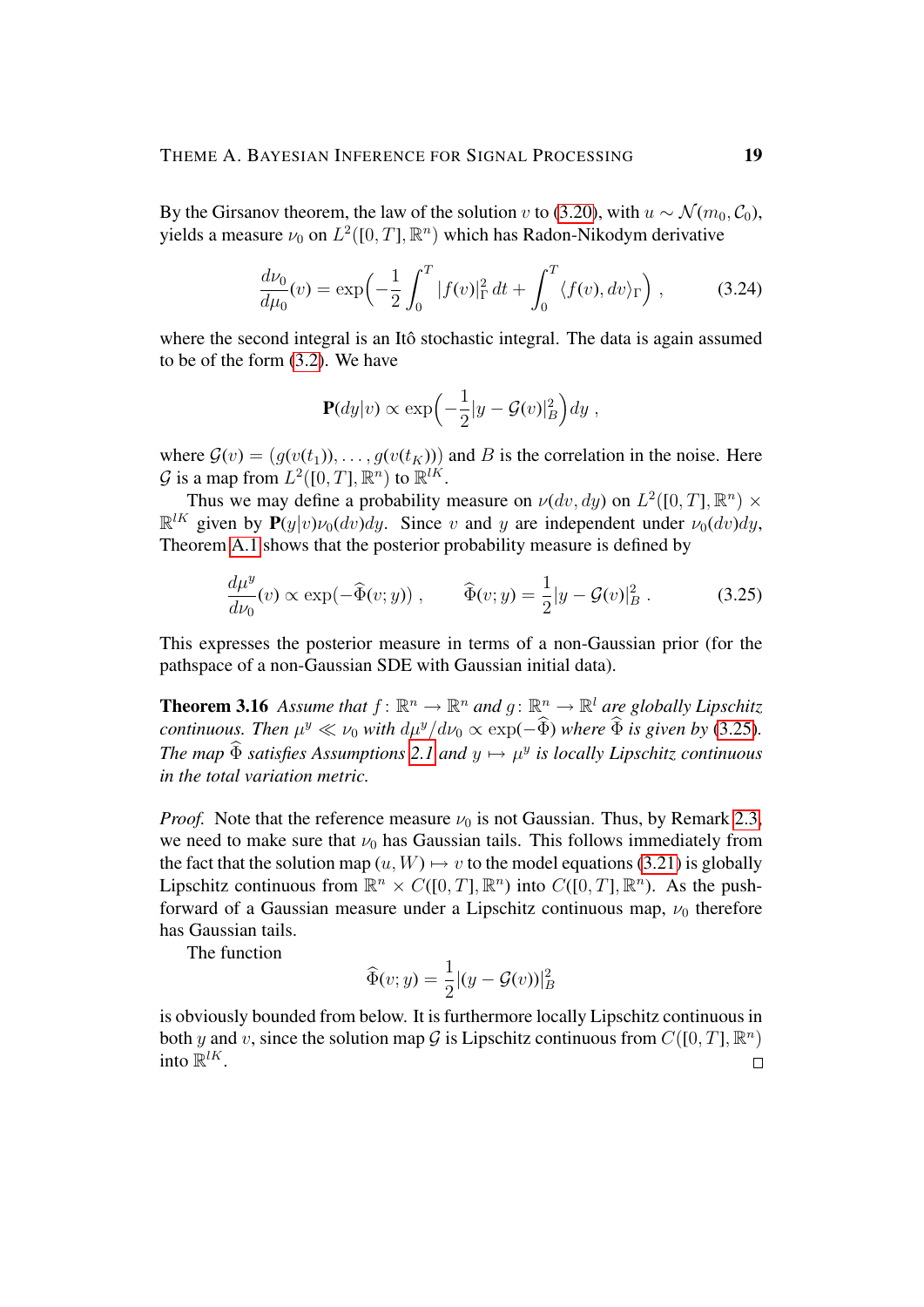Obtaining differentiability results on the density with respect to the Gaussian prior  $\mu_0$  is much more tricky, because of the appearance of the stochastic integral in [\(3.24\)](#page-18-1). We return to this topic below, after making the following observation. It is frequently of interest to express the target measure as change of measure from a Gaussian, for example to implement sampling algorithms as in section [5.](#page-28-0) This may be achieved by the Girsanov theorem: by the properties of change of measure we have

$$
\frac{d\mu^y}{d\mu_0}(v) = \frac{d\mu^y}{d\nu_0}(v) \times \frac{d\nu_0}{d\mu_0}(v)
$$
  
 
$$
\propto \exp\left(-\frac{1}{2}|(y - \mathcal{G}(v))|_B^2\right) \exp\left(-\frac{1}{2}\int_0^T (|f(v)|_{\Gamma}^2 dt - 2\langle f(v), dv \rangle_{\Gamma})\right).
$$

Thus

$$
\frac{d\mu^y}{d\mu_0}(v) \propto \exp\left(-\Phi(v; y)\right)
$$
  

$$
\Phi(v; y) = \frac{1}{2}|y - \mathcal{G}(v)|_B^2 + \frac{1}{2}\int_0^T \left(|f(v)|_\Gamma^2 dt - 2\langle f(v), dv \rangle_\Gamma\right).
$$
 (3.26)

There is a naturally arising case where it is possible to study differentiability: when f has a gradient structure. Specifically, if  $f = -\Gamma \nabla F$ , then Itô's formula yields

<span id="page-19-1"></span>
$$
dF(v) = -\langle f(v), dv \rangle_{\Gamma} + \frac{1}{2} Tr(\Gamma D^2 F) dt.
$$

Substituting this into [\(3.26\)](#page-19-1) yields the expression

$$
\Phi(v; y) = \frac{1}{2} |(y - \mathcal{G}(v))|_B^2 + \frac{1}{2} \int_0^T \left( |f(v)|_{\Gamma}^2 - Tr(\Gamma D^2 F) \right) dt
$$
  
+  $F(v(T)) - F(v(0)).$  (3.27)

We thus obtain the following result:

**Theorem 3.17** For  $k \geq 1$ , if  $g \in C^k$ , f is a gradient, and  $f \in C^{k+1}$ , then  $\Phi\colon C([0,T],\mathbb{R}^n)\times\mathbb{R}^{lK}\to\mathbb{R}$  is  $C^k$ .

#### <span id="page-19-0"></span>3.6 White Model Error, Continuous White Observational Noise

It is interesting to consider the preceding problem in the limiting case where the observation is in continuous time. Specifically we consider underlying stochastic dynamics governed by [\(3.20\)](#page-15-1) with observations given by [\(3.10\)](#page-9-0). We assume that  $v(0) \sim \mathcal{N}(m_0, \mathcal{C}_0)$  and hence obtain the prior model equation for v, together with the equation for the continuous time observation  $y$ , in the form:

<span id="page-19-2"></span>
$$
\frac{dv}{dt} = f(v) + \sqrt{\Gamma} \frac{dW_1}{dt}, \quad v(0) \sim \mathcal{N}(u_0, \mathcal{C}_0),
$$
\n(3.28a)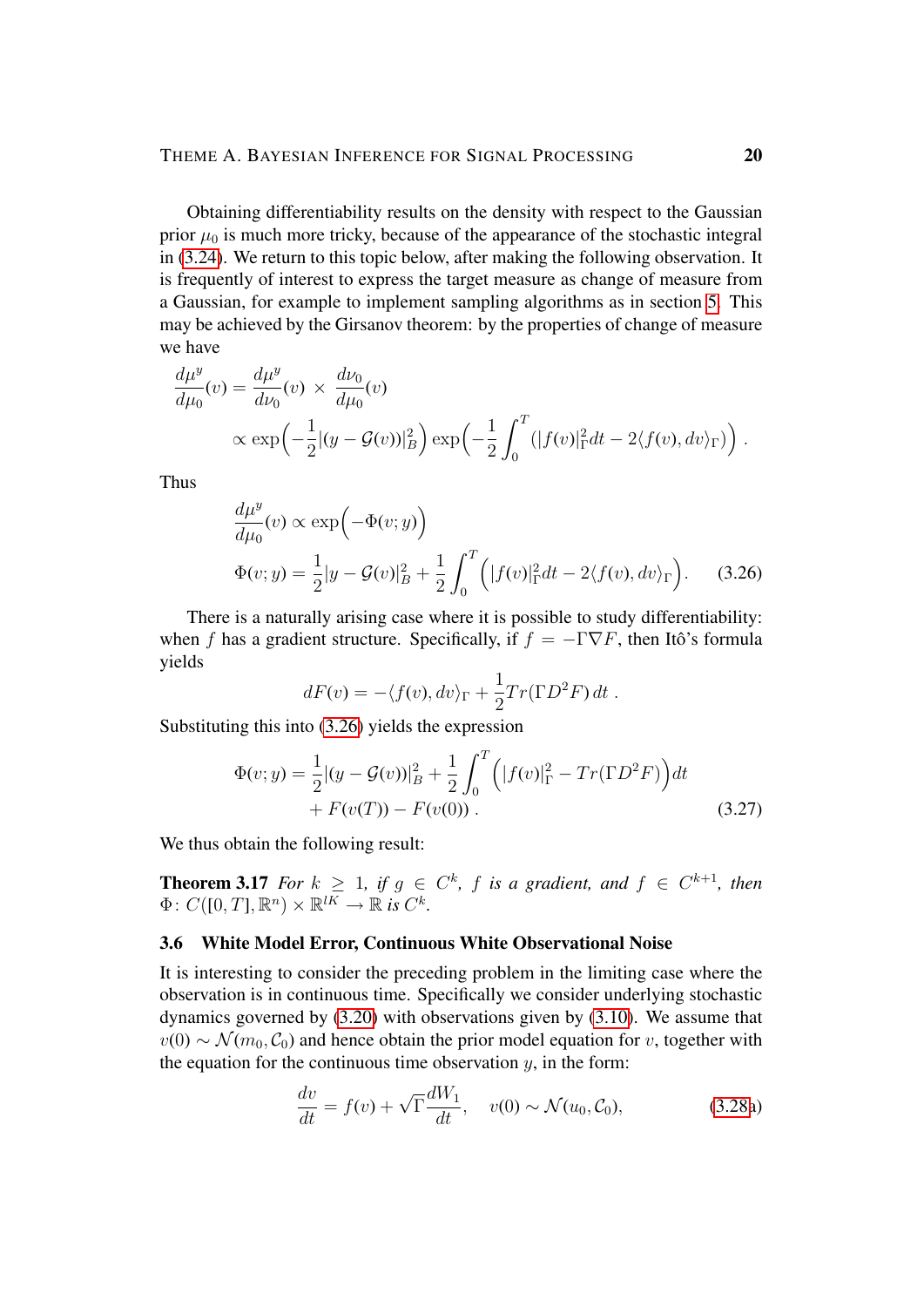## THEME A. BAYESIAN INFERENCE FOR SIGNAL PROCESSING 21

<span id="page-20-2"></span>
$$
\frac{dy}{dt} = g(v) + \sqrt{\Sigma} \frac{dW_2}{dt}, \quad y(0) = 0.
$$
 (3.28b)

Here  $v \in \mathbb{R}^n, y \in \mathbb{R}^\ell, f \colon \mathbb{R}^n \to \mathbb{R}^n$  and  $g \colon \mathbb{R}^n \to \mathbb{R}^\ell$ . Furthermore,  $\Gamma \in \mathbb{R}^{n \times n}$ and  $\Sigma \in \mathbb{R}^{\ell \times \ell}$  are assumed positive-definite. The Brownian motions  $W_1, W_2$  are assumed independent.

Our aim is to find the probability distribution for  $v \in C([0, T], \mathbb{R}^n)$  given  $y \in$  $C([0,T], \mathbb{R}^{\ell})$ . This is a classical problem in continuous time signal processing for SDEs, known as the *smoothing problem*. This differs from the *filtering problem* where the aim is to find a time-indexed family of probability measures  $\nu_t$  on  $\mathbb{R}^n$ for  $v(t)$  given  $y \in C([0, t], \mathbb{R}^{\ell})$ .

First we consider the unconditioned case. We let  $\nu_0(dv, dy)$  denote the Gaussian measure on  $C([0, T], \mathbb{R}^n) \times C([0, T], \mathbb{R}^{\ell})$  obtained in the case where f and g are identically zero, and  $\nu$  the same measure when f and q are not zero. By the Girsanov Theorem [A.2](#page-3-1) we have, assuming that trajectories do not explode,

$$
\frac{d\nu}{d\nu_0}(v,y) = \exp\left(-\frac{1}{2}\int_0^T |f(v)|^2_{\Gamma}dt + |g(v)|^2_{\Sigma}dt - 2\langle f(v), dv \rangle_{\Gamma} - 2\langle g(v), dy \rangle_{\Sigma}\right).
$$
\n(3.29)

Now we consider the measures found by conditioning v on y. Under  $\nu_0$  the random variables v and y are independent. Thus  $\nu_0(dv|y)$  is simply the Gaussian measure  $\mu_0(dv)$  on  $C([0, T], \mathbb{R}^n)$  found from the equation

<span id="page-20-1"></span><span id="page-20-0"></span>
$$
\frac{dv}{dt} = \sqrt{\Gamma} \frac{dW_1}{dt} , \qquad v(0) \sim \mathcal{N}(m_0, C_0) .
$$

Now let  $\mu^y(u)$  denote the measure on  $C([0, T], \mathbb{R}^n)$  found from  $\nu(u|y)$ . Integrating the last integral in [\(3.29\)](#page-20-0) by parts (we can do this because v and y are independent under  $\nu_0$  so that no Itô correction appears) and then applying Theorem [A.1,](#page-3-0) we deduce that

$$
\frac{d\mu^{y}}{d\mu_{0}}(v) \propto \exp\left(-\Phi(v; y)\right)
$$
\n
$$
\Phi(v; y) = \frac{1}{2} \int_{0}^{T} \left(|f(v)|_{\Gamma}^{2} dt + |g(v)|_{\Sigma}^{2} dt - 2\langle f(v), dv \rangle_{\Gamma} + 2\langle y, Dg(v) dv \rangle_{\Sigma}\right)
$$
\n
$$
+ \frac{1}{2} (\langle g(v(0)), y(0) \rangle - \langle g(v(T)), y(T) \rangle).
$$
\n(3.30)

Here, both integrals are stochastic integrals in the sense of Itô and  $(3.30)$  is valid for  $\nu_0$ -almost every  $y \in C([0, T], \mathbb{R}^{\ell})$ . We have therefore shown that:

<span id="page-20-3"></span>**Theorem 3.18** Assume that equations [\(3.28a\)](#page-19-2) and [\(3.28b\)](#page-20-2) have solution on  $t \in$  $[0, T]$  which do not explode, almost surely. Then, the family of measures  $\mu^y$  as *defined by equation* [\(3.30\)](#page-20-1) *provides the conditional distribution for* v *given* y*.*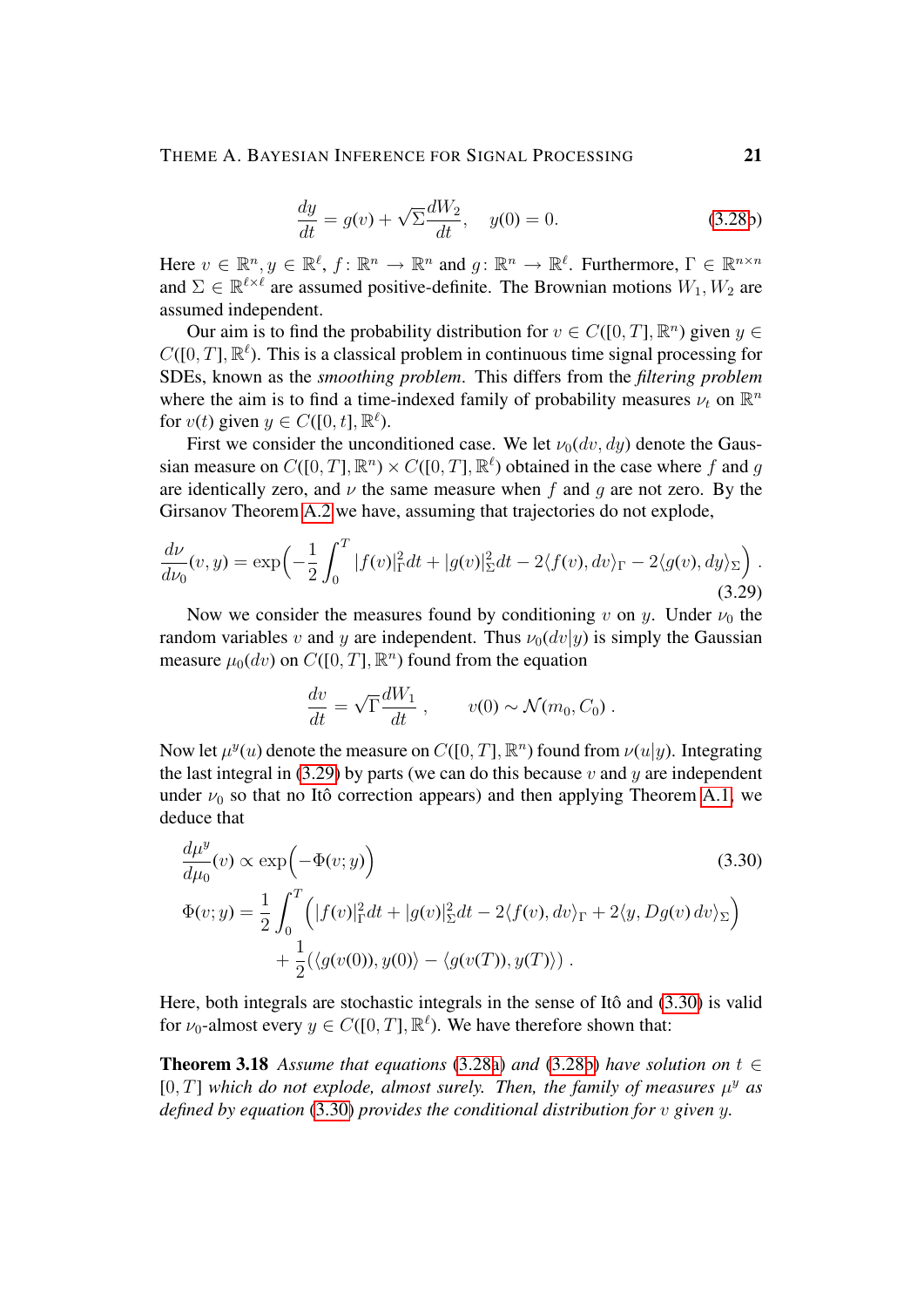In this case Assumptions  $2.1(1)$ –(4) do not hold in general. The statement obtained in this case is much weaker than previously: while integration by parts allows us to establish a conditional law for v given y for *every* realisation of the observation process y, we do not obtain Lipschitz continuity of  $\mu^y$  as a function of  $y$ .

One situation where it is possible to establish Assumptions  $2.1(1)$ –(3) for a continuous time model of the form  $(3.28)$  is the particular case when q is linear and f is a gradient of the form  $f = -\Gamma \nabla F$ . In this case, we may rewrite [\(3.28\)](#page-19-0) as

$$
\frac{dv}{dt} = -\Gamma \nabla F(v) + \sqrt{\Gamma} \frac{dW_1}{dt}, \quad v(0) \sim \mathcal{N}(u_0, \mathcal{C}_0), \tag{3.31a}
$$

$$
\frac{dy}{dt} = Av + \sqrt{\Sigma} \frac{dW_2}{dt}, \quad y(0) = 0.
$$
\n(3.31b)

The key to what follows is that we choose a slightly different unconditioned measure from before. We let  $\nu_0(dv, dy)$  denote the Gaussian measure obtained in the case where  $F$  is identically zero (but  $\tilde{A}$  is *not* identically 0), and denote as before by  $\nu$  the measure obtained when f is not zero. By Girsanov's Theorem [A.2](#page-3-1) we have

$$
\frac{d\nu}{d\nu_0}(v,y) = \exp\left(-\frac{1}{2}\int_0^T |\nabla F(v)|^2_{\Gamma} dt + 2\langle \nabla F(v), dv \rangle\right).
$$

Now we consider the measures found by conditioning v on y. Under  $\nu_0$  the random variables v and y are now dependent. The Gaussian measure  $\mu_0^y$  $\begin{array}{c} y \\ 0 \end{array} :=$  $\nu_0(dv|y)$  does therefore depend on y in this case but only via its mean, not its covariance. An explicit expression for the covariance and the mean of  $\mu_0^y$  $\frac{y}{0}$  is given in [\[HSVW05,](#page-39-0) Theorem 4.1]. Now let  $\mu^y(dv)$  denote the measure on  $C([0, T], \mathbb{R}^n)$ given by  $\nu(dv|y)$ .

By applying Theorem [A.1,](#page-3-0) and then integrating by parts (Itô formula) as we did in the previous section, we find that

$$
\frac{d\mu_y^y}{d\mu_0^y}(v) \propto \exp\left(-\Phi(v)\right)
$$
\n(3.32a)  
\n
$$
\Phi(v) = \frac{1}{2} \int_0^T \left( |\Gamma \nabla F(v)|_{\Gamma}^2 dt - \text{Tr}(\Gamma D^2 F(v)) \right) dt + F(v(T)) - F(v(0)).
$$
\n(3.32b)

Note that  $\Phi(v)$  does *not* depend on y. In this particular case, the y-dependence comes entirely from the *reference measure*.

<span id="page-21-0"></span>**Theorem 3.19** Assume that  $F \in C^3(\mathbb{R}^n, \mathbb{R}^+)$  with globally bounded first, second and third derivatives. Let  $E = C([0, T], \mathbb{R}^n)$ . Then  $\mu^y \ll \mu_0^y$  with  $d\mu^y/d\mu_0^y \propto$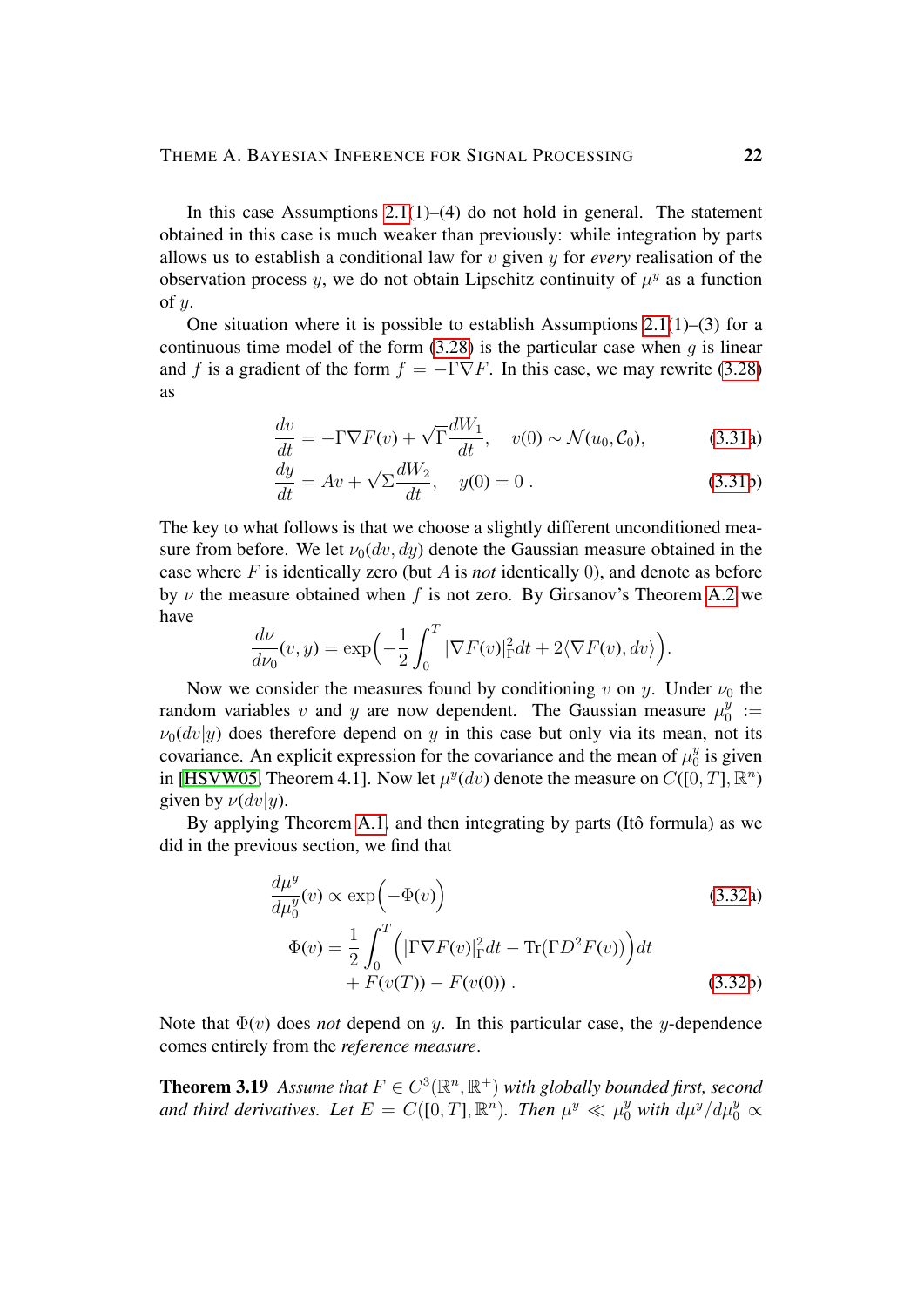exp(−Φ) *where* Φ *is given by* [\(3.32b\)](#page-20-2)*. The map* Φ *satisfies Assumptions [2.1\(](#page-3-0)1)–(3)* and  $y \mapsto \mu^y$  is locally Lipschitz continuous from  $C([0, T], \mathbb{R}^{\ell})$  into the space of *probability measures on* E *endowed with the total variation metric.*

*Proof.* Satisfaction of parts (1)–(3) of Assumptions [2.1](#page-3-0) follow from the definition  $(3.32b)$  of  $\Phi(v)$ .

The covariance operator of  $\mu_0^y$  $\mathcal{C}_0$ , which we denote by  $\mathcal{C}_0$ , does not depend on  $y$ , and is the resolvent of a second order differential operator. Thus the Cameron-Martin space for the reference measure is  $H^1(0,T;\mathbb{R}^{\ell})$ . It follows from the results in section 4 of [\[HSVW05\]](#page-39-0) that, for almost every observation  $y$ , the mean of the Kalman-Bucy smoother belongs to the Sobolev space  $H^{3/2-\epsilon}$  for any  $\varepsilon > 0$ . Even better, the map  $y \mapsto m$  is continuous from  $C([0, T], \mathbb{R}^{\ell})$  into  $H^1$ , so that there exists a constant C satisfying  $|m - m'|_{C_0} \leq C ||y - y'||_{L^{\infty}}$ .

Hence  $\mu_0^y$  $y_0^y$  and  $\mu_0^{y'}$  $\int_0^y$  are equivalent Gaussian measures denoted  $\mathcal{N}(m, \mathcal{C}_0)$  and  $\mathcal{N}(m', \mathcal{C}_0)$ . From this it follows that

$$
\| \mu^{y} - \mu^{y'} \|_{TV} = \int \left| \frac{d\mu^{y}}{d\mu^{y}}(v) - \frac{d\mu^{y'}}{d\mu^{y'}}(v) \frac{d\mu^{y'}}{d\mu^{y}}(v) \right| d\mu^{y}(v)
$$
  
\n
$$
\leq \int \exp(-\Phi(v)) \left| 1 - \frac{d\mu^{y'}}{d\mu^{y'}}(v) \right| d\mu^{y}(v)
$$
  
\n
$$
\leq \int \exp(\varepsilon \|v\|_{E}^{2} - M) \left| 1 - \frac{d\mu^{y'}}{d\mu^{y'}}(v) \right| d\mu^{y}(v)
$$
  
\n
$$
\leq \left( \int \exp(2\varepsilon \|v\|_{E}^{2} - 2M) d\mu^{y}(v) \right)^{\frac{1}{2}} \left( \int \left| 1 - \frac{d\mu^{y'}}{d\mu^{y'}}(v) \right|^{2} d\mu^{y}(v) \right)^{\frac{1}{2}}
$$
  
\n
$$
\leq C \left( \int \left( \frac{d\mu^{y'}}{d\mu^{y'}}(v) \right)^{2} d\mu^{y}(v) - 1 \right)^{\frac{1}{2}}.
$$

On the other hand, one has the identity

$$
\frac{d\mu_0^{y'}}{d\mu_0^y} = \exp(\langle \mathcal{C}_0^{-\frac{1}{2}}(m'-m), \mathcal{C}_0^{-\frac{1}{2}}(v-m) \rangle - \frac{1}{2} |\mathcal{C}_0^{-\frac{1}{2}}(m'-m)|^2 \rangle ,
$$

so that

$$
\int \left(\frac{d\mu_0^{y'}}{d\mu_0^y}(v)\right)^2 d\mu_0^y(v) = \int \exp\left(2\langle m'-m, v-m\rangle_{\mathcal{C}_0} - |m'-m|_{\mathcal{C}_0}^2\right) d\mu_0^y(v)
$$
  
=  $\exp(|m-m'|_{\mathcal{C}_0}^2) \int \exp\left(\langle 2(m'-m), v-m\rangle_{\mathcal{C}_0} - \frac{1}{2}|2(m'-m)|_{\mathcal{C}_0}^2\right) d\mu_0^y(v)$   
=  $\exp(|m-m'|_{\mathcal{C}_0}^2)$ .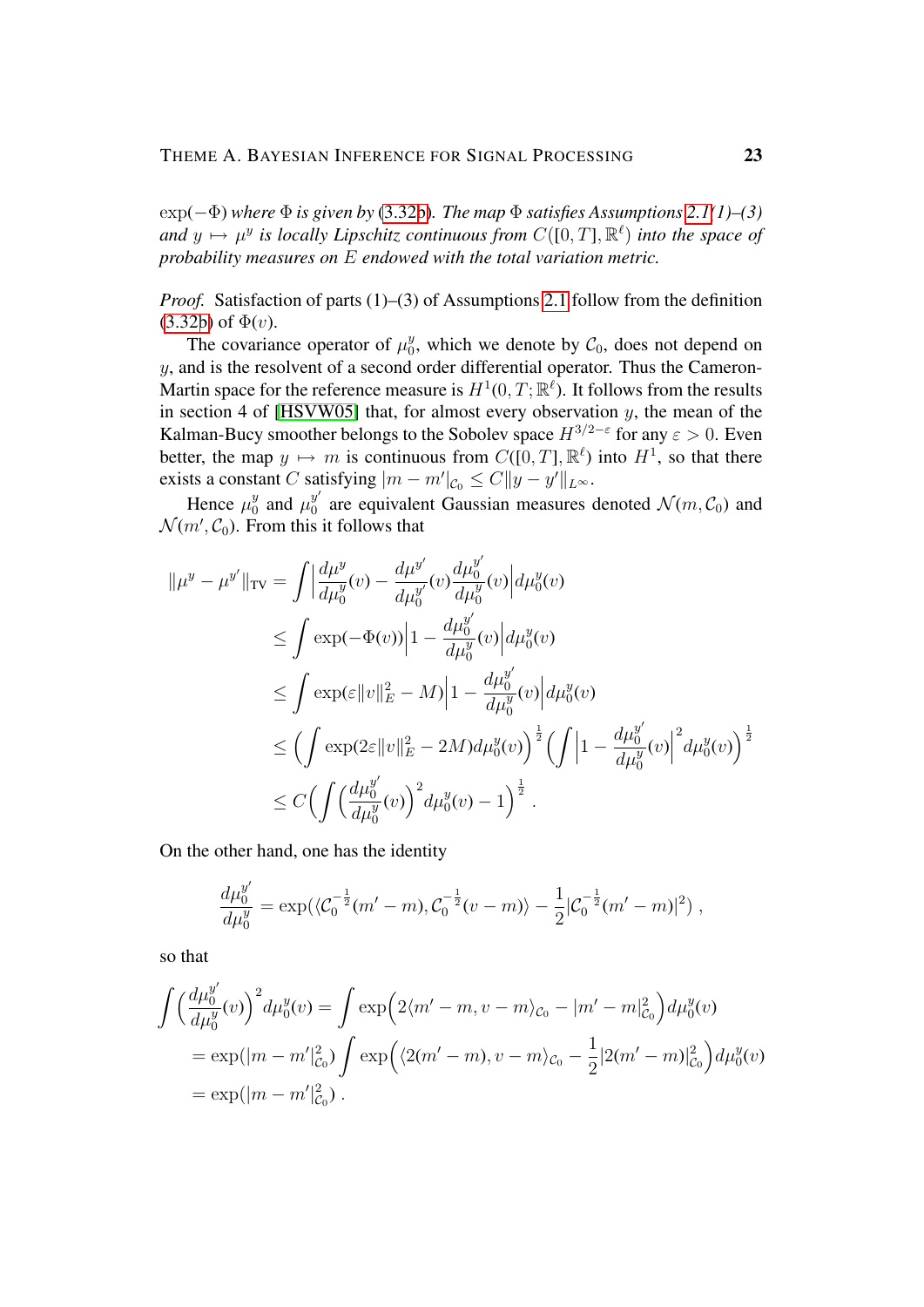It follows that

$$
\|\mu^y - \mu^{y'}\|_{TV} \le C \Big(\exp(|m - m'|_{C_0}^2) - 1\Big)^{\frac{1}{2}} \le C \Big(\exp(C\|y - y'\|_{L^\infty}^2) - 1\Big)^{\frac{1}{2}},
$$

and the desired result follows.

**Theorem 3.20** *Let*  $k > 1$ *. Assume that, further to satisfying the assumptions of Theorem* [3.19,](#page-21-0)  $F \in C^{k+2}(\mathbb{R}^n, \mathbb{R}^+)$  *Then the potential*  $\Phi$  *given by* [\(3.32b\)](#page-20-2) *is*  $C^k(\mathbb{R}^n,\mathbb{R})$ .

## <span id="page-23-0"></span>4 Theme B. Langevin Equations

In this section we construct  $S(P)$ DEs which are reversible with respect to the measure  $\mu^y$  introduced in section [3.](#page-5-0) These equations are interesting in their own right; they also form the basis of efficient Metropolis-Hastings methods for sampling  $\mu^{y}$ , the topic of section [5.](#page-28-0) In this context and in the finite dimensional case, the SDEs are often referred to as *Langevin* equations in the statistics and statistical physics literature [\[RC99\]](#page-40-0) and we will use this terminology.

For economy of notation, in this and the next section, we drop explicit reference to the data  $y$  and consider the measure

<span id="page-23-1"></span>
$$
\frac{d\mu}{d\mu_0}(x) = Z^{-1} \exp(-\Phi(x)),
$$
\n(4.1)

for some potential function  $\Phi(\cdot)$  and normalisation constant Z. We will assume that the reference measure  $\mu_0$  is a entred Gaussian measure with covariance operator  $C_0: E^* \to E$  on some separable Banach space E. Note that this includes the case where  $\mu_0$  is not centred, provided that its mean  $m_0$  belongs to the Cameron-Martin space. We may then simply shift coordinates so that the new reference measure has mean zero, and change the potential to  $\Phi^m(x) := \Phi(m_0 + x)$ . Hence in this section we simply work with [\(1.1\)](#page-1-1), assume that  $\mu_0 = \mathcal{N}(0, \mathcal{C}_0)$  and that the four conditions on  $\Phi$  hold as stated in Assumptions [2.1.](#page-3-0) We furthermore use the notation  $\mathcal L$  to denote the inverse  $\mathcal C_0^{-1}$  of the covariance, sometimes called the 'precision operator'. Note that while  $\mathcal{C}_0$  is always a bounded operator,  $\mathcal L$  is usually an unbounded operator. Additional assumptions on the structure of  $\Phi$ , the covariance  $\mathcal{C}_0$  and the space E will be stated when required.

## 4.1 The finite-dimensional case

Consider the finite dimensional probability measures on the initial condition  $u$ for [\(3.1\)](#page-5-3) which we have constructed in sections [3.1,](#page-5-1) [3.2](#page-8-0) and [3.3.](#page-11-0) Recall that the posterior measure is  $\mu$  given by [\(4.1\)](#page-23-1). By use of the Fokker-Planck equation it is

 $\Box$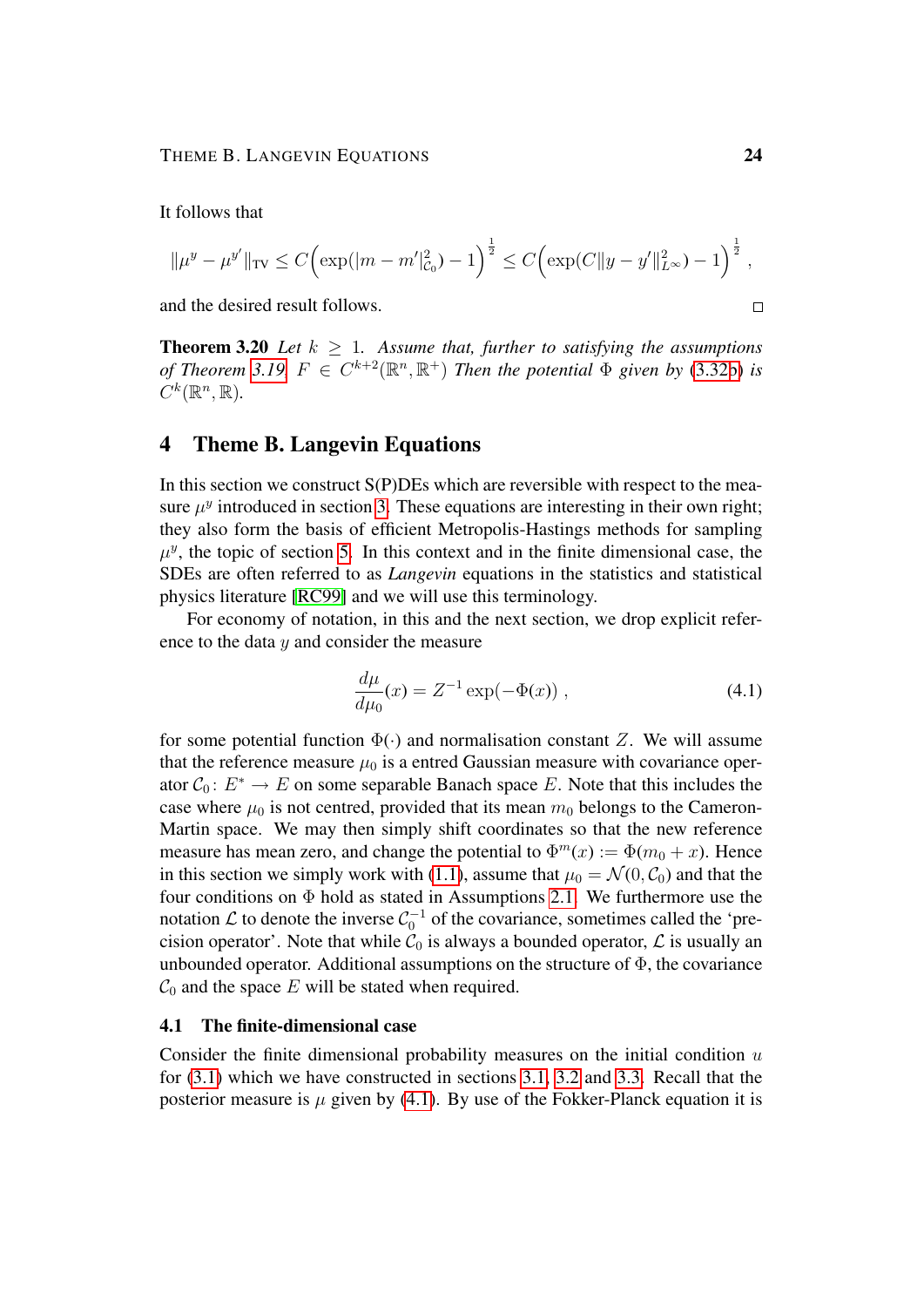straightforward to check that, for every strictly positive-definite symmetric matrix A the following SDE is  $\mu^y$  invariant

<span id="page-24-0"></span>
$$
dx = -\mathcal{A}\mathcal{L}x dt - \mathcal{A}D\Phi(x) dt + \sqrt{2\mathcal{A}} dW(t).
$$
 (4.2)

Actually one has even more: the Markov semigroup generated by [\(4.2\)](#page-24-0) consists of operators that are selfadjoint in  $L^2(\mathbb{R}^n, \mu^y)$ . One of the most general theorems covering this situation is given by [\[Che73,](#page-38-4) [Li92\]](#page-39-1):

**Theorem 4.1** Let  $\Phi(\cdot)$  belong to  $C^2(\mathbb{R}^n)$  and be such that  $\exp(-\Phi)$  is integrable with respect to the symmetric Gaussian measure  $\mu_0$  with covariance  $\mathcal{C}_0 = \mathcal{L}^{-1}$ . Then,  $(4.2)$  has a unique global strong solution which admits  $\mu^y$  as an invariant *measure. Furthermore, the semigroup*

$$
\mathcal{P}_t\varphi(x)=\mathbb{E}(\varphi(x(t))\,:\,x(0)=x)
$$

*can be extended to a semigroup consisting of selfadjoint contraction operators on*  $L^2(E, \mu^y)$ .

One approach to approximately sampling from  $\mu$  given by [\(4.1\)](#page-23-1) is thus to solve this equation numerically and to rely on ergodicity of the numerical method, as well as approximate preservation of  $\mu$  under discretization, to obtain samples from  $\mu$ , see [\[Tal90\]](#page-40-1). Typical numerical methods will require draws from  $\mathcal{N}(0, \mathcal{A})$  in order to simulate [\(4.2\)](#page-24-0). In low dimensions, a good choice for A is  $A = C_0$  as this equalizes the convergence rates to equilibrium in the case  $\Phi \equiv 0$ ,  $\mathcal{C}_0$  is cheap to calculate, and draws from  $\mu_0 = \mathcal{N}(0, \mathcal{C}_0)$  are easily made. We refer to this as 'preconditioning'.

For a given accuracy, there will in general be an optimal stepsize that provides a suitable approximation to the desired i.i.d. sequence at minimal computational cost. Too large stepsizes will result in an inaccurate approximation to [\(4.2\)](#page-24-0), whereas small stepsizes will require many steps before approximate independence is achieved.

#### 4.2 The Infinite Dimensional Case

The problems in sections [3.4,](#page-13-0) [3.5](#page-15-0) and [3.6](#page-19-0) give rise to measures on infinite dimensional spaces. The infinite dimensional prior reference measure involves either a stationary OU process or Wiener measure. Thus draws from  $\mu_0$  (or rather from an approximation thereof) are relatively straightforward to make. Furthermore, in a number of situations, the precision operator  $\mathcal{L} = \mathcal{C}_0^{-1}$  is readily characterized as a second order differential operator, see for example [\[HSVW05\]](#page-39-0).

Even though there exists no infinite-dimensional analogue of Lebesgue measure, we have seen in the previous section that it happens in many situations that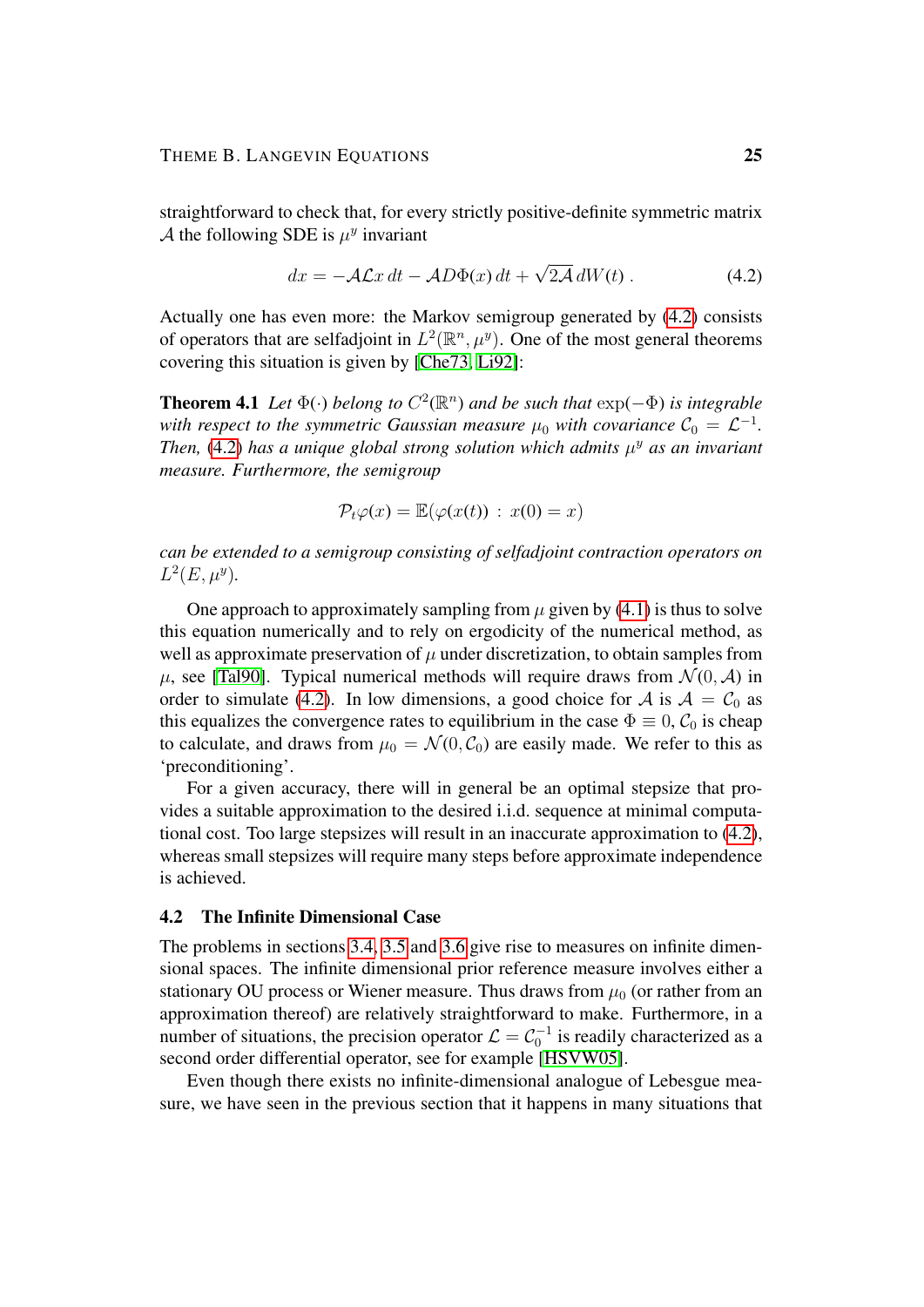the posterior  $\mu^y$  possesses a density with respect to some fixed Gaussian measure  $\mu_0$ . It is therefore tempting to carry over [\(4.2\)](#page-24-0) *mutatis mutandis* to the infinitedimensional case. It is however much less clear in general what classes of drifts result in [\(4.2\)](#page-24-0) being a well-posed stochastic PDE (or infinite-dimensional SDE) and, if it is well-posed, whether  $\mu^y$  is indeed an invariant measure for it. The remainder of this section is devoted to a survey of some rigorous results that have been obtained in this direction.

Remark 4.2 In principle, some of these questions could be answered by invoking the theory of symmetric Dirichlet forms, as described in [\[RM92\]](#page-40-2) or [\[FOT94\]](#page-39-2). However, we stay away from this course for two reasons. First, it involves a heavy technical machinery that does not seem to be justified in our case since the resulting processes are not that difficult to understand. Second, and more importantly, while the theory of Dirichlet forms allows to 'easily' construct a large family of  $\mu^y$ -reversible processes (that contains as special cases the SDE's described in [\(4.2\)](#page-24-0)), it is more difficult to characterize them as solutions to particular SDEs or SPDEs. Therefore, if we wish to approximate them numerically, we are back to the kind of analysis performed here.

We are going to start with a survey of the results obtained for the Gaussian case (that is when  $\Phi$  vanishes or is itself quadratic in the x variable), before turning to the nonlinear case.

## 4.2.1 The Gaussian Case

In this section, we consider the situation of a Gaussian measure  $\mu$  with covariance operator  $C_0$  and mean m on a separable Hilbert space  $H$ . At a formal level, the 'density' of  $\mu$  with respect to the (non-existent, of course) Lebesgue measure is proportional to

$$
\exp\left(-\frac{1}{2}\langle x-m, C^{-1}(x-m)\rangle\right),\,
$$

so that one would expect the evolution equation

<span id="page-25-0"></span>
$$
dx = \mathcal{L}m dt - \mathcal{L}x dt + \sqrt{2} dW(t) , \qquad (4.3)
$$

where, recall, we set  $\mathcal{L} = \mathcal{C}_0^{-1}$ , to have  $\mu$  as its invariant measure. Since, if H is infinite-dimensional, L is always an unbounded operator, it is not clear *a priori* how to interpret solutions to [\(4.3\)](#page-25-0). The traditional way of interpreting [\(4.3\)](#page-25-0) is to solve it by the variation of constants formula and to *define* the solution to [\(4.3\)](#page-25-0) as being the process given by

$$
x(t) = S(t)x_0 + (1 - S(t))m + \sqrt{2} \int_0^t S(t - s) dW(s) ,
$$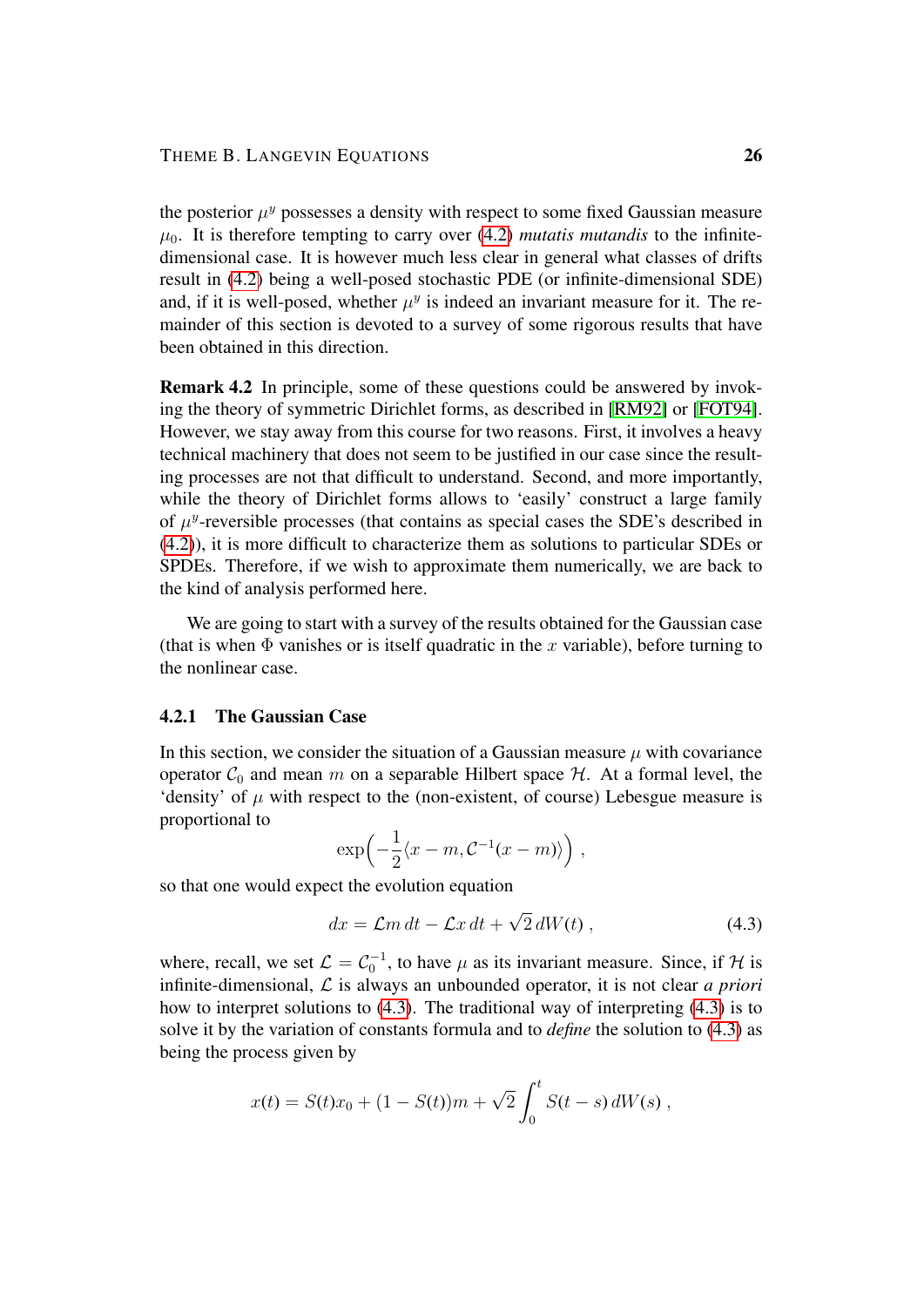(here  $S(t)$  denotes the semigroup on H generated by  $-\mathcal{L}$ ; see [\[Hen81\]](#page-39-3), [\[Paz83\]](#page-40-3) and [\[Rob01\]](#page-40-4) for background on semigroups) provided that the stochastic integral appearing on the right hand side takes values in  $H$ .

This turns out to be always the case in the situation at hand. Furthermore, one has the stronger statement that this process is also the unique weak solution to  $(4.3)$  in the sense that it is the only  $H$ -valued process such that the identity

$$
d\langle x(t), h\rangle = \langle \mathcal{L}h, m - x(t)\rangle dt + \sqrt{2}\langle h, dW(t)\rangle , \qquad (4.4)
$$

holds for every h in the domain of  $\mathcal{L}$ . Combining the results from [\[IMM](#page-39-4)+90] and [\[DPZ92\]](#page-38-5), one obtains that:

**Lemma 4.3** Let  $\mathcal L$  and  $\mu$  be as above. Then the evolution equation [\(4.3\)](#page-25-0) has *continuous* H*-valued mild solutions. Furthermore, it has* µ *as its unique invariant measure and there exists a constant* K *such that for every initial condition*  $x_0 \in H$ *one has*

$$
\|\text{Law}(x(t)) - \mu\|_{\text{TV}} \le K \left(1 + \|x_0 - m\|_{\mathcal{H}}\right) \exp(-\|\mathcal{C}_0\|_{\mathcal{H} \to \mathcal{H}}^{-1}),
$$

*where*  $\|\cdot\|_{TV}$  *denotes the total variation distance between probability measures.* 

Remark 4.4 The convergence in total variation obtained in Lemma [4.3](#page-5-2) is very strong and does *not* hold in general if one replaces [\(4.3\)](#page-25-0) by its 'preconditioned' version as in [\(4.2\)](#page-24-0). For example, in the particular case

<span id="page-26-0"></span>
$$
dx = m dt - x dt + \sqrt{2C_0} dW(t) , \qquad (4.5)
$$

it is known that convergence in total variation does not hold, unless  $x_0$  belongs to the Cameron-Martin space of  $\mu$ , that is unless  $\|\mathcal{L}^{1/2}x_0\| < \infty$ . However, one does still have convergence of arbitrary solutions to [\(4.5\)](#page-26-0) to  $\mu$  in the *p*-Wasserstein distance for arbitrary p.

## 4.2.2 The Nonlinear Case

This case is much less straightforward than the Gaussian case and we will not give a complete treatment here. One problem that often occurs in the infinitedimensional case is that  $\Phi$  is naturally defined on a Banach space E (typically the space of continuous functions) rather than on a Hilbert space  $H$ . It is then tempting to work with a scale of spaces

$$
E \hookrightarrow \mathcal{H} = \mathcal{H}^* \hookrightarrow E^*,
$$

where all inclusions are dense. We are going to make the following assumptions for the precision operator  $\mathcal L$  of our reference Gaussian measure  $\mu_0$ :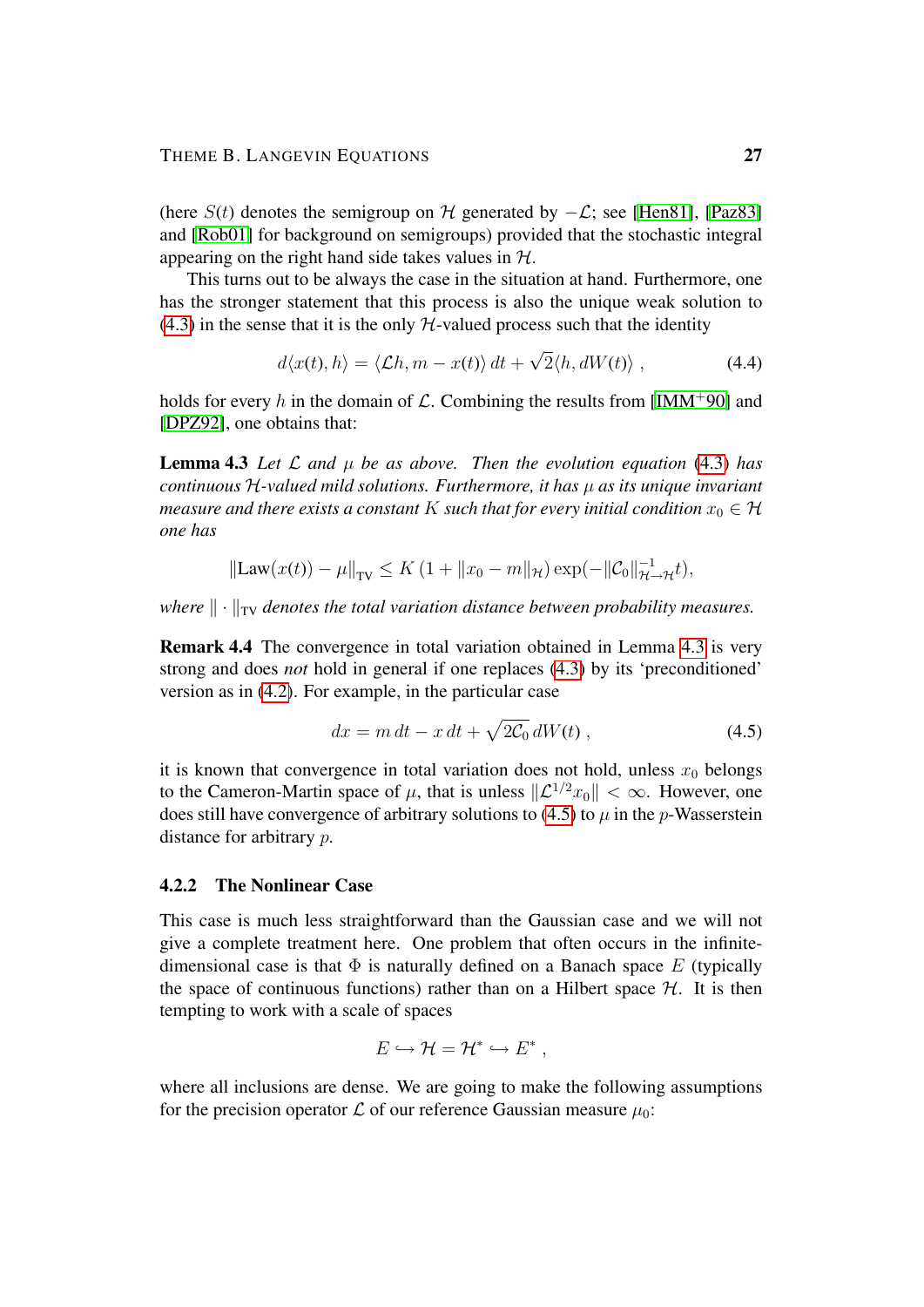- (A1) The semigroup  $S(t) = e^{-\mathcal{L}t}$  generated by  $\mathcal L$  on  $\mathcal H$  can be restricted to a strongly continuous semigroup of contraction operators on E.
- (A2) There exists  $\alpha \in (0, 1/2)$  such that  $\mathcal{D}(\mathcal{L}^{\alpha}) \subset E$  (densely),  $\mathcal{L}^{-2\alpha}$  is trace class in H, and the measure  $\mathcal{N}(0, \mathcal{L}^{-2\alpha})$  is concentrated on E.

The first assumption ensures that  $E$  is a 'good choice' of a space to work with. The second assumption is a slight strengthening of the statement that  $\mu_0(E) = 1$ , since the statement with  $\alpha = \frac{1}{2}$  $\frac{1}{2}$  is implied by  $\mu_0(E) = 1$ . Regarding the density  $\Phi: E \to \mathbb{R}$ , we make the following assumptions:

- (A3) For every  $\varepsilon > 0$ , there exists  $M > 0$  such that  $\Phi(x) \geq M \varepsilon ||x||^2$  for every  $x \in E$ .
- (A4) The function  $\Phi: E \to \mathbb{R}$  is twice Fréchet differentiable and its derivatives are polynomially bounded.
- (A5) There exists a sequence of Fréchet differentiable functions  $F_n : E \to E$ such that

$$
\lim_{n \to \infty} \left\| \mathcal{L}^{-\alpha} (F_n(x) - D\Phi(x)) \right\|_{\mathcal{H}} = 0
$$

for all  $x \in E$ . For every  $C > 0$  there exists a  $K > 0$  such that for all  $x \in E$ with  $||x||_E \leq C$  and all  $n \in \mathbb{N}$  we have  $||\mathcal{L}^{-\alpha}F_n(x)||_{\mathcal{H}} \leq K$ . Furthermore, there is a  $\gamma > 0$ ,  $C > 0$  and  $N > 0$  such that the dissipativity bound

<span id="page-27-0"></span>
$$
\langle x^*, F_n(x+y) \rangle \le -\gamma \|x\|_E \tag{4.6}
$$

holds for every  $x^* \in \partial ||x||_E \subset E^*$  and every  $x, y \in E$  with  $||x||_E \ge$  $C(1 + ||y||_E)^N$ . Here,  $\partial ||x||_E$  denotes the subdifferential of the norm at x (see for example [\[DPZ92\]](#page-38-5)).

Assumption (A3) just makes sure that  $\exp(-\Phi)$  is integrable with respect to  $\mu_0$ . The next assumption (A4) provides a minimum of regularity so that the equation

$$
dx = -\mathcal{L}x dt - D\Phi(x) dt + \sqrt{2} dW(t) , \qquad (4.7)
$$

is well-posed (in its mild formulation). The last condition seems rather complicated, but it should just be thought of as a version of the dissipativity condition

$$
\langle x^*, D\Phi(x+y) \rangle \le -\gamma \|x\|_E
$$

that survives approximating  $D\Phi$  by E-valued functions. With these conditions at hand, we have the following result from [\[HSV07\]](#page-39-5):

Theorem 4.5 *Assume that conditions (A1)–(A5) hold and define the probability measure*

$$
\mu(dx) = Z^{-1} \exp(-\Phi(x)) \mu_0(dx) ,
$$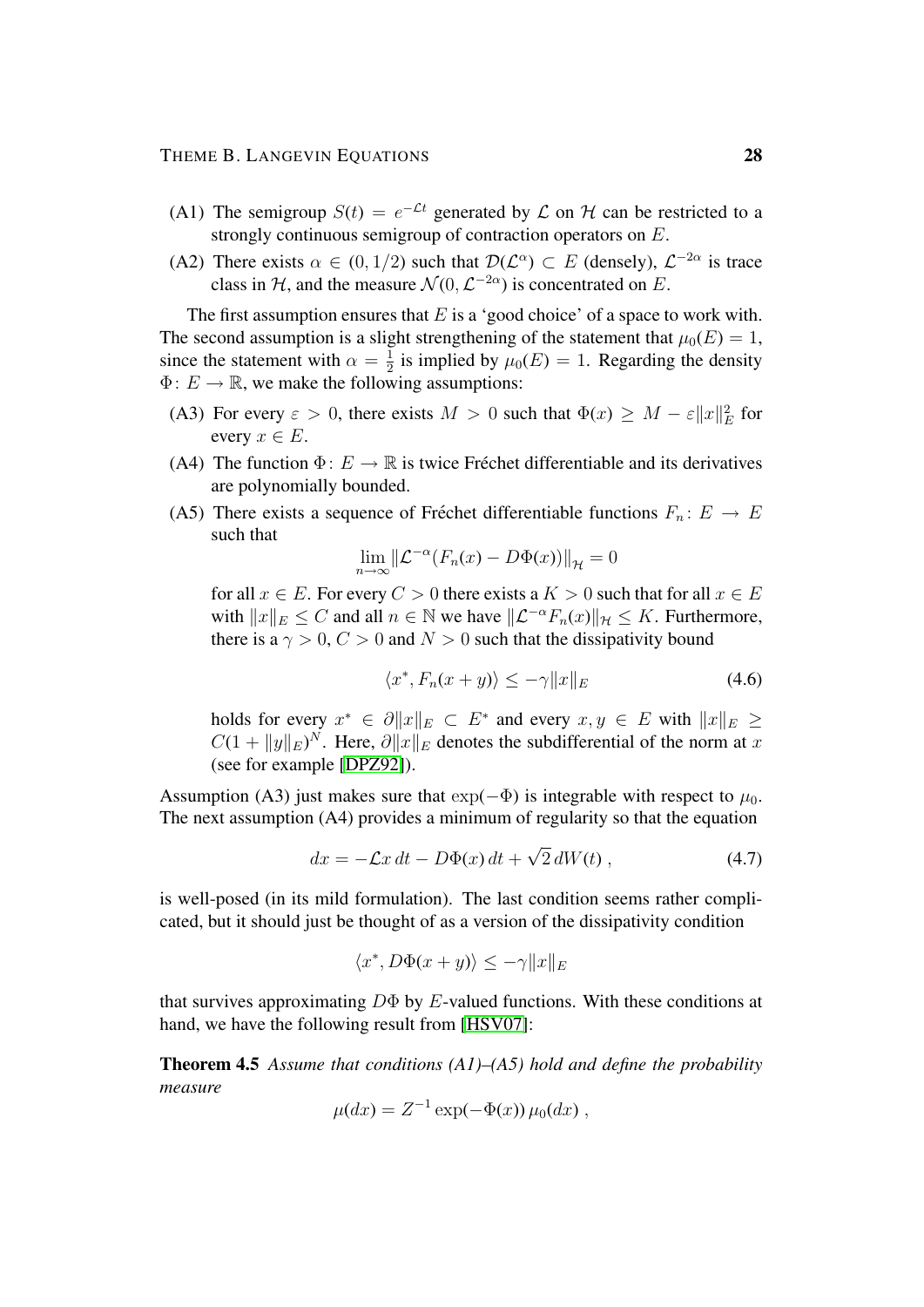*for a suitable normalisation constant* Z*. Then the stochastic PDE* [\(4.7\)](#page-27-0) *has a unique continuous* E*-valued global mild solution for every initial condition*  $x_0 \in E$ . Furthermore, this solution admits  $\mu$  as its unique invariant probabil*ity measure.*

Under a very weak additional assumption (essentially,  $\Phi$  should admit approximations that have bounded support and that are Fréchet differentiable, which is not completely automatic if the norm on  $E$  is not differentiable), it is again possible to show that transition probabilities converge to the invariant measure at exponential speed and that the law of large numbers holds.

## <span id="page-28-0"></span>5 Theme C. MCMC Methods

In this section we describe a range of effective Metropolis-Hastings based (see [\[Has70,](#page-39-6) [MRTT53\]](#page-39-7)) MCMC methods (see [\[Liu01,](#page-39-8) [RC99\]](#page-40-0)) for sampling the target distributions constructed in Section [3.](#page-5-0) As in the previous section we drop explicit reference to the data y and work with a posterior distribution  $\mu$  given by [\(4.1\)](#page-23-1). The methods we describe are motivated by the  $\mu$ -reversible stochastic evolution equations derived in the previous section. We work with measures  $\mu$  given by [\(1.1\)](#page-1-1). We assume that  $m_0 = 0$  which can always be achieved by a shift of origin, provided the mean of  $\mu_0$  belongs to its Cameron-Martin space. Our aim is to draw samples from the measure  $\mu$  on E given by [\(4.1\)](#page-23-1).

The idea of MCMC methods for target  $\mu$  is to construct a discrete time Markov chain  $\{x_n\}$  on E that has  $\mu$  as its invariant measure and that has good mixing properties. One can then take as an approximation to i.i.d. samples the sequence  $k \mapsto x_{N_0+kN_1}$  with  $k \ge 0$  and  $N_0$ ,  $N_1$  'sufficiently large'. In order to compute integrals of the form  $I = \int f(x) \mu(dx)$  for some test function f, one can then use the fact that, by Birkhoff's ergodic theorem, one has the almost sure identity

$$
I = \lim_{N \to \infty} \frac{1}{N} \sum_{k=1}^{N} f(x_k) .
$$

Metropolis-Hastings methods work by proposing a move from the current state  $x_k$  to y from a Markov transition kernel on E, and then accepting or rejecting in a fashion which ensures that the resulting composite Markov chain is  $\mu$  reversible.

In section [5.1](#page-29-0) we first explain the idea in finite dimensions, with application to the problems formulated in sections [3.1–](#page-5-1)[3.3](#page-11-0) and, of course, to finite dimensional approximation of the problems formulated in sections [3.4–](#page-13-0)[3.6.](#page-19-0) We focus on the theory related to *random walk* and *Langevin* proposals for these problems, building on the material in the previous section. Then, in section [5.2,](#page-32-0) we generalize these methods to the infinite dimensional setting.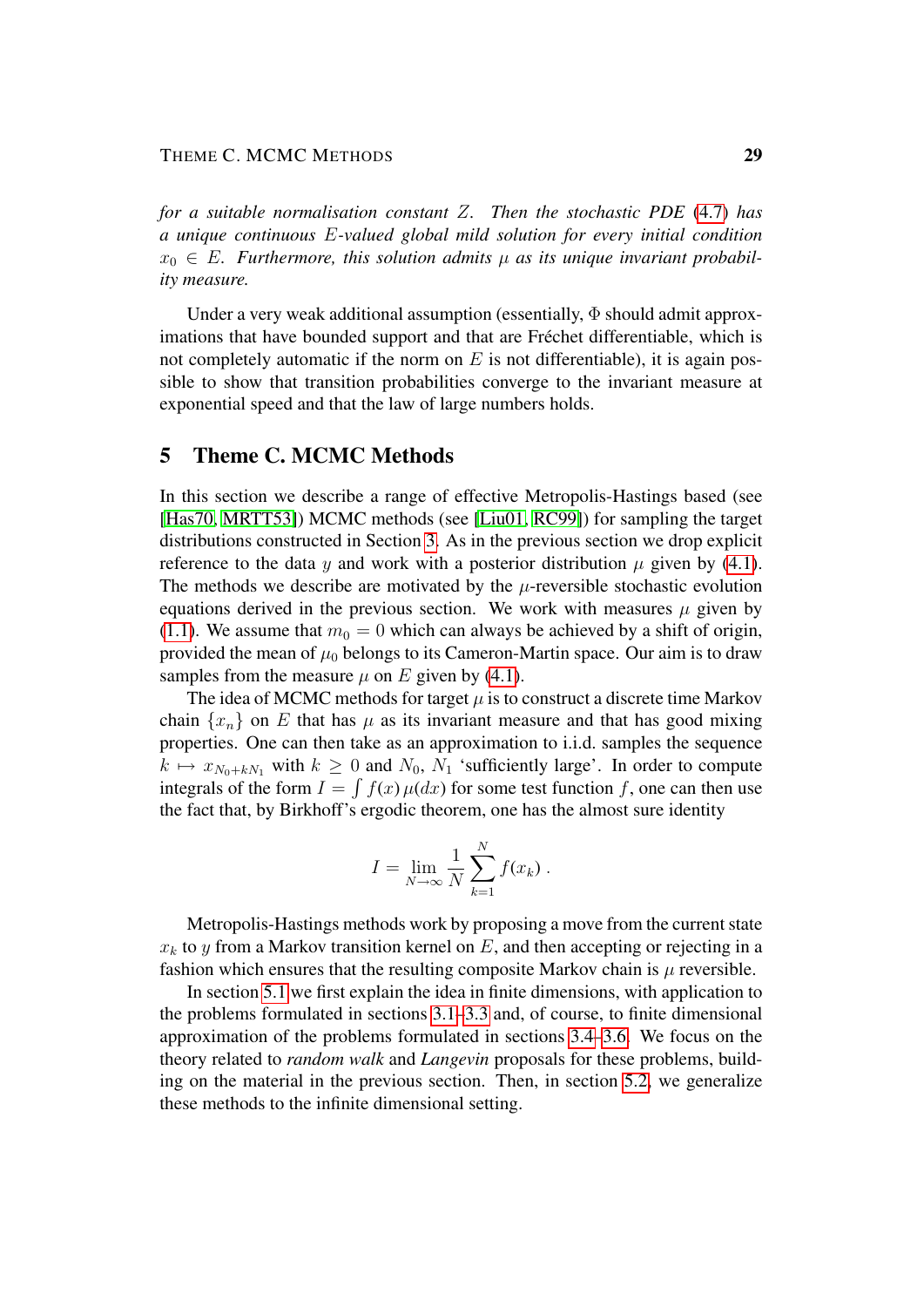## THEME C. MCMC METHODS 30

#### <span id="page-29-0"></span>5.1 Metropolis-Hastings in Finite Dimensions

In finite dimensions the measure  $\mu$  given by [\(1.1\)](#page-1-1) on  $E = \mathbb{R}^d$  has density  $\pi$  with respect to Lebesque measure which is given by

$$
\pi(x) \propto \exp\left(-\frac{1}{2}|x|_{\mathcal{C}_0}^2 - \Phi(x)\right).
$$

The Metropolis-Hastings method of constructing a  $\mu$  reversible Markov chain is the following. Fix a Markov transition kernel  $P(x, dy)$  with density  $q(x, y)dy$ . The measure  $\mu(dx)P(x, dy)$  on  $E \times E$  then has density  $\pi(x)q(x, y)$ . Define the function

$$
a(x, y) = 1 \wedge \frac{\pi(y)q(y, x)}{\pi(x)q(x, y)},
$$

where we write  $a \wedge b$  for the minimum between a and b.

Assume that  $x_k$  is known (start for example with  $x_0 = 0$ ). To determine  $x_{k+1}$ draw  $y \sim q(x_k, y)$  and proceed as follows:

- 1.  $x_{k+1} = y$  (step accepted) with probability  $a(x_k, y)$ .
- 2.  $x_{k+1} = x_k$  (step rejected) otherwise.

The resulting Markov chain is  $\pi$ -reversible.

A frequently used class of methods are the *symmetric random walk* proposals where √

$$
y = x_k + \sqrt{2\Delta t} \xi_k \tag{5.1}
$$

where the  $\xi_k$  are i.i.d. symmetric random variables (for example  $\mathcal{N}(0, I)$ ) on  $\mathbb{R}^d$ . This may be viewed as a discretization of the Brownian motion

<span id="page-29-1"></span>
$$
dx = \sqrt{2}dW.
$$

As such the proposal contains no information about the target However, by symmetry,

$$
a(x, y) = 1 \wedge \frac{\pi(y)}{\pi(x)}.
$$

This has the advantage of being simple to implement.

Typically, the mixing time for a Metropolis-Hastings chain will depend both on the proportion of steps that are rejected and on the variance of  $y - x_k$ : the higher the number of rejections and the lower the variance, the longer it will take for the Markov chain to explore the whole state space. In general, there is a competition between both effects: steps with a large variance have a high probability of rejections; on the other hand small moves are less likely to be rejected but explore the state space slowly. Roughly speaking the competition between these two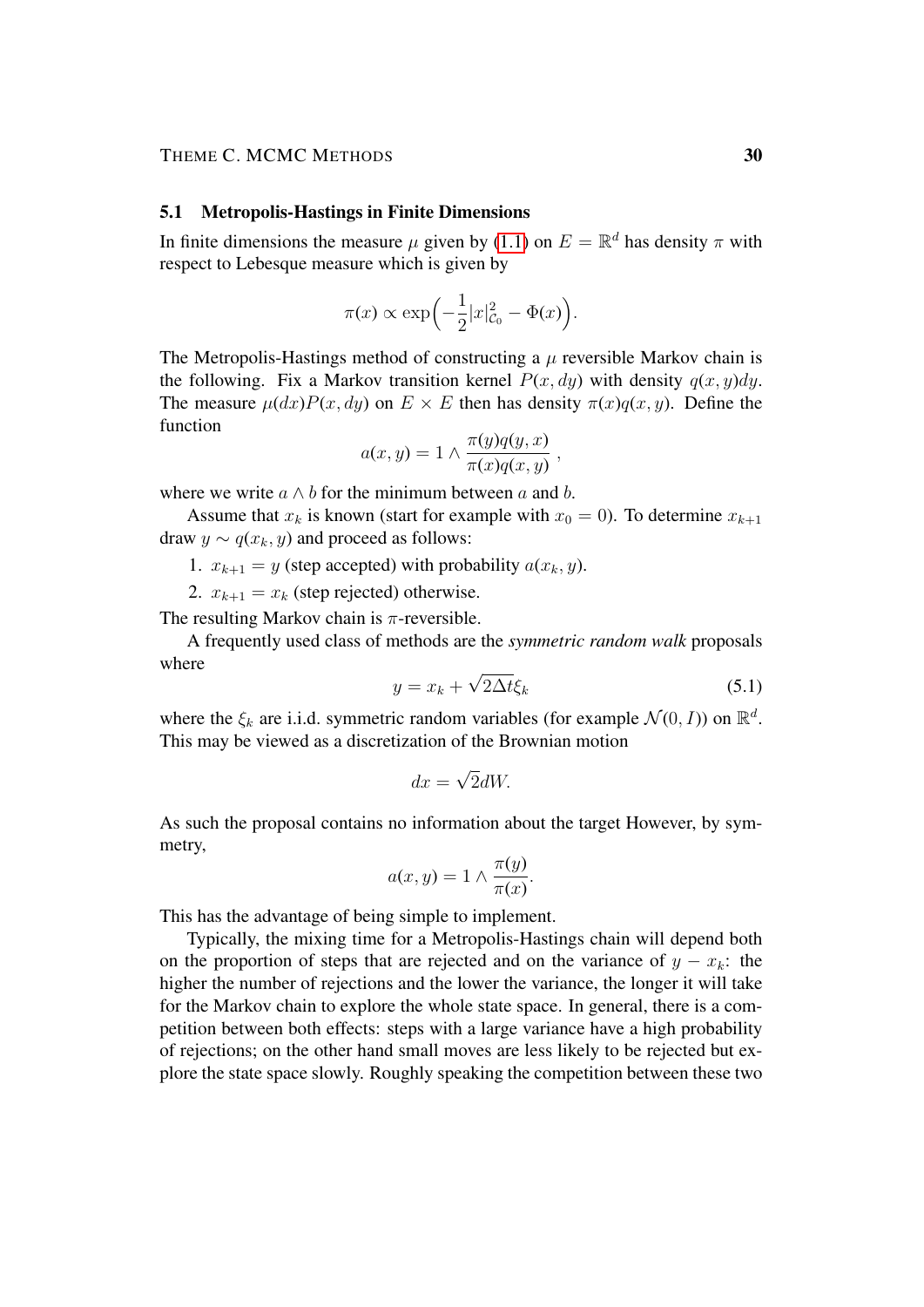effect is measured by the mean square jumping distance of the Markov chain in stationarity. Specifically, if we define

<span id="page-30-0"></span>
$$
S_{d,i} = \mathbb{E}^{\mu} |x_{k+1,i} - x_{k,i}|^2
$$
 (5.2)

then this quantity measures the mean square jumping distance in the  $i<sup>th</sup>$  component of the vector  $x_k$ . Maximizing this quantity will enhance the mixing of functionals heavily dependent on the i<sup>th</sup> component of  $x \sim \mu$ . We will optimize algorithms according to this criterion.

In an attempt to maximize [\(5.2\)](#page-30-0), proposals which contain information about the target distribution can be useful. A class of proposals which does contain such information arises from discretizing the Langevin SDE [\(4.2\)](#page-24-0). A linearly implicit Euler discretization gives rise to the following family of proposals:

$$
y - x_k = -\Delta t \mathcal{A} \mathcal{L} \left( \theta y + (1 - \theta) x_k \right) - \alpha \Delta t \mathcal{A} D \Phi(x_k) + \sqrt{2 \Delta t \mathcal{A}} \xi_k \tag{5.3}
$$

where the  $\xi_k$  are i.i.d  $\mathcal{N}(0, I)$  random variables on  $\mathbb{R}^d$ ,  $\theta \in [0, 1]$  and  $\alpha \in \{0, 1\}$ . If  $\alpha = 0$  the proposal contains information only about the reference measure  $\mu_0$ , via its precision operator L. If  $\alpha = 1$  it contains information information about  $\mu$ itself. Two natural choices for A are I and  $C_0$ .

The formula for the proposal rearranges to give

$$
y = \left(I + \Delta t \theta \mathcal{A} \mathcal{L}\right)^{-1} \left( \left(I - \Delta t (1 - \theta) \mathcal{A} \mathcal{L}\right) x_k - \alpha \Delta t \mathcal{A} D \Phi(x) + \sqrt{2 \Delta t \mathcal{A}} \xi_k \right). \tag{5.4}
$$

In the case  $\alpha = 0$  this generalizes the symmetric Random Walk to allow y to be a more complex linear combination of  $x_k$  and  $\xi_k$ . When  $\alpha = 1$  the proposal also contains information which tends to make proposals which decrease Φ. Roughly speaking we expect proposals with  $\alpha = 1$  to explore the state space more rapidly than those with  $\alpha = 0$ . However there is a cost involved in evaluating  $D\Phi$  and the trade-off between cost-per-step and number of steps will be different for different problems.

A natural question of interest for these algorithms is how to choose the timestep  $\Delta t$ . We now study this question in the limit where the state space dimension  $d \rightarrow \infty$ . We define the norm

<span id="page-30-1"></span>
$$
|x|_{s} = \left(\sum_{i=i}^{d} i^{2s} x_i^2\right)^{\frac{1}{2}}.
$$

We make the following assumptions:

**Assumption 5.1** *The following hold for the family of reference measures*  $\mu_0 =$  $\mu_0(d)$ , the family of target measures  $\mu = \mu(d)$  and their interrelations.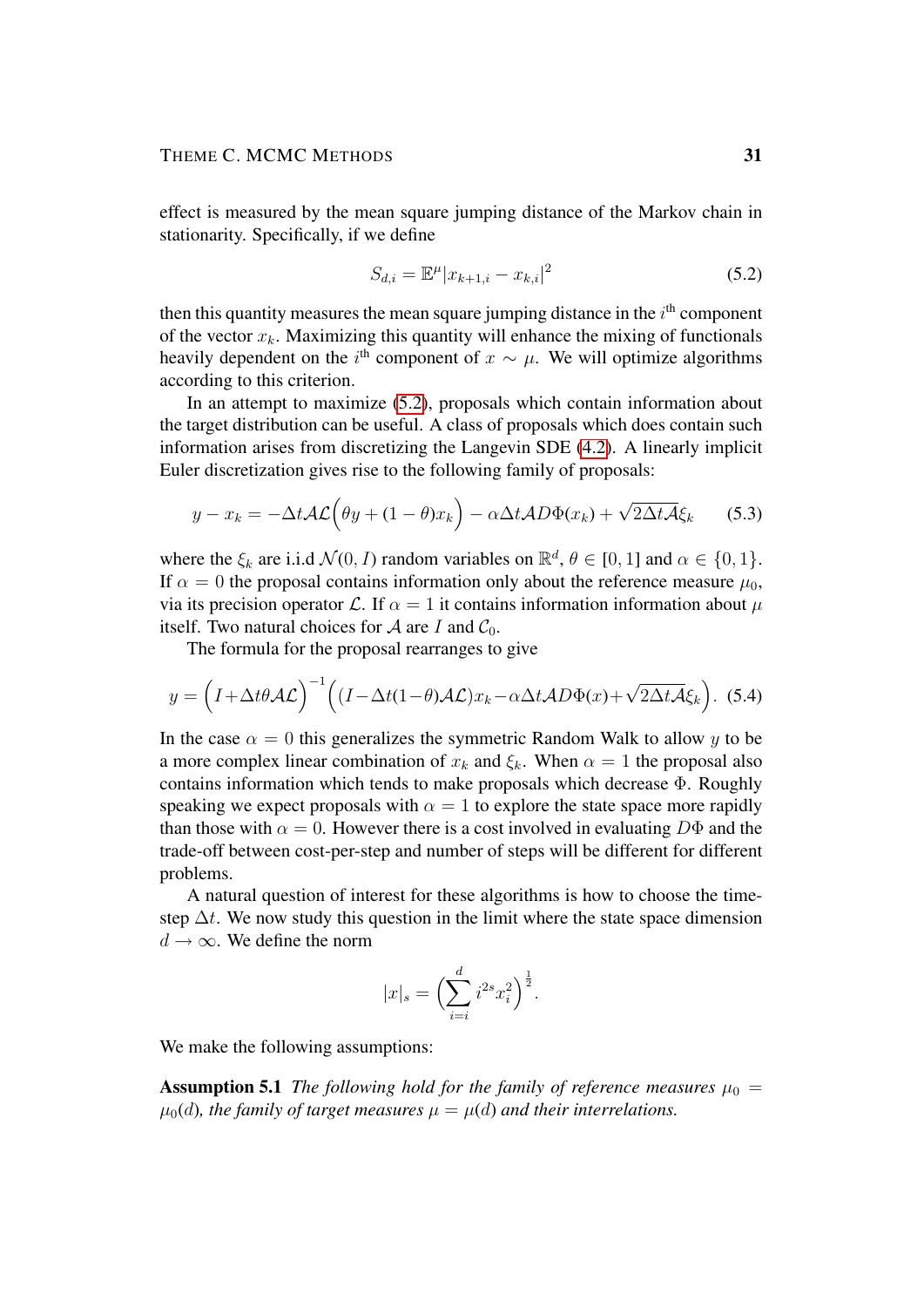## THEME C. MCMC METHODS 32

1. There are constants  $c^{\pm} \in (0, \infty)$  such that the eigenvalues  $\lambda_{i,d}^2$  of the co*variance*  $C_0$  *satisfy* 

$$
c^-i^{-k} \le \lambda_{i,d} \le c^+i^{-k} \quad \forall 1 \le i \le d. \tag{5.5}
$$

*2. Assumptions* [2.1](#page-3-0) (1)–(3) hold, generalized to include the case  $\varepsilon = 0$ , with  $E = \overline{(\mathbb{R}^d, |\cdot|_s)}$ *, s* < k -  $\frac{1}{2}$  $\frac{1}{2}$  and with constants independent of dimension  $d$ .

We now state three theorems, all proved in [\[BRS\]](#page-38-6), which quantify the efficiency of the various proposals described above in the high dimensional setting, and under the preceding assumptions.

The first theorem shows that, for the symmetric random walk the optimal choice of  $\Delta t$  is of  $O(d^{-(2k+1)})$ , giving rise to a maximal mean square jump of the same magnitude.

Theorem 5.2 *Consider the symmetric random walk proposal* [\(5.1\)](#page-29-1)*. Assume that*  $\Delta t = \ell^2 d^{-\rho}$ . Then the following dichotomy holds, for any fixed *i*:

• *If*  $\rho > 2k + 1$  *then* 

$$
\liminf_{d \to \infty} d^{\rho} S_{d,i} > 0, \quad \limsup_{d \to \infty} d^{\rho} S_{d,i} < \infty.
$$

• If 
$$
\rho < 2k + 1
$$
 then

$$
\limsup_{d\to\infty}d^qS_{d,i}=0
$$

*for any*  $q > 0$ *.* 

The next theorem shows that, for the basic version of the Langevin proposal, the optimal choice of  $\Delta t$  is of  $\mathcal{O}(d^{-(2k+1/3)})$ , giving rise to a maximal mean square jump of the same magnitude. The improvement in the exponent by  $2/3$  comes as the price of evaluating the application of the precision operator  $\mathcal L$  at each step; the cost of doing this will be problem dependent.

**Theorem 5.3** *Consider the proposal* [\(5.4\)](#page-30-1) *with*  $\theta = \alpha = 0$  *and*  $\mathcal{A} = I$ *. Assume that*  $\Delta t = \ell^2 d^{-\rho}$ . Then the following dichotomy holds, for any fixed i:

• *If*  $\rho \geq 2k + \frac{1}{3}$  $rac{1}{3}$  then

$$
\liminf_{d \to \infty} d^{\rho} S_{d,i} > 0, \quad \limsup_{d \to \infty} d^{\rho} S_{d,i} < \infty.
$$

• *If*  $\rho < 2k + \frac{1}{3}$  $rac{1}{3}$  then

lim sup  $d \rightarrow \infty$  $d^qS_{d,i}=0$ 

*for any*  $q \geq 0$ *.*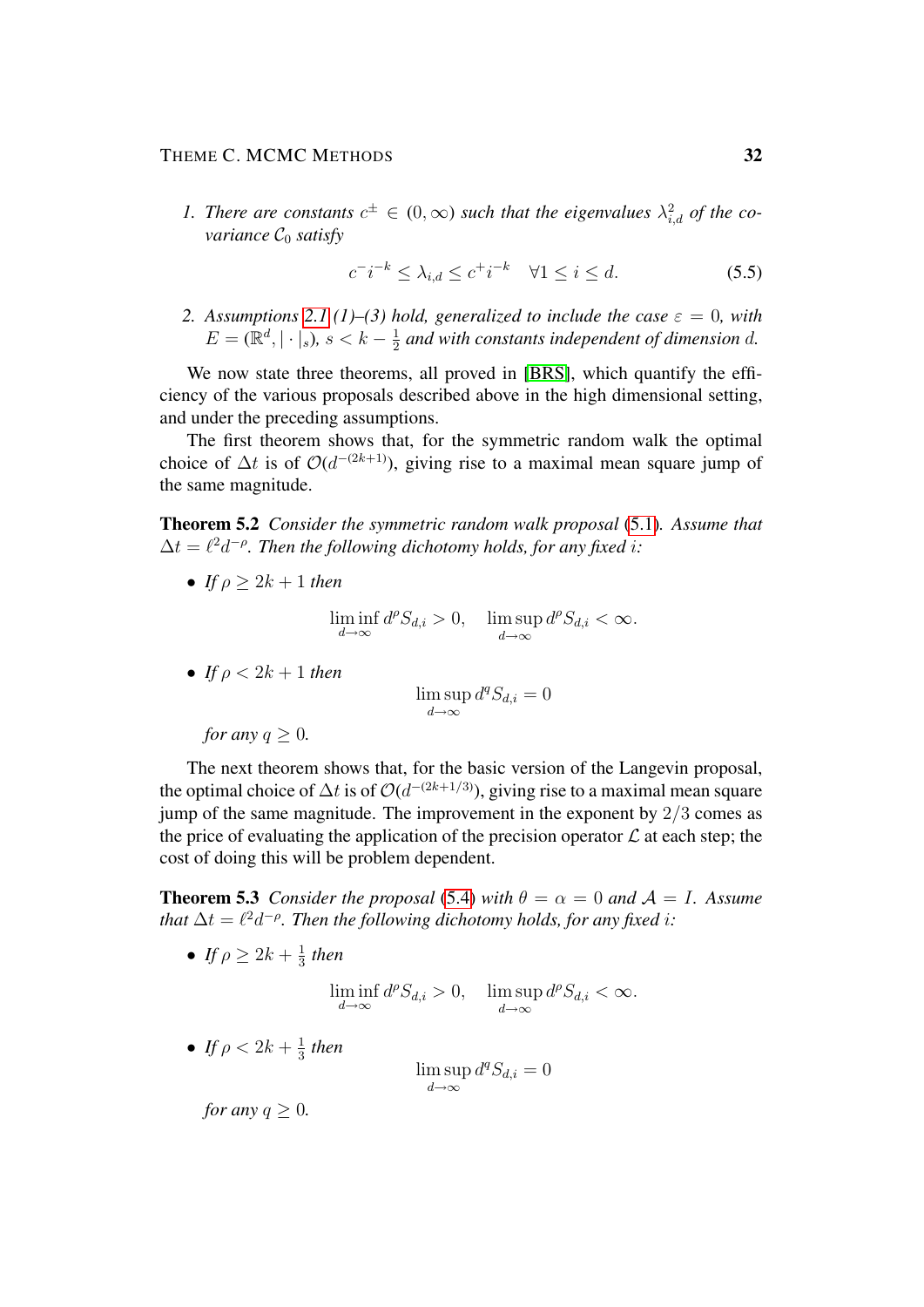The final theorem shows that, at the cost of making samples  $\sqrt{\mathcal{C}_0} \xi_k$  from the prior measure at each step of the algorithm, the optimal choice of  $\Delta t = \mathcal{O}(d^{-1/3})$ , gives rise to a maximal mean square jump of the same magnitude.

**Theorem 5.4** *Consider the proposal* [\(5.4\)](#page-30-1) *with*  $\theta = \alpha = 0$  *and*  $\mathcal{A} = \mathcal{C}$ *. Assume that*  $\Delta t = \ell^2 d^{-\rho}$ . Then the following dichotomy holds, for any fixed i:

 $\bullet$  *If*  $\rho \geq \frac{1}{3}$  $rac{1}{3}$  then

$$
\liminf_{d \to \infty} d^{\rho} S_{d,i} > 0, \quad \limsup_{d \to \infty} d^{\rho} S_{d,i} < \infty.
$$

• *If*  $\rho < \frac{1}{3}$  then

$$
\limsup_{d \to \infty} d^q S_{d,i} = 0
$$

*for any*  $q > 0$ *.* 

The previous two theorems, concerning proposals of the form [\(5.4\)](#page-30-1), concern only the cases where  $\theta = \alpha = 0$ . It is expected that the scaling results will be identical for  $\theta = 0, \alpha = 1$ . However the choice of  $\theta$  can make significant differences. In the next section we show how, by working in infinite dimensions, we can in some cases eliminate dimension dependence in Metropolis Hastings algorithms, by choosing  $\theta = \frac{1}{2}$  $\frac{1}{2}$ .

## <span id="page-32-0"></span>5.2 Metropolis-Hastings in Infinite Dimensions

The ideas of the previous section can be generalized to infinite dimensions as follows [\[Tie98\]](#page-40-5). Assume that we are given a Polish (i.e. complete, separable, metric) space  $E$  (since we want to allow for the possibility of sampling from a measure on a space of paths,  $E$  should be thought of as a space of functions in general) and a probability measure  $\mu$  on E. Assume furthermore that we are given a Markov transition kernel  $P$  over  $E$  with the property that the measures  $\mu(dx)P(x, dy)$  and  $\mu(dy)P(y, dx)$  are equivalent so that the quantity

$$
\frac{\mu(dy)P(y, dx)}{\mu(dx)P(x, dy)},
$$

which should be interpreted as the Radon-Nikodym derivative of the two aforementioned measures evaluated at the point  $(x, y)$ , is well-defined. With these notations in place, we can construct a new Markov chain in the following way. Assume again that  $x_k$  is known and draw a random sample y from the probability distribution  $P(x_k, \cdot)$ . Now let

$$
\alpha(x, y) = 1 \wedge \frac{\mu(dy)P(y, dx)}{\mu(dx)P(x, dy)}.
$$
\n(5.6)

The algorithm proceeds as follows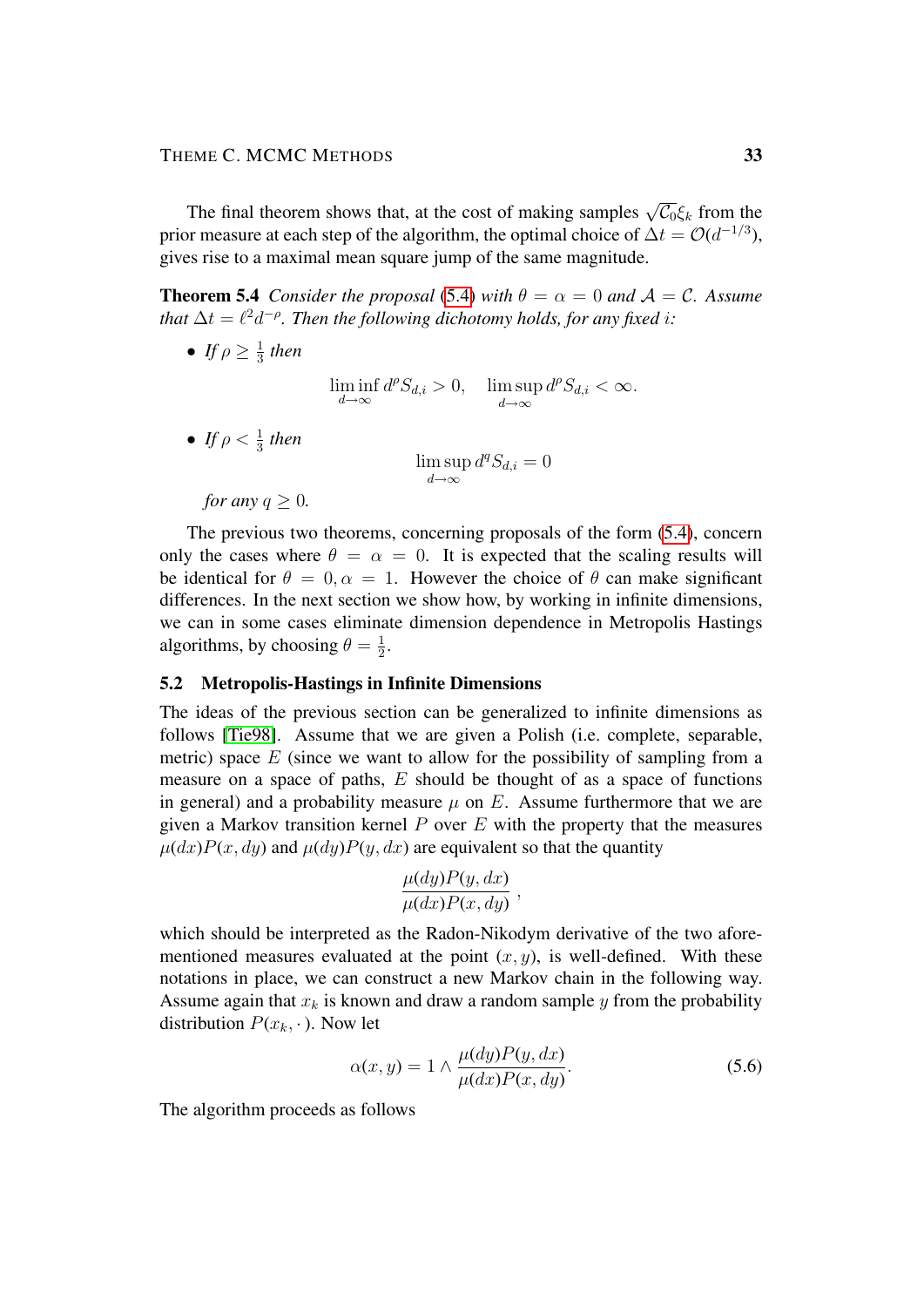- 1.  $x_{k+1} = y$  (step accepted) with probability  $\alpha(x_k, y)$ .
- 2.  $x_{k+1} = x_k$  (step rejected) otherwise.

If we denote by Q the transition probabilities of the process  $x_n$ , it can be checked that one has

<span id="page-33-0"></span>
$$
Q(x, dy) = c(x)\delta_x(dy) + P(x, dy) \wedge \frac{P(y, dx)}{\mu(dx)} \mu(dy), \qquad (5.7)
$$

for some function  $c$  that makes  $Q$  a Markov transition kernel. If we define a map  $\Delta: E \to E^2$  by  $\Delta(x) = (x, x)$  and denote by  $\Delta^*\mu$  the push-forward of  $\mu$  by  $\Delta$ , one can check that [\(5.7\)](#page-33-0) implies that

$$
\mu(dx)Q(x,dy) = \sqrt{c(x)c(y)}(\Delta^*\mu)(dx,dy) + \mu(dx)P(x,dy) \wedge \mu(dy)P(y,dx) .
$$

This expression is symmetric in  $x \leftrightarrow y$ , so that the Markov kernel Q (or equivalently the Markov chain generated from it) is reversible with respect to the measure  $\mu$ . In particular, the measure  $\mu$  is invariant for  $Q$ .

Thus key to making this idea work is the construction of proposals for which the measure  $\mu(dy)P(y, dx)$  is absolutely continuous with respect to the measure  $\mu(dx)P(x, dy)$ . We consider this question in the context of [\(5.4\)](#page-30-1), basing ideas on the paper [\[BRSV08\]](#page-38-7). Let  $P<sub>o</sub>(x, dy)$  denote the transition kernel of this proposal. Then define measures  $\eta$  and  $\eta_0$  by

$$
\eta(dx, dy) = \mu(dx) P_{\alpha}(x, dy)
$$

and

$$
\eta_0(dx, dy) = \mu_0(dx) P_0(x, dy).
$$

It is straightforward to show that  $\eta_0(dx, dy) = \eta_0(dy, dx)$  iff  $\theta = \frac{1}{2}$  $\frac{1}{2}$ . We work with this assumption henceforth as it enables us to define the MCMC method on function space.

Using the fact that  $P_{\alpha}(x, \cdot)$  is absolutely continuous with respect to  $P_0(x, \cdot)$  for both  $\alpha = 0$  and  $\alpha = 1$  we deduce that  $\eta$  is absolutely continuous with respect to  $\eta_0$  and that, for some  $\rho(x, y) = \rho(x, y; \alpha, \mathcal{A})$ , we have

<span id="page-33-1"></span>
$$
\frac{d\eta}{d\eta_0}(x,y) \propto \exp(-\rho(x,y)).
$$

Thus the acceptance probability for the Metropolis algorithm is

$$
a(x, y) = 1 \wedge \exp(\rho(x, y) - \rho(y, x)). \tag{5.8}
$$

For the proposals [\(5.4\)](#page-30-1) the function  $\rho(x, y)$  is given, up to an additive constant which we ignore, by the following expressions: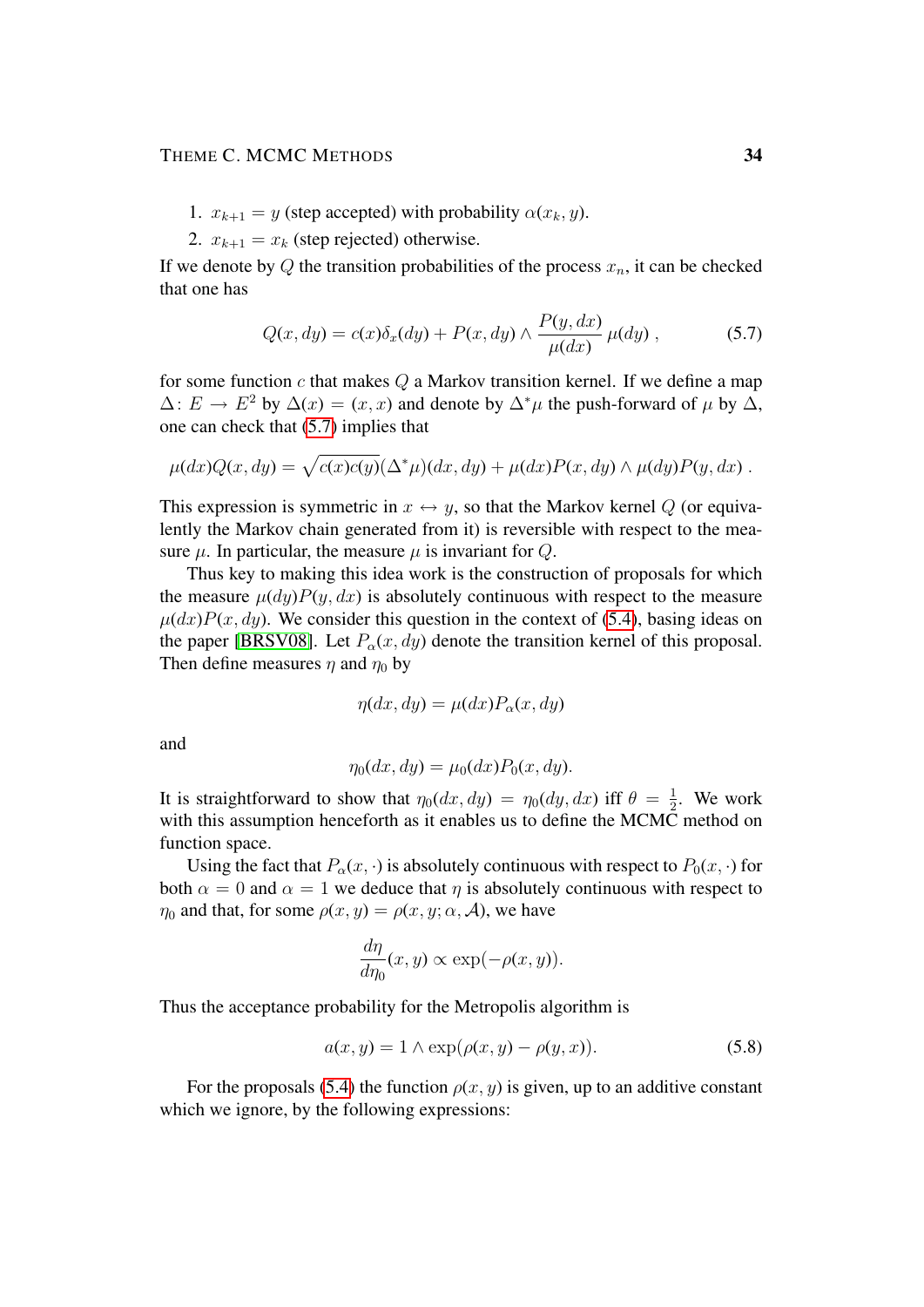• for  $A = I$  we have

$$
\rho(x,y) = \Phi(x) + \frac{\alpha^2 \Delta t}{4} ||D\Phi(x)||^2 + \frac{\alpha}{2} \langle D\Phi(x), y - x \rangle
$$

$$
+ \frac{\alpha \Delta t}{4} \langle D\Phi(x), C_0^{-1}(y + x) \rangle;
$$

• for  $A = C_0$  we have

$$
\rho(x,y) = \Phi(x) + \frac{\alpha^2 \Delta t}{4} ||C_0^{1/2} D\Phi(x)||^2 + \frac{\alpha}{2} \langle D\Phi(x), y - x \rangle
$$

$$
+ \frac{\alpha \Delta t}{4} \langle D\Phi(x), y + x \rangle.
$$

The four algorithms defined in this section (two choices for both  $\alpha \in \{0, 1\}$ ) and  $A \in \{I, C_0\}$  all lead to well-defined Metropolis-Hastings chains on Banach space. Thus they give rise to mean square jumping distances which are bounded independently of dimension  $d$  as they are, in particular, non-zero in the infinite dimensional case.

It is straightforward to prove [\[BS09\]](#page-38-8) that, for any  $c > 0$ , the acceptance probability [\(5.8\)](#page-33-1) satisfies

$$
\mathbb{E}a(x_k, y) \ge \exp(-c)\left(1 - \frac{\mathbb{E}|\rho(x_k, y) - \rho(y, x_k)|}{c}\right).
$$

Thus if we can show that

$$
\mathbb{E}|\rho(x_k, y) - \rho(y, x_k)| \to 0
$$

as  $\Delta t \rightarrow 0$  then we deduce that we can make the acceptance probability arbitarily close to 1. In the case  $\alpha = 0$ , proving this may be shown by using Assumption [2.1.](#page-3-0)

## <span id="page-34-0"></span>6 Discussion and Bibliography

There are several useful sources for background material relevant to both the problems studied, and methods developed, in this chapter. A general reference concerned with stochastic modelling is [\[CH06\]](#page-38-9). Several technical tools are required to develop the methods described in this chapter. An exhaustive treatment of Gaussian measures can be found in [\[Bog98\]](#page-38-1) and moment bounds for SDEs can be found in [\[Mao97\]](#page-39-9). The book [\[DdFG01\]](#page-38-0) is an excellent source for material concerned with sequential filtering problems, including the use of particle filters for non-Gaussian problems. The filtering and smoothing problems for SDEs with continuous time observations, as arising in section [3.6,](#page-19-0) is introduced in [\[Øks03\]](#page-40-6),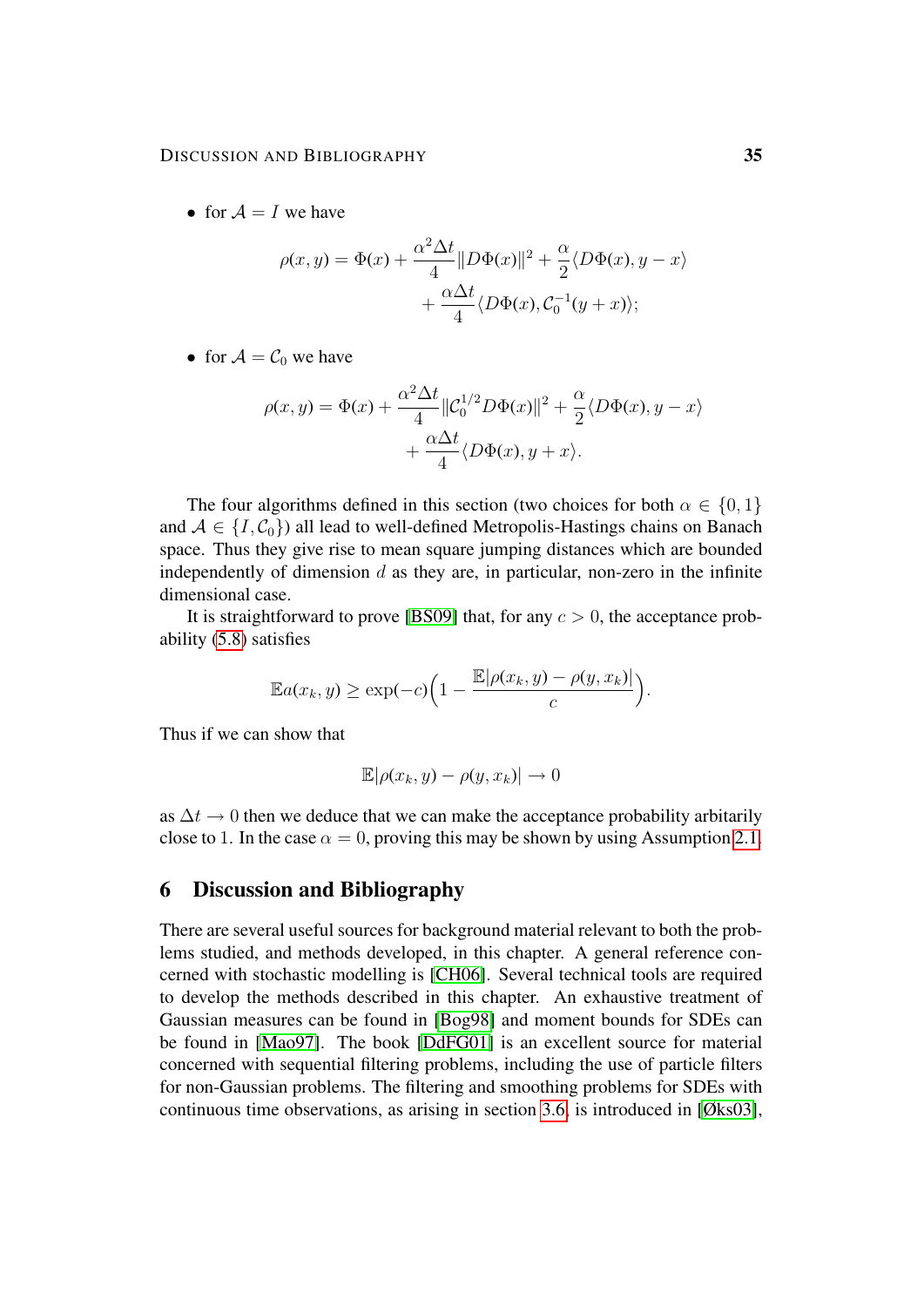and developed in detail in the Gaussian context ( $f$  and  $q$  linear) giving rise to the Kalman-Bucy filter and smoother. This method uses an approach based on first filtering (0  $\rightarrow$  T), and then reversing the process (T  $\rightarrow$  0) to incorporate data from time  $t > s$  into the probability distribution at me s. Good sources of signal processing problems arising from data assimilation are [\[Eve06\]](#page-38-3) and the volume [\[JI07\]](#page-39-10); these problems have motivated a lot of our research in this general area. Finally note that signal processing may be viewed as an inverse problem to find a signal from partial, noisy, observations. The Bayesian approach to inverse problems in general is discussed in [\[KS05\]](#page-39-11).

In Theme A we considered a range of differing problems arising in signal processing, constructing and deriving properties of the posterior distribution. The posterior distributions constructed in sections [3.2](#page-8-0) and [3.3](#page-11-0) can both be viewed as *parameter estimation* problems for SDEs. They have particular structure, inherited from the way in which the parameter u enters the expression  $\varphi^t(u)$  appearing in the SDE for  $y$ . The general subject of parameter estimation for SDEs is considered in [\[BPR80,](#page-38-10) [Kut04\]](#page-39-12). Incorporating discrete time data into a continuous time model, as undertaken in sections [3.4](#page-13-0) and [3.5,](#page-15-0) is studied in [\[AHSV07,](#page-37-0) [HSV09\]](#page-39-13). Carrying out this program and, at the same time estimating parameters in the dynamical model, is discussed in [\[RHCC07\]](#page-40-7), in a non-Bayesian setting. The relationship between the coloured noise model appearing in section [3.4,](#page-13-0) and the white noise model appearing in [3.5,](#page-15-0) in the limit  $\delta \rightarrow 0$ , is part of the theory of homogenization for stochastic processes; see [\[BLP78,](#page-38-11) [PS08\]](#page-40-8). The filtering and smoothing problems for SDEs with continuous time observations, as arising in section [3.6,](#page-19-0) is introduced in [\[Øks03\]](#page-40-6), as mentioned above. In the Gaussian case the mean is characterized by the solution of a two point value problem, defined through inversion of the precision operator. The approach to smoothing outlined in [\[Øks03\]](#page-40-6) corresponds to a continuous time analogue of LU factorization, here for the inverse of the covariance operator, facilitating its action on the data to compute the mean. The particular formulation of the smoothing problem described here is developed in [\[AHSV07\]](#page-37-0).

In Theme B we studied the derivation of Langevin equations (stochastic partial differential equations) which are invariant with respect to a given invariant measure. This is straightforward in finite dimensions, but is an emerging subject area in infinite dimensions. The idea is developed in a fairly general setting in [\[HSV07\]](#page-39-5), building on the Gaussian case described in [\[HSVW05\]](#page-39-0). The first use of the Langevin equation to solve signal processing problems may be found in [\[SVW04\]](#page-40-9) and further applications may be found in [\[HSV,](#page-39-14) [AJSV08\]](#page-38-12). On the theoretical side many open questions remain concerning the derivation of Langevin equations. In particular the paper [\[HSV07\]](#page-39-5) deals with elliptic diffusions with gradient drift and additive noise. An initial analysis of a particular hypoelliptic problem may be found in [\[HSV\]](#page-39-14). questions relating to the derivation of Langevin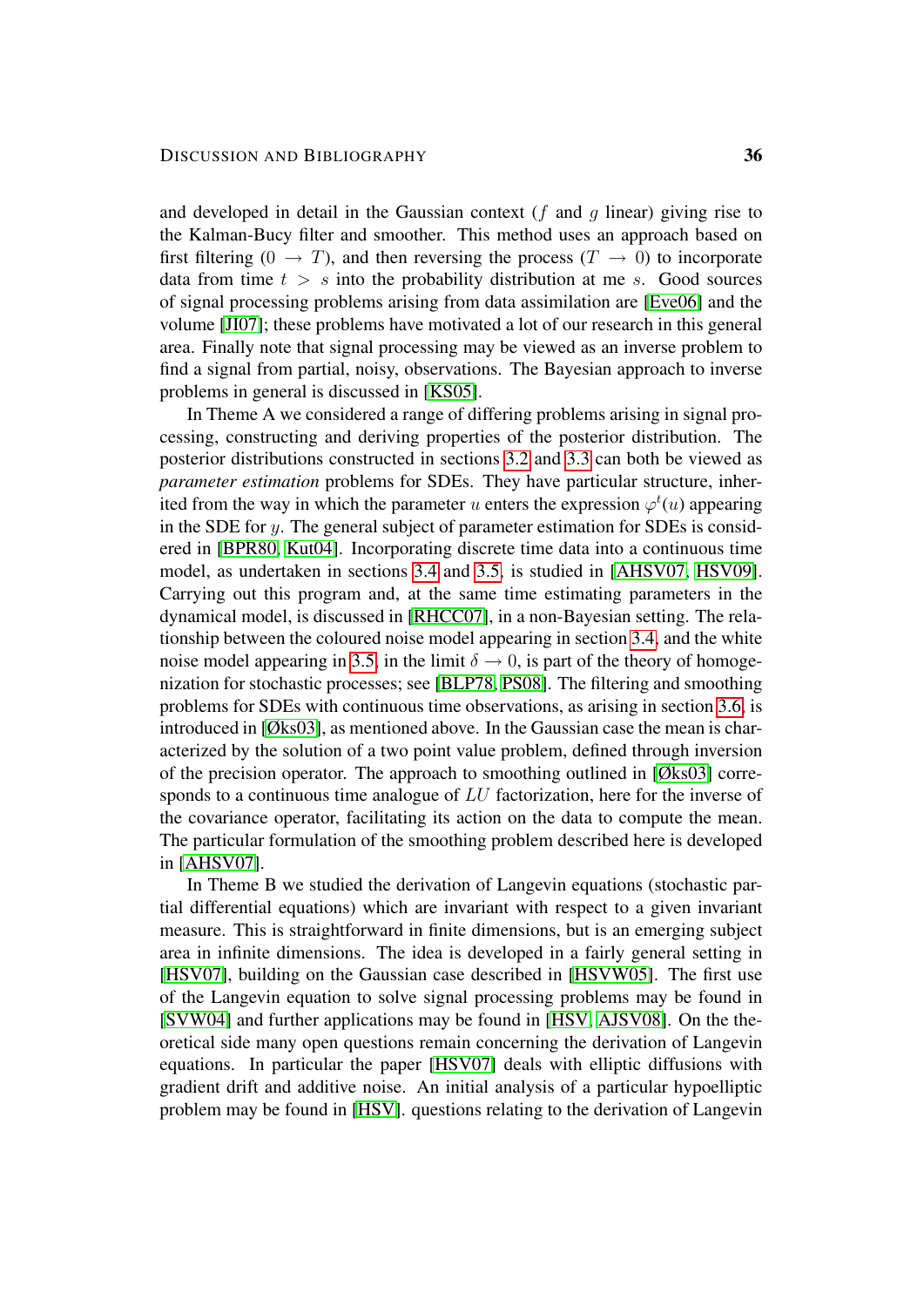equations for nongradient drifts, and for multiplicative noise, remain open.

Theme C is concerned with the design and analysis of effective MCMC methods in high dimension, motivated by the approximation of infinite dimensionsal problems. This subject is overviewed in the review articles [\[BS09,](#page-38-8) [BS10\]](#page-38-13), and full details of the analysis and application of the methods may be found in [\[BRS,](#page-38-6) [BRSV08\]](#page-38-7).

## <span id="page-36-0"></span>Appendix A Some Results from Probability

In this appendix, we collect miscellaneous results from stochastic analysis that were used in this chapter. Throughout the chapter we use the following notation: given a Hilbert space  $(H, \langle \cdot, \cdot \rangle, \| \cdot \|)$ , for any positive-definite C we define the second inner-product and norm

$$
\langle a, b \rangle_C = \langle a, C^{-1}b \rangle, \quad ||a||_C^2 = \langle a, a \rangle_C.
$$

#### A.1 Conditional Probabilities

Throughout Theme A of this paper we will be generalizing Bayes formula to an infinite dimensional setting. There are two components to this: Bayes formula in finite dimensions, and then the generalization to the Hilbert space setting. We start in finite dimensions. Assume that we are given a random variable u on  $\mathbb{R}^d$ about which we have some *prior* information in terms of a probability distribution  $P(u)$ . Imagine that we now define a random variable y on  $\mathbb{R}^l$ , which depends upon u, and for which we have the probability distribution of y given u, namely  $P(y|u)$ . By the elementary rules of probability we have

$$
\mathbf{P}(u|y) = \frac{1}{\mathbf{P}(y)} \mathbf{P}(u \cap y),
$$

$$
\mathbf{P}(y|u) = \frac{1}{\mathbf{P}(u)} \mathbf{P}(u \cap y).
$$

Combining these two formulae shows that the *posterior* probability distribution for  $u$ , given a single observation of  $y$ , is given by Bayes formula

<span id="page-36-1"></span>
$$
\mathbf{P}(u|y) = \frac{1}{\mathbf{P}(y)} \mathbf{P}(y|u)\mathbf{P}(u).
$$
 (A.1)

In this Chapter there are many instances where we are interested in conditioning probability measures on function space. In this context the following theorem will be of central importance in constructing the appropriate generalization of Bayes formula.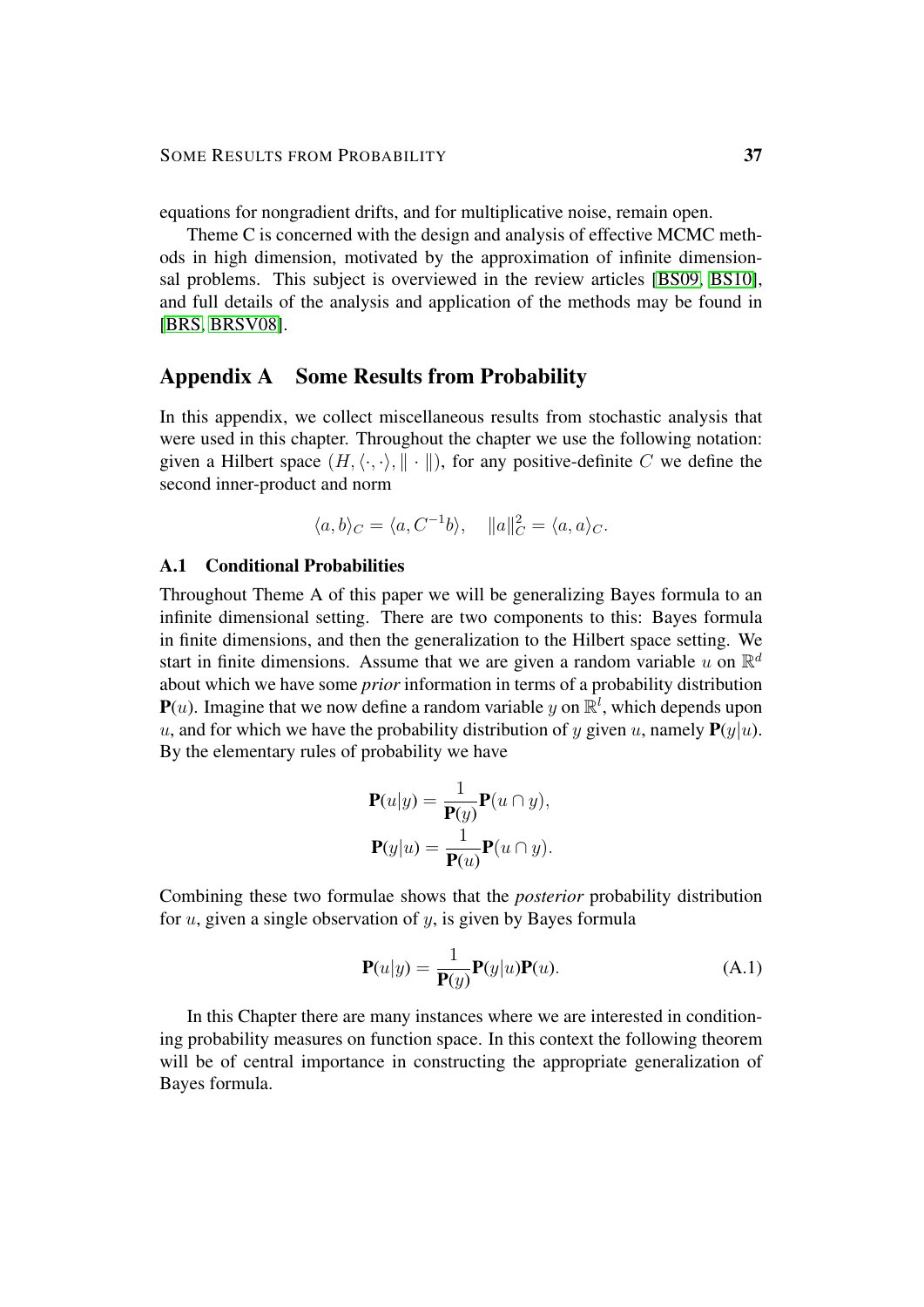**Theorem A.1** Let  $\mu$ ,  $\nu$  be probability measures on  $S \times T$  where  $(S, \mathcal{A})$  and  $(T, \mathcal{B})$ *are measurable spaces and let*  $x: S \times T \rightarrow S$  *and*  $y: S \times T \rightarrow T$  *be the canonical projections. Assume that*  $\mu$  *has a density*  $\varphi$  *w.r.t.*  $\nu$  *and that the conditional distribution*  $\nu_{x|y}$  *exists. Then the conditional distribution*  $\mu_{x|y}$  *exists and is given by*

$$
\frac{d\mu_{x|y}}{d\nu_{x|y}}(x) = \begin{cases} \frac{1}{c(y)}\varphi(x,y), & \text{if } c(y) > 0, \text{ and} \\ 1 & \text{else,} \end{cases}
$$
 (A.2)

with  $c(y) = \int_S \varphi(x, y) d\nu_{x|y}(x)$  *for all*  $y \in T$ *.* 

## A.2 A version of Girsanov's theorem

SDEs which do not have the same diffusion coefficient generate measures which are mutually singular on pathspace; the same is true of SDEs starting from different deterministic initial conditions. However, if these two possibilities are ruled out, then two different SDEs generate measures which are absolutely continuous with respect to one another. The Girsanov formula provides an explicit expression for the Radon-Nikodym derivative between two such measures on  $\mathcal{H} = L^2([0,T], \mathbb{R}^d).$ 

Consider the SDE

<span id="page-37-1"></span>
$$
\frac{dv}{dt} = A(t)v + h(v, t) + \gamma(v, t)\frac{dW}{dt}, \quad v(0) = u.
$$
\n(A.3)

and the same equation with the function  $h$  set to zero, namely

<span id="page-37-2"></span>
$$
\frac{dv}{dt} = A(t)v + \gamma(v, t)\frac{dW}{dt}, \quad v(0) = v_0.
$$
\n(A.4)

The measures generated by these two equations are absolutely continuous. Define  $\Gamma(\cdot,t) = \gamma(\cdot,t)\gamma(\cdot,t)^T$ . We then have the following version of Girsanov's theorem, that can be found in [\[Elw82\]](#page-38-14):

**Theorem A.2** *Assume that both equations* [\(A.3\)](#page-37-1) *and* [\(A.4\)](#page-37-2) *have solutions on*  $t \in$ [0, T] which do not explode almost surely. Then the measures  $\mu$  and  $\mu_0$  on  $\mathcal{H}$ , *generated by the two equations* [\(A.3\)](#page-37-1) *and* [\(A.4\)](#page-37-2) *respectively, are equivalent with Radon-Nikodym derivative*

$$
\frac{d\mu}{d\mu_0}(v) = \exp\left(-\int_0^T \frac{1}{2} ||h(v,t)||^2_{\Gamma(v,t)} dt - \langle h(v,t), dv - A(t)v dt \rangle_{\Gamma(v(t))}\right).
$$

## References

<span id="page-37-0"></span>[AHSV07] A. Apte, M. Hairer, A. M. Stuart, and J. Voss. Sampling the posterior: An approach to non-Gaussian data assimilation. *Physica D: Nonlinear Phenomena*, 230:50–64, 2007.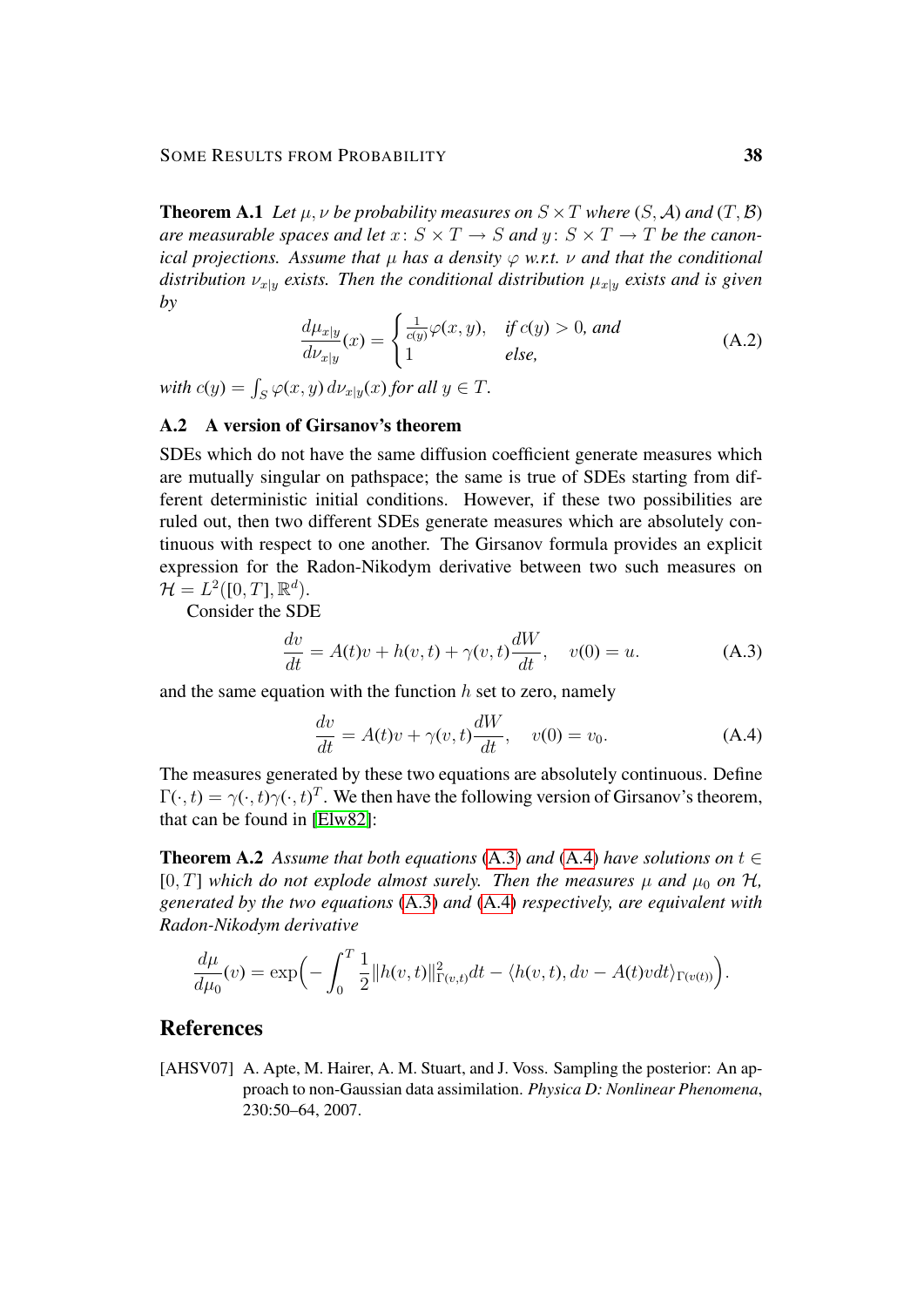- <span id="page-38-12"></span>[AJSV08] A. Apte, C. K. R. T. Jones, A. M. Stuart, and J. Voss. Data assimilation: Mathematical and statistical perspectives. *International Journal for Numerical Methods in Fluids*, 56:1033–1046, 2008.
- <span id="page-38-11"></span>[BLP78] A. Bensoussan, J.-L. Lions, and G. Papanicolaou. *Asymptotic Analysis for Periodic Structures*, volume 5 of *Studies in Mathematics and its Applications*. North Holland, 1978.
- <span id="page-38-1"></span>[Bog98] Vladimir I. Bogachev. *Gaussian measures*, volume 62 of *Mathematical Surveys and Monographs*. American Mathematical Society, 1998.
- <span id="page-38-10"></span>[BPR80] I. V. Basawa and B. L. S. Prakasa Rao. *Statistical Inference for Stochastic Processes*. Academic Press, 1980.
- <span id="page-38-6"></span>[BRS] A. Beskos, G. O. Roberts, and A. M. Stuart. Scalings for local Metropolis-Hastings chains on non-product targets. To appear in Ann. Appl. Prob.
- <span id="page-38-7"></span>[BRSV08] A. Beskos, G. O. Roberts, A. M. Stuart, and J. Voss. MCMC methods for diffusion bridges. *Stochastic Dynamics*, 8(3):319–350, Sep 2008.
- <span id="page-38-8"></span>[BS09] A. Beskos and A. M. Stuart. MCMC methods for sampling function space. In *Proceedings of the International Congress of Industrial and Applied Mathematicians, (Zurich, 2007)*, 2009.
- <span id="page-38-13"></span>[BS10] A. Beskos and A. M. Stuart. Computational complexity of Metropolis-Hastings methods in high dimensions. In *Proceedings of MCQMC08, 2008*, 2010.
- <span id="page-38-2"></span>[CDRS] S. L. Cotter, M. Dashti, J. C. Robinson, and A. M. Stuart. Data assimilation problems in fluid mechanics: Bayesian formulation on function space. Submitted to J. Inverse Problems.
- <span id="page-38-9"></span>[CH06] A. J. Chorin and O. H. Hald. *Stochastic Tools in Mathematics and Science*, volume 1 of *Surveys and Tutorials in the Applied Mathematical Sciences*. Springer, 2006.
- <span id="page-38-4"></span>[Che73] P. R. Chernoff. Essential self-adjointness of powers of generators of hyperbolic equations. *J. Functional Analysis*, 12:401–414, 1973.
- <span id="page-38-0"></span>[DdFG01] A. Doucet, N. de Freitas, and N. Gordon, editors. *Sequential Monte Carlo methods in practice*. Springer, 2001.
- <span id="page-38-5"></span>[DPZ92] G. Da Prato and J. Zabczyk. *Stochastic Equations in Infinite Dimensions*, volume 44 of *Encyclopedia of Mathematics and its Applications*. Cambridge University Press, 1992.
- <span id="page-38-14"></span>[Elw82] K. D. Elworthy. *Stochastic Differential Equations on Manifolds*, volume 70 of *London Mathematical Society Lecture Note Series*. Cambridge University Press, 1982.
- <span id="page-38-3"></span>[Eve06] G. Evensen. *Data Assimilation: The Ensemble Kalman Filter*. Springer, 2006.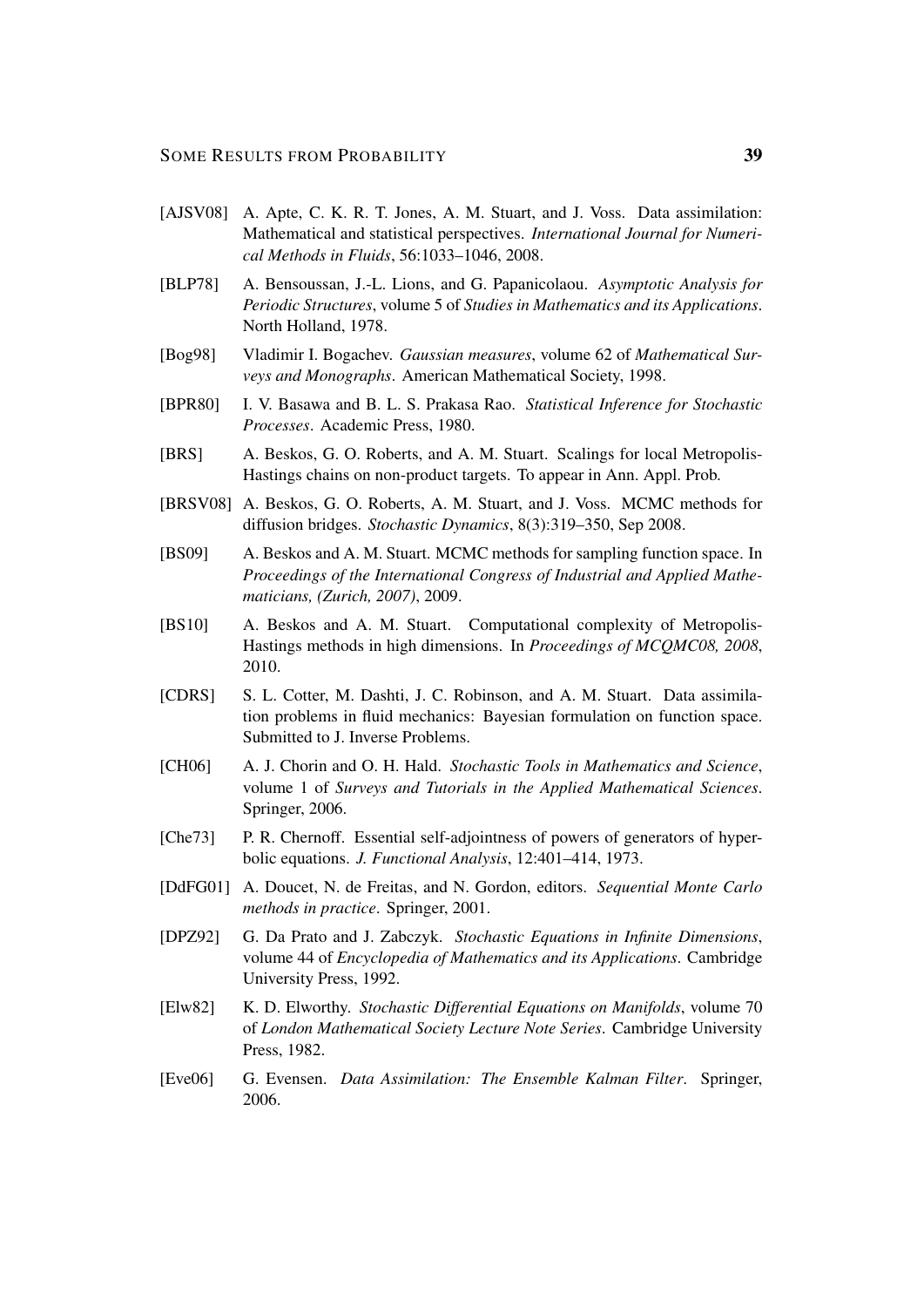- <span id="page-39-2"></span>[FOT94] M. Fukushima, Y. Oshima, and M. Takeda. *Dirichlet forms and symmetric Markov processes*, volume 19 of *de Gruyter Studies in Mathematics*. Walter de Gruyter & Co, Berlin, 1994.
- <span id="page-39-6"></span>[Has70] W. K. Hastings. Monte Carlo sampling methods using Markov chains and their applications. *Biometrika*, 57(1):97–109, 1970.
- <span id="page-39-3"></span>[Hen81] Daniel Henry. *Geometric theory of semilinear parabolic equations*, volume 840 of *Lecture Notes in Mathematics*. Springer, 1981.
- <span id="page-39-14"></span>[HSV] M. Hairer, A. M. Stuart, and J. Voss. Sampling conditioned hypoelliptic diffusions. Manuscript in preparation.
- <span id="page-39-5"></span>[HSV07] M. Hairer, A. M. Stuart, and J. Voss. Analysis of SPDEs arising in path sampling, part II: The nonlinear case. *Annals of Applied Probability*, 17:1657– 1706, 2007.
- <span id="page-39-13"></span>[HSV09] M. Hairer, A. M. Stuart, and J. Voss. Sampling conditioned diffusions. In *Trends in Stochastic Analysis*, volume 353 of *London Mathematical Society Lecture Note Series*. Cambridge University Press, 2009.
- <span id="page-39-0"></span>[HSVW05] M. Hairer, A. M. Stuart, J. Voss, and P. Wiberg. Analysis of SPDEs arising in path sampling, part I: The Gaussian case. *Communications in Mathematical Sciences*, 3(4):587–603, 2005.
- <span id="page-39-4"></span>[IMM+90] I. Iscoe, M. B. Marcus, D. McDonald, M. Talagrand, and J. Zinn. Continuity of l 2 -valued Ornstein-Uhlenbeck processes. *Ann. Probab.*, 18(1):68–84, 1990.
- <span id="page-39-10"></span>[JI07] C. K. R. T. Jones and K. Ide, editors. *Data Assimilation*, volume 230 of *Physica D: Nonlinear Phenomena*. Elsevier, 2007.
- <span id="page-39-11"></span>[KS05] Jari Kaipio and Erkki Somersalo. *Statistical and computational inverse problems*, volume 160 of *Applied Mathematical Sciences*. Springer, 2005.
- <span id="page-39-12"></span>[Kut04] Yury A. Kutoyants. *Statistical inference for ergodic diffusion processes*. Springer Series in Statistics. Springer, 2004.
- <span id="page-39-1"></span>[Li92] Xue-Mei Li. *Stochastic Flows on Noncompact Manifolds*. PhD thesis, University of Warwick, 1992.
- <span id="page-39-8"></span>[Liu01] Jun S. Liu. *Monte Carlo strategies in scientific computing*. Springer Series in Statistics. Springer, 2001.
- <span id="page-39-9"></span>[Mao97] Xuerong Mao. *Stochastic differential equations and their applications*. Horwood Publishing Series in Mathematics & Applications. Horwood Publishing Limited, Chichester, 1997.
- <span id="page-39-7"></span>[MRTT53] N. Metropolis, A. W. Rosenbluth, M. N. Teller, and E. Teller. Equations of state calculations by fast computing machines. *J. Chem. Phys.*, 21:1087– 1092, 1953.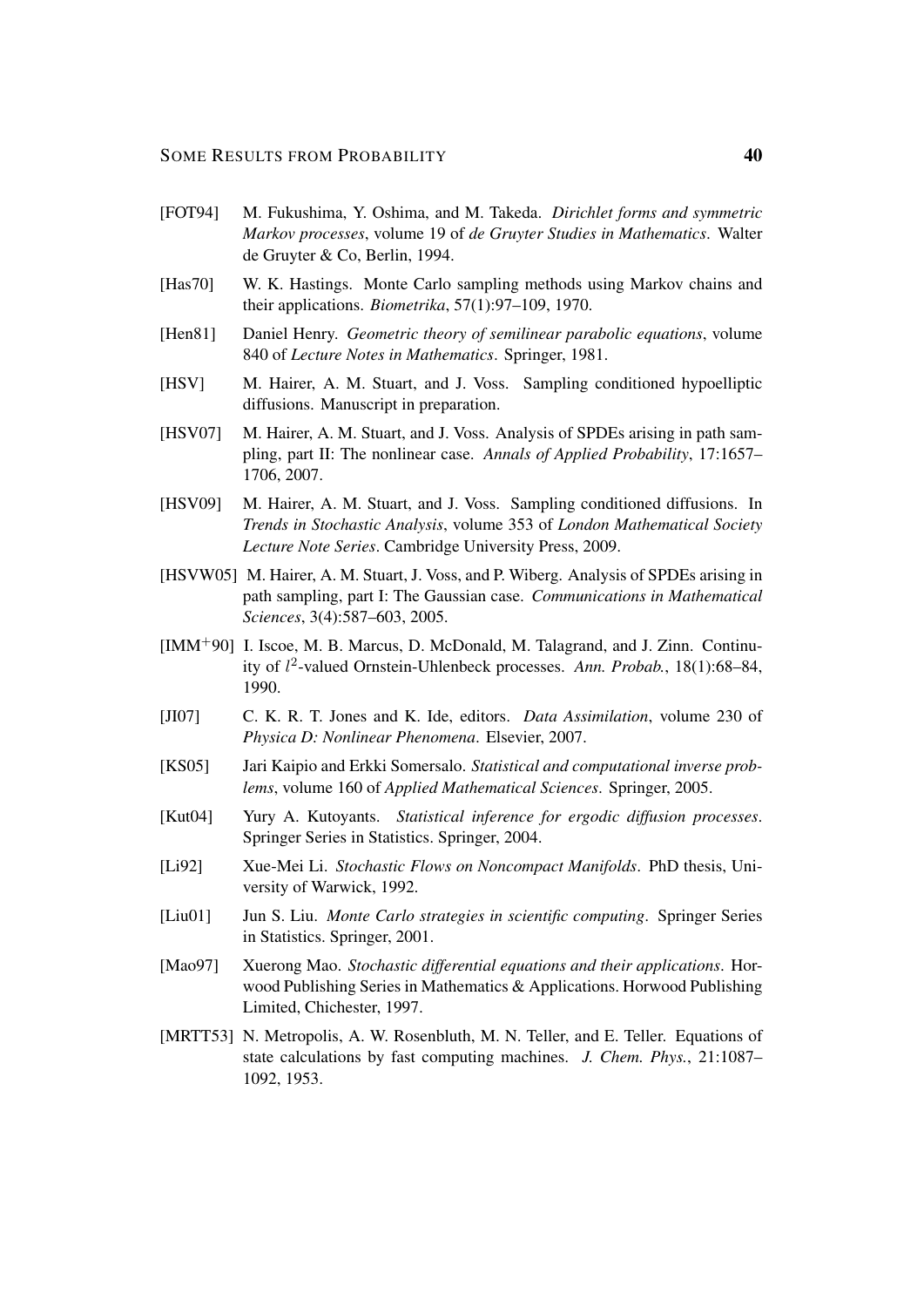#### SOME RESULTS FROM PROBABILITY 41

- <span id="page-40-6"></span>[Øks03] Bernt Øksendal. *Stochastic differential equations*. Universitext. Springer, sixth edition, 2003. An introduction with applications.
- <span id="page-40-3"></span>[Paz83] A. Pazy. *Semigroups of linear operators and applications to partial differential equations*, volume 44 of *Applied Mathematical Sciences*. Springer, 1983.
- <span id="page-40-8"></span>[PS08] Grigorios A. Pavliotis and Andrew M. Stuart. *Multiscale methods*, volume 53 of *Texts in Applied Mathematics*. Springer, 2008. Averaging and homogenization.
- <span id="page-40-0"></span>[RC99] C. P. Robert and G. Casella. *Monte Carlo statistical methods*. Springer, 1999.
- <span id="page-40-7"></span>[RHCC07] J. O. Ramsay, G. Hooker, D. Campbell, and J. Cao. Parameter estimation for differential equations: a generalized smoothing approach. *J. R. Stat. Soc. Ser. B Stat. Methodol.*, 69(5):741–796, 2007. With discussions and a reply by the authors.
- <span id="page-40-2"></span>[RM92] M. Röckner and Z. M. Ma. *Introduction to the theory of (nonsymmetric) Dirichlet forms*. Springer, 1992.
- <span id="page-40-4"></span>[Rob01] James C. Robinson. *Infinite-dimensional dynamical systems*. Cambridge Texts in Applied Mathematics. Cambridge University Press, 2001.
- <span id="page-40-9"></span>[SVW04] A. M. Stuart, J. Voss, and P. Wiberg. Conditional path sampling of SDEs and the Langevin MCMC method. *Communications in Mathematical Sciences*, 2(4):685–697, 2004.
- <span id="page-40-1"></span>[Tal90] D. Talay. Second order discretization schemes of stochastic differential systems for the computation of the invariant law. *Stochastics and Stochastic Reports*, 29(1):13–36, 1990.
- <span id="page-40-5"></span>[Tie98] L. Tierney. A note on Metropolis-Hastings kernels for general state spaces. *Ann. Appl. Probab.*, 8(1):1–9, 1998.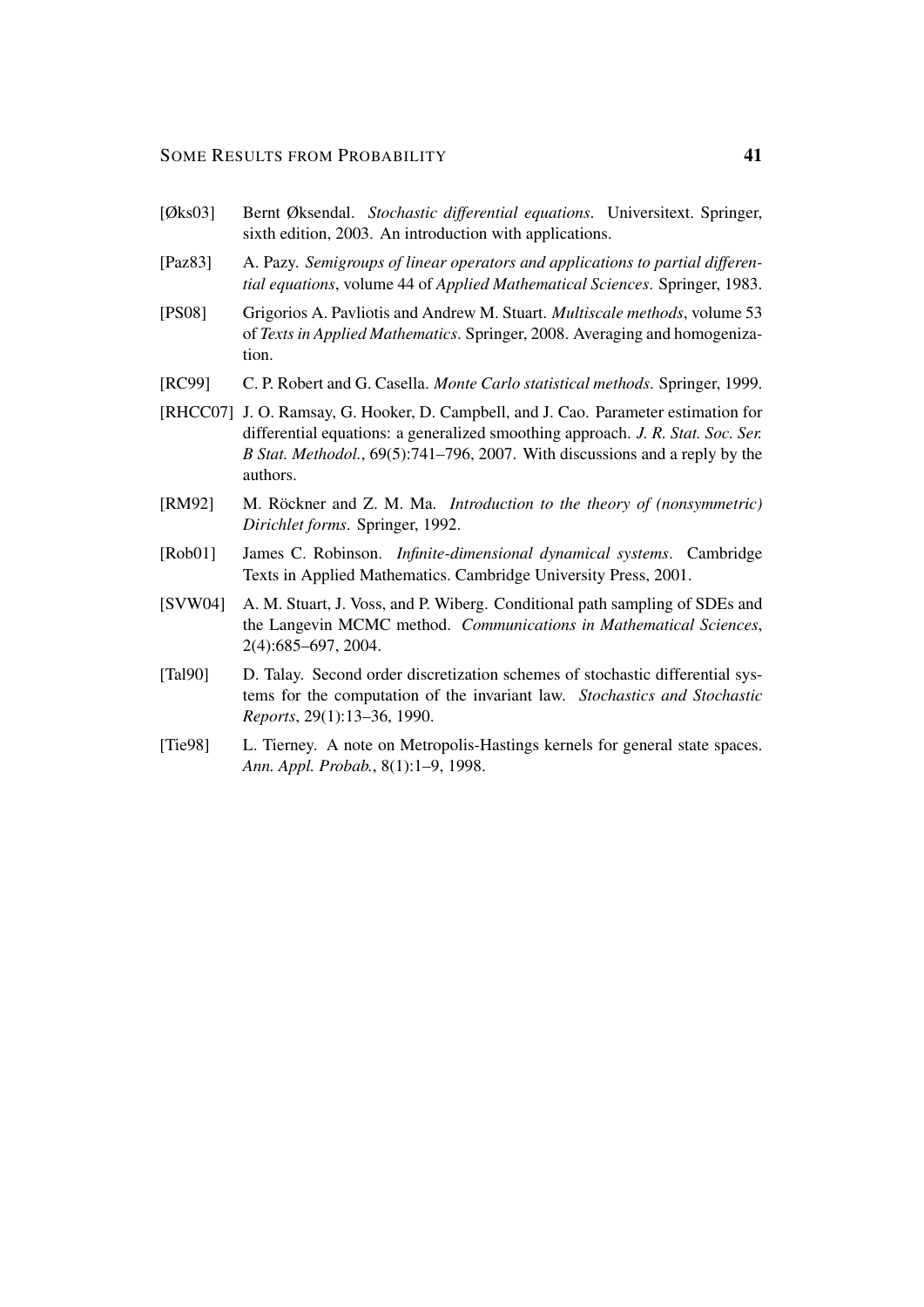

<span id="page-41-0"></span>Figure 1: *Illustration of the posterior density for the Lorenz system from Example [3.2.](#page-3-1) Observations* y *are generated at times* 1, 2, 3, . . . , 10 *for a trajectory starting at*  $v(0) = \bar{u} \in \mathbb{R}^3$ . *Then*  $u_1 \mapsto \Phi(u; y) + \frac{1}{2}$  $\frac{1}{2}|u - m_0|^2$  is plotted, where the *last two components of u are fixed to the "exact" values*  $u_2 = \bar{u}_2$  *and*  $u_3 = \bar{u}_3$ . *The different lines, from bottom to top, correspond to considering only the first*  $K = 1, \ldots, 10$  *observations. Up to a constant, the plotted value is*  $-\log \pi$  *where*  $\pi$  is the posterior density of  $\mu^y$ . The figure illustrates that the effect of adding *more observations is twofold: Firstly, the additional information allows to get better estimates of*  $\bar{u}$ *, the posterior distribution concentrates around this value. Second, as more observations are added, the shape of the posterior density gets more irregular and many local extrema appear.*